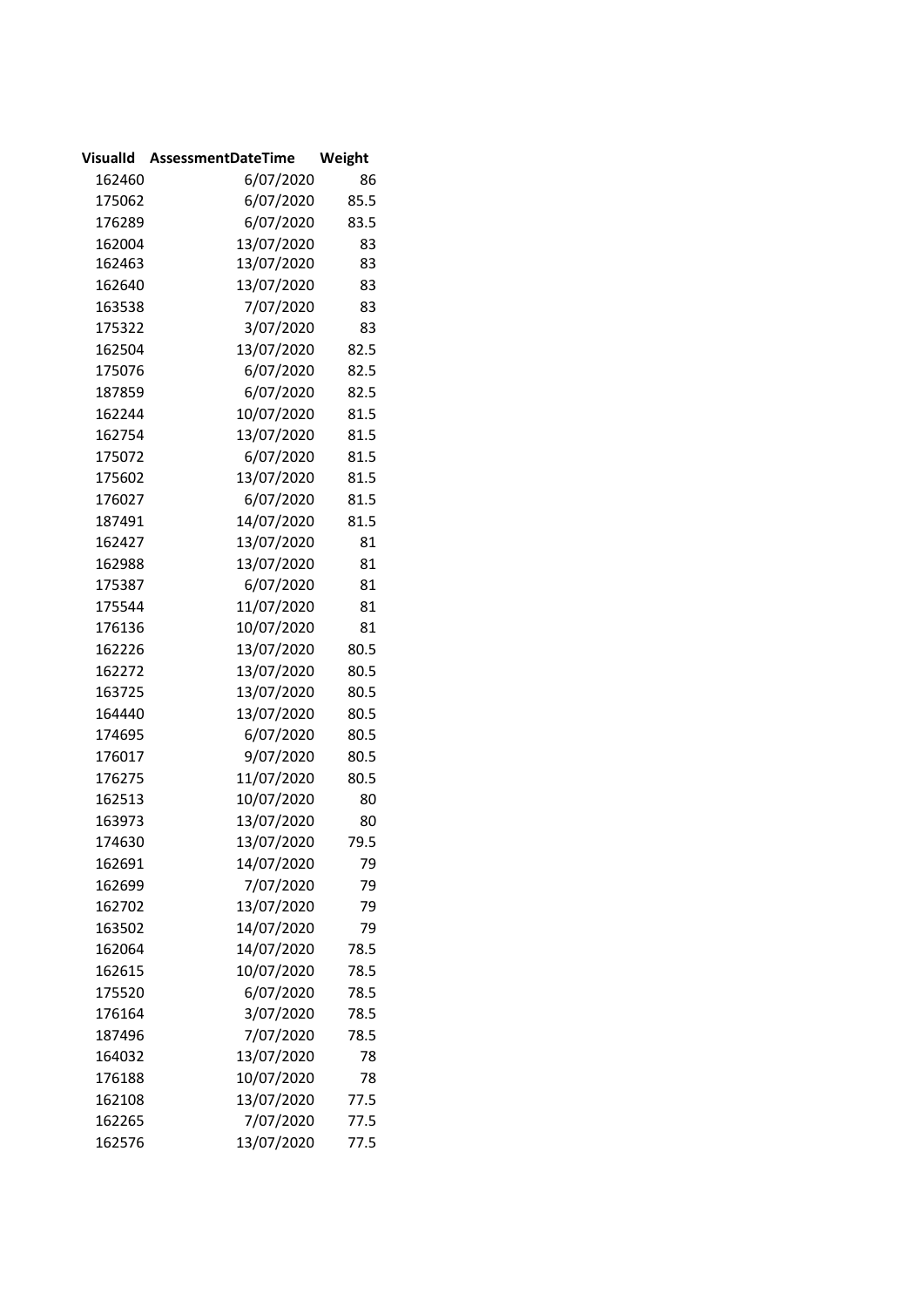| 162619 | 13/07/2020 | 77.5 |
|--------|------------|------|
| 164154 | 13/07/2020 | 77.5 |
| 175517 | 6/07/2020  | 77.5 |
| 175567 | 10/07/2020 | 77.5 |
| 176025 | 3/07/2020  | 77.5 |
| 176199 | 10/07/2020 | 77.5 |
| 176364 | 9/07/2020  | 77.5 |
| 176408 | 6/07/2020  | 77.5 |
| 162290 | 14/07/2020 | 77   |
| 162515 | 13/07/2020 | 77   |
| 162975 | 13/07/2020 | 77   |
| 163643 | 14/07/2020 | 77   |
| 163747 | 13/07/2020 | 77   |
| 163994 | 14/07/2020 | 77   |
| 164101 | 10/07/2020 | 77   |
| 175239 | 13/07/2020 | 77   |
| 175385 | 3/07/2020  | 77   |
| 176293 | 11/07/2020 | 77   |
| 162185 | 13/07/2020 | 76.5 |
| 162491 | 13/07/2020 | 76.5 |
| 174514 | 6/07/2020  | 76.5 |
| 175562 | 10/07/2020 | 76.5 |
| 176137 | 6/07/2020  | 76.5 |
| 176225 | 6/07/2020  | 76.5 |
| 176438 | 13/07/2020 | 76.5 |
| 163022 | 14/07/2020 | 76   |
| 163130 | 6/07/2020  | 76   |
| 163527 | 6/07/2020  | 76   |
| 163570 | 13/07/2020 | 76   |
| 164059 | 13/07/2020 | 76   |
| 164157 | 13/07/2020 | 76   |
| 175066 | 9/07/2020  | 76   |
| 162362 | 11/07/2020 | 75.5 |
| 162627 | 12/07/2020 | 75.5 |
| 162661 | 14/07/2020 | 75.5 |
| 163141 | 6/07/2020  | 75.5 |
| 164031 | 13/07/2020 | 75.5 |
| 164127 | 6/07/2020  | 75.5 |
| 164251 | 11/07/2020 | 75.5 |
| 164256 | 13/07/2020 | 75.5 |
| 174629 | 6/07/2020  | 75.5 |
| 174882 | 9/07/2020  | 75.5 |
| 175166 | 6/07/2020  | 75.5 |
| 175463 | 9/07/2020  | 75.5 |
| 176111 | 10/07/2020 | 75.5 |
| 176259 | 13/07/2020 | 75.5 |
| 176382 | 13/07/2020 | 75.5 |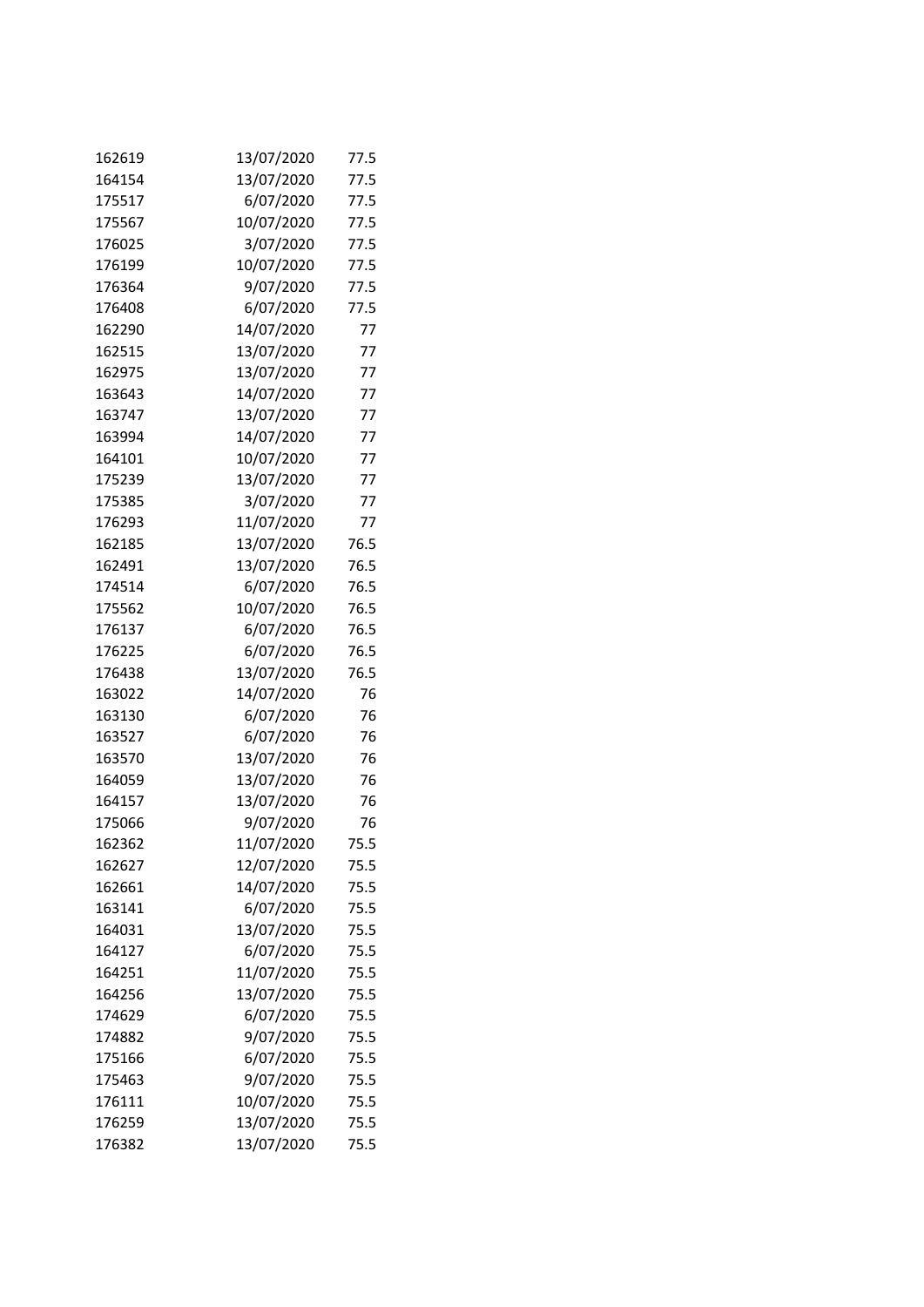| 187598 | 10/07/2020 | 75.5 |
|--------|------------|------|
| 162033 | 12/07/2020 | 75   |
| 162058 | 13/07/2020 | 75   |
| 162195 | 14/07/2020 | 75   |
| 162252 | 10/07/2020 | 75   |
| 163012 | 13/07/2020 | 75   |
| 163438 | 13/07/2020 | 75   |
| 163464 | 13/07/2020 | 75   |
| 164267 | 14/07/2020 | 75   |
| 164459 | 14/07/2020 | 75   |
| 175414 | 6/07/2020  | 75   |
| 175442 | 6/07/2020  | 75   |
| 175642 | 6/07/2020  | 75   |
| 175838 | 6/07/2020  | 75   |
| 176179 | 13/07/2020 | 75   |
| 176435 | 13/07/2020 | 75   |
| 176441 | 11/07/2020 | 75   |
| 162141 | 13/07/2020 | 74.5 |
| 162204 | 13/07/2020 | 74.5 |
| 162656 | 14/07/2020 | 74.5 |
| 162752 | 13/07/2020 | 74.5 |
| 163089 | 14/07/2020 | 74.5 |
| 164206 | 13/07/2020 | 74.5 |
| 174775 | 9/07/2020  | 74.5 |
| 175127 | 10/07/2020 | 74.5 |
| 175316 | 6/07/2020  | 74.5 |
| 175613 | 6/07/2020  | 74.5 |
| 175861 | 6/07/2020  | 74.5 |
| 175883 | 6/07/2020  | 74.5 |
| 175919 | 8/07/2020  | 74.5 |
| 176077 | 6/07/2020  | 74.5 |
| 176335 | 13/07/2020 | 74.5 |
| 176337 | 9/07/2020  | 74.5 |
| 186923 | 7/07/2020  | 74.5 |
| 162125 | 13/07/2020 | 74   |
| 162541 | 6/07/2020  | 74   |
| 163004 | 3/07/2020  | 74   |
| 163430 | 6/07/2020  | 74   |
| 163927 | 14/07/2020 | 74   |
| 163943 | 11/07/2020 | 74   |
| 164265 | 13/07/2020 | 74   |
| 164306 | 6/07/2020  | 74   |
| 164410 | 14/07/2020 | 74   |
| 175197 | 13/07/2020 | 74   |
| 175760 | 9/07/2020  | 74   |
| 175909 | 6/07/2020  | 74   |
| 175931 | 13/07/2020 | 74   |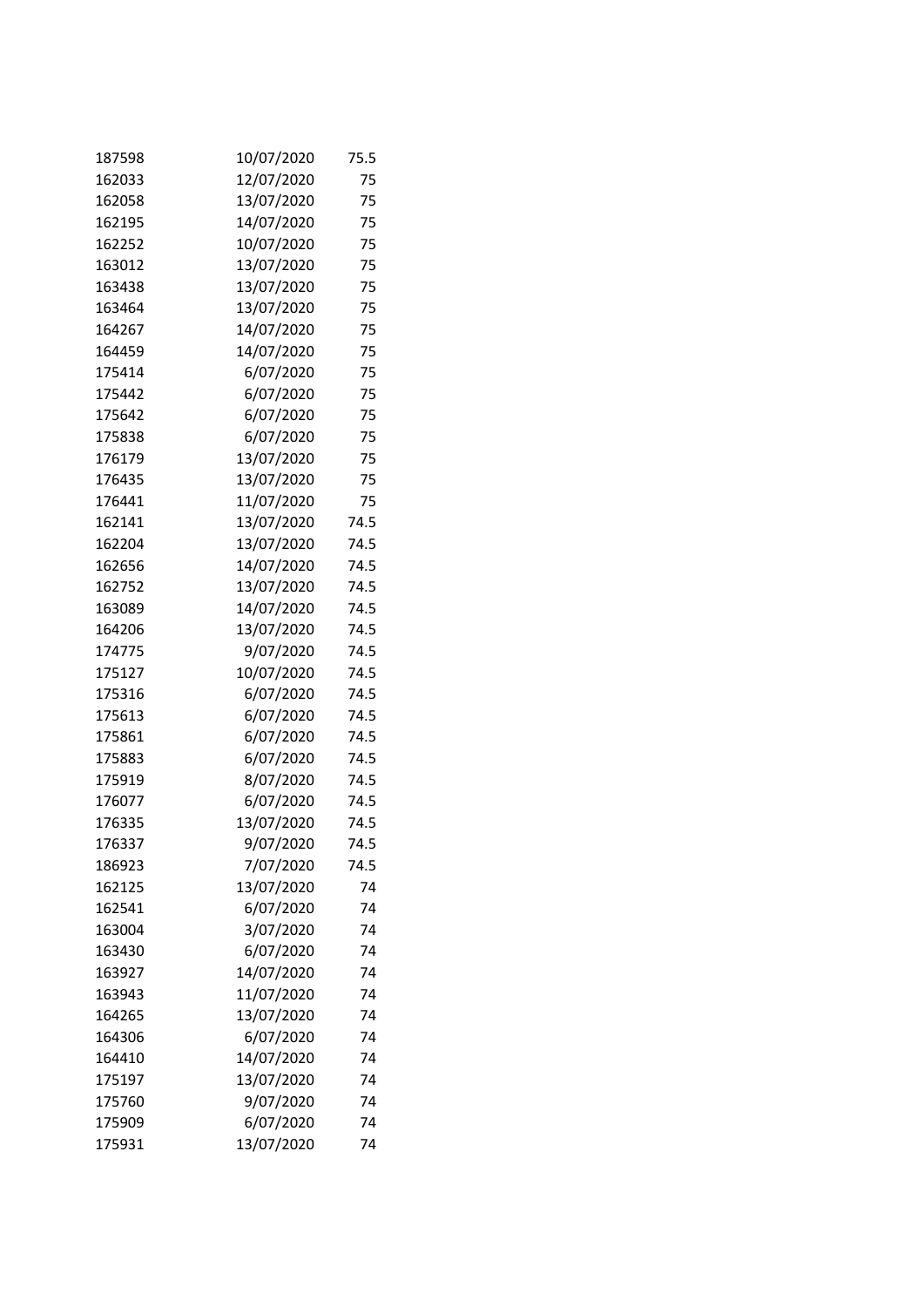| 176227 | 6/07/2020  | 74   |
|--------|------------|------|
| 176239 | 6/07/2020  | 74   |
| 187003 | 6/07/2020  | 74   |
| 187052 | 15/07/2020 | 74   |
| 187535 | 15/07/2020 | 74   |
| 187599 | 7/07/2020  | 74   |
| 162073 | 6/07/2020  | 73.5 |
| 162110 | 14/07/2020 | 73.5 |
| 162777 | 14/07/2020 | 73.5 |
| 163142 | 12/07/2020 | 73.5 |
| 163281 | 13/07/2020 | 73.5 |
| 163282 | 6/07/2020  | 73.5 |
| 163308 | 13/07/2020 | 73.5 |
| 163459 | 13/07/2020 | 73.5 |
| 163472 | 13/07/2020 | 73.5 |
| 163997 | 13/07/2020 | 73.5 |
| 164324 | 7/07/2020  | 73.5 |
| 164434 | 13/07/2020 | 73.5 |
| 174677 | 13/07/2020 | 73.5 |
| 174816 | 8/07/2020  | 73.5 |
| 174936 | 6/07/2020  | 73.5 |
| 175302 | 13/07/2020 | 73.5 |
| 175784 | 6/07/2020  | 73.5 |
| 175942 | 10/07/2020 | 73.5 |
| 176008 | 13/07/2020 | 73.5 |
| 176075 | 11/07/2020 | 73.5 |
| 176173 | 6/07/2020  | 73.5 |
| 176212 | 11/07/2020 | 73.5 |
| 176415 | 10/07/2020 | 73.5 |
| 176428 | 6/07/2020  | 73.5 |
| 162247 | 11/07/2020 | 73   |
| 162950 | 13/07/2020 | 73   |
| 162976 | 13/07/2020 | 73   |
| 163894 | 13/07/2020 | 73   |
| 164429 | 13/07/2020 | 73   |
| 175441 | 13/07/2020 | 73   |
| 175652 | 13/07/2020 | 73   |
| 176002 | 10/07/2020 | 73   |
| 176184 | 13/07/2020 | 73   |
| 176296 | 6/07/2020  | 73   |
| 176385 | 6/07/2020  | 73   |
| 187512 | 10/07/2020 | 73   |
| 162047 | 13/07/2020 | 72.5 |
| 162069 | 13/07/2020 | 72.5 |
| 162413 | 13/07/2020 | 72.5 |
| 162560 | 6/07/2020  | 72.5 |
| 162566 | 10/07/2020 | 72.5 |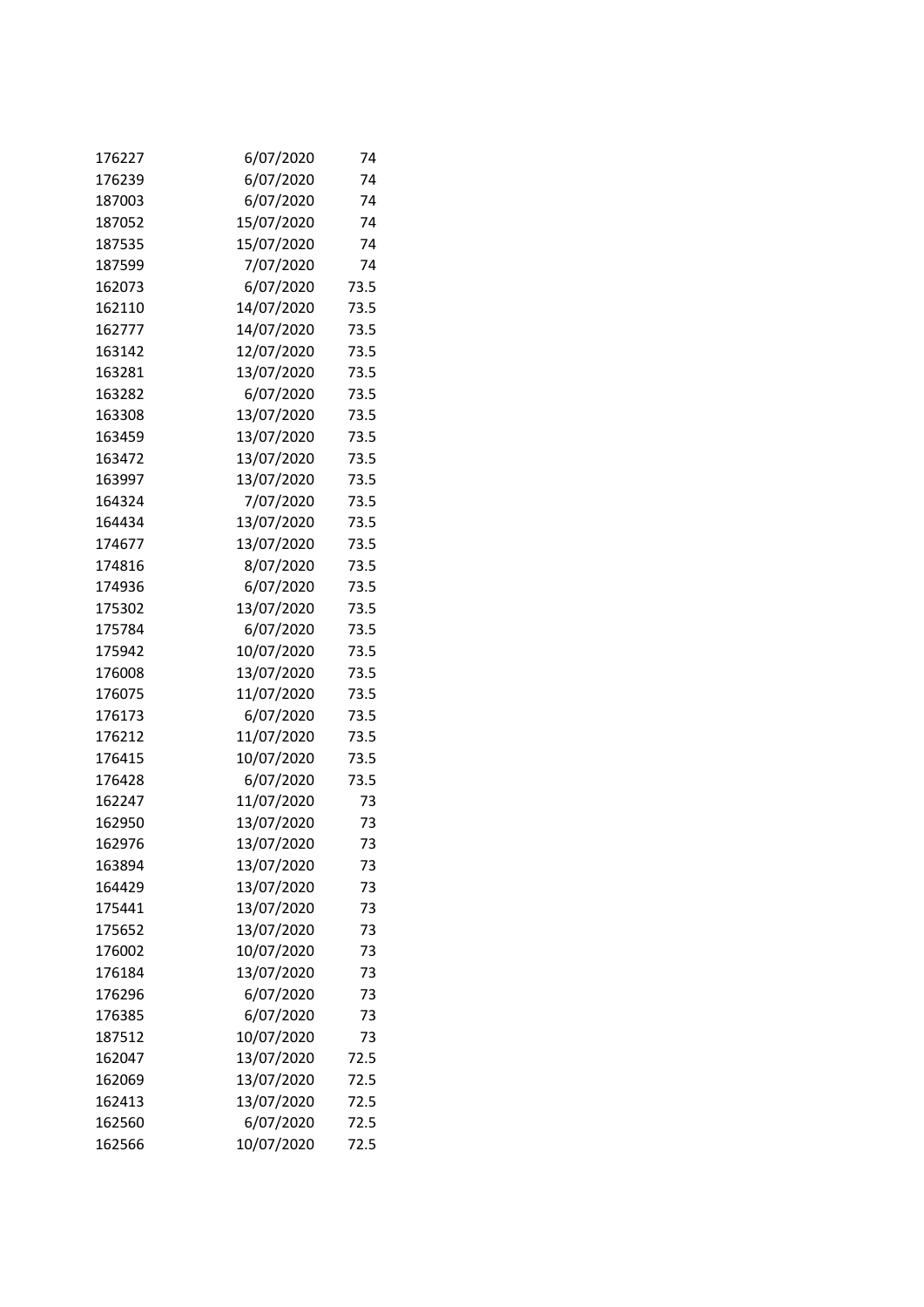| 162784 | 6/07/2020  | 72.5 |
|--------|------------|------|
| 162959 | 6/07/2020  | 72.5 |
| 163106 | 13/07/2020 | 72.5 |
| 163299 | 14/07/2020 | 72.5 |
| 163550 | 11/07/2020 | 72.5 |
| 164387 | 13/07/2020 | 72.5 |
| 174750 | 6/07/2020  | 72.5 |
| 175436 | 6/07/2020  | 72.5 |
| 175439 | 6/07/2020  | 72.5 |
| 175681 | 14/07/2020 | 72.5 |
| 175905 | 6/07/2020  | 72.5 |
| 176078 | 10/07/2020 | 72.5 |
| 176126 | 6/07/2020  | 72.5 |
| 176152 | 6/07/2020  | 72.5 |
| 176181 | 10/07/2020 | 72.5 |
| 176313 | 9/07/2020  | 72.5 |
| 176424 | 6/07/2020  | 72.5 |
| 176502 | 6/07/2020  | 72.5 |
| 187489 | 6/07/2020  | 72.5 |
| 162078 | 13/07/2020 | 72   |
| 162151 | 7/07/2020  | 72   |
| 162171 | 13/07/2020 | 72   |
| 162531 | 6/07/2020  | 72   |
| 162644 | 13/07/2020 | 72   |
| 162779 | 7/07/2020  | 72   |
| 162804 | 14/07/2020 | 72   |
| 163399 | 13/07/2020 | 72   |
| 164129 | 3/07/2020  | 72   |
| 164254 | 13/07/2020 | 72   |
| 164368 | 13/07/2020 | 72   |
| 164405 | 13/07/2020 | 72   |
| 174551 | 14/07/2020 | 72   |
| 174554 | 6/07/2020  | 72   |
| 174707 | 10/07/2020 | 72   |
| 174709 | 6/07/2020  | 72   |
| 174925 | 6/07/2020  | 72   |
| 175038 | 13/07/2020 | 72   |
| 175121 | 6/07/2020  | 72   |
| 175794 | 6/07/2020  | 72   |
| 175937 | 6/07/2020  | 72   |
| 176103 | 6/07/2020  | 72   |
| 176161 | 6/07/2020  | 72   |
| 176251 | 13/07/2020 | 72   |
| 187189 | 3/07/2020  | 72   |
| 187415 | 6/07/2020  | 72   |
| 187605 | 3/07/2020  | 72   |
| 187620 | 6/07/2020  | 72   |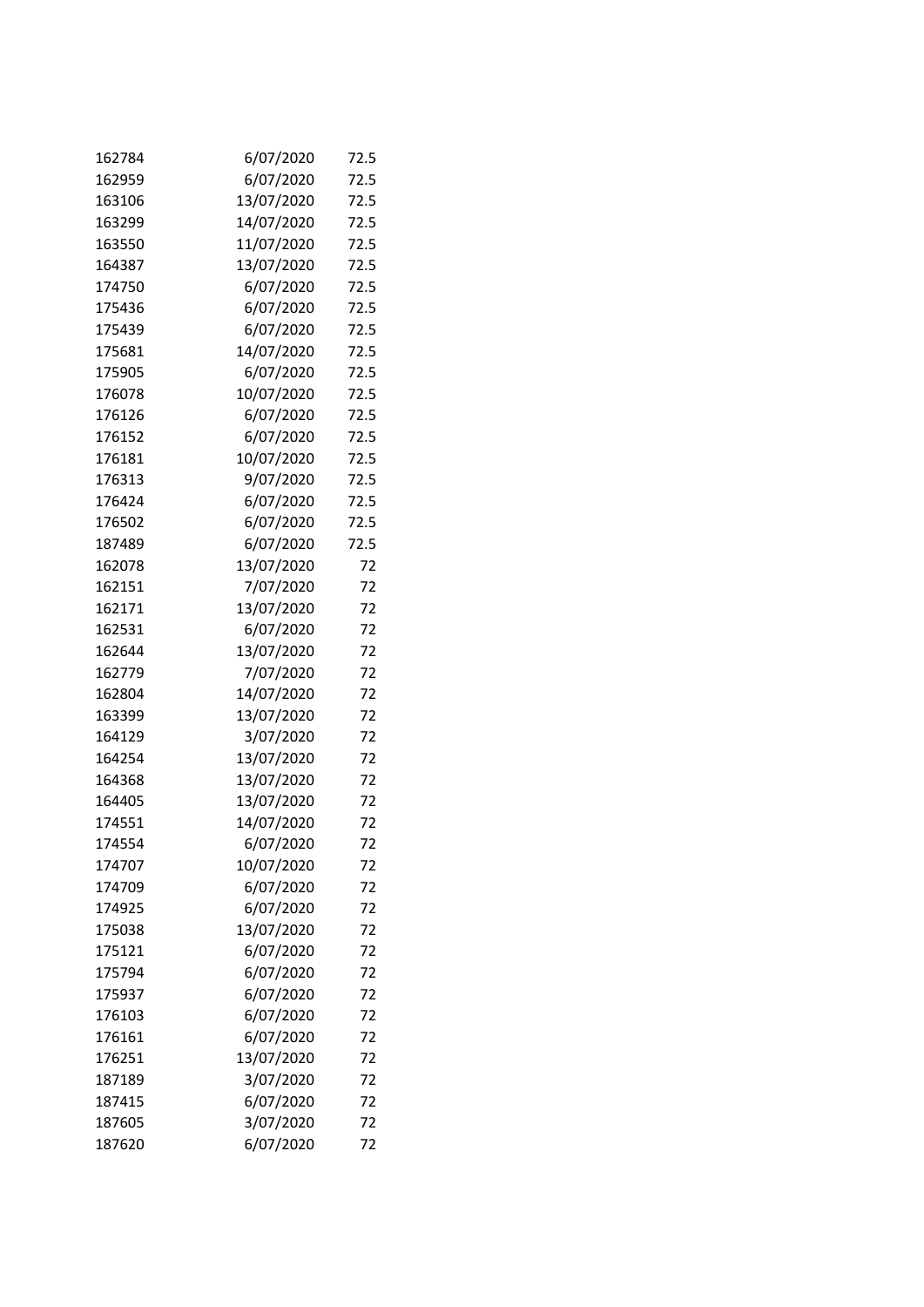| 187659 | 3/07/2020  | 72   |
|--------|------------|------|
| 162323 | 14/07/2020 | 71.5 |
| 162420 | 13/07/2020 | 71.5 |
| 163292 | 13/07/2020 | 71.5 |
| 163435 | 11/07/2020 | 71.5 |
| 163909 | 13/07/2020 | 71.5 |
| 164073 | 13/07/2020 | 71.5 |
| 174572 | 6/07/2020  | 71.5 |
| 174687 | 14/07/2020 | 71.5 |
| 174986 | 6/07/2020  | 71.5 |
| 175031 | 12/07/2020 | 71.5 |
| 175284 | 10/07/2020 | 71.5 |
| 175360 | 6/07/2020  | 71.5 |
| 175532 | 6/07/2020  | 71.5 |
| 175689 | 11/07/2020 | 71.5 |
| 175745 | 6/07/2020  | 71.5 |
| 175924 | 6/07/2020  | 71.5 |
| 176033 | 10/07/2020 | 71.5 |
| 176349 | 10/07/2020 | 71.5 |
| 187044 | 13/07/2020 | 71.5 |
| 187677 | 9/07/2020  | 71.5 |
| 162049 | 13/07/2020 | 71   |
| 162107 | 14/07/2020 | 71   |
| 162177 | 10/07/2020 | 71   |
| 162351 | 14/07/2020 | 71   |
| 162647 | 13/07/2020 | 71   |
| 163103 | 6/07/2020  | 71   |
| 163349 | 14/07/2020 | 71   |
| 163990 | 14/07/2020 | 71   |
| 164084 | 11/07/2020 | 71   |
| 164289 | 14/07/2020 | 71   |
| 175090 | 6/07/2020  | 71   |
| 175462 | 6/07/2020  | 71   |
| 175493 | 13/07/2020 | 71   |
| 175943 | 6/07/2020  | 71   |
| 176059 | 11/07/2020 | 71   |
| 176120 | 12/07/2020 | 71   |
| 176334 | 6/07/2020  | 71   |
| 186965 | 13/07/2020 | 71   |
| 187336 | 3/07/2020  | 71   |
| 187431 | 13/07/2020 | 71   |
| 187737 | 14/07/2020 | 71   |
| 162023 | 6/07/2020  | 70.5 |
| 162075 | 13/07/2020 | 70.5 |
| 162101 | 13/07/2020 | 70.5 |
| 162242 | 6/07/2020  | 70.5 |
| 162387 | 13/07/2020 | 70.5 |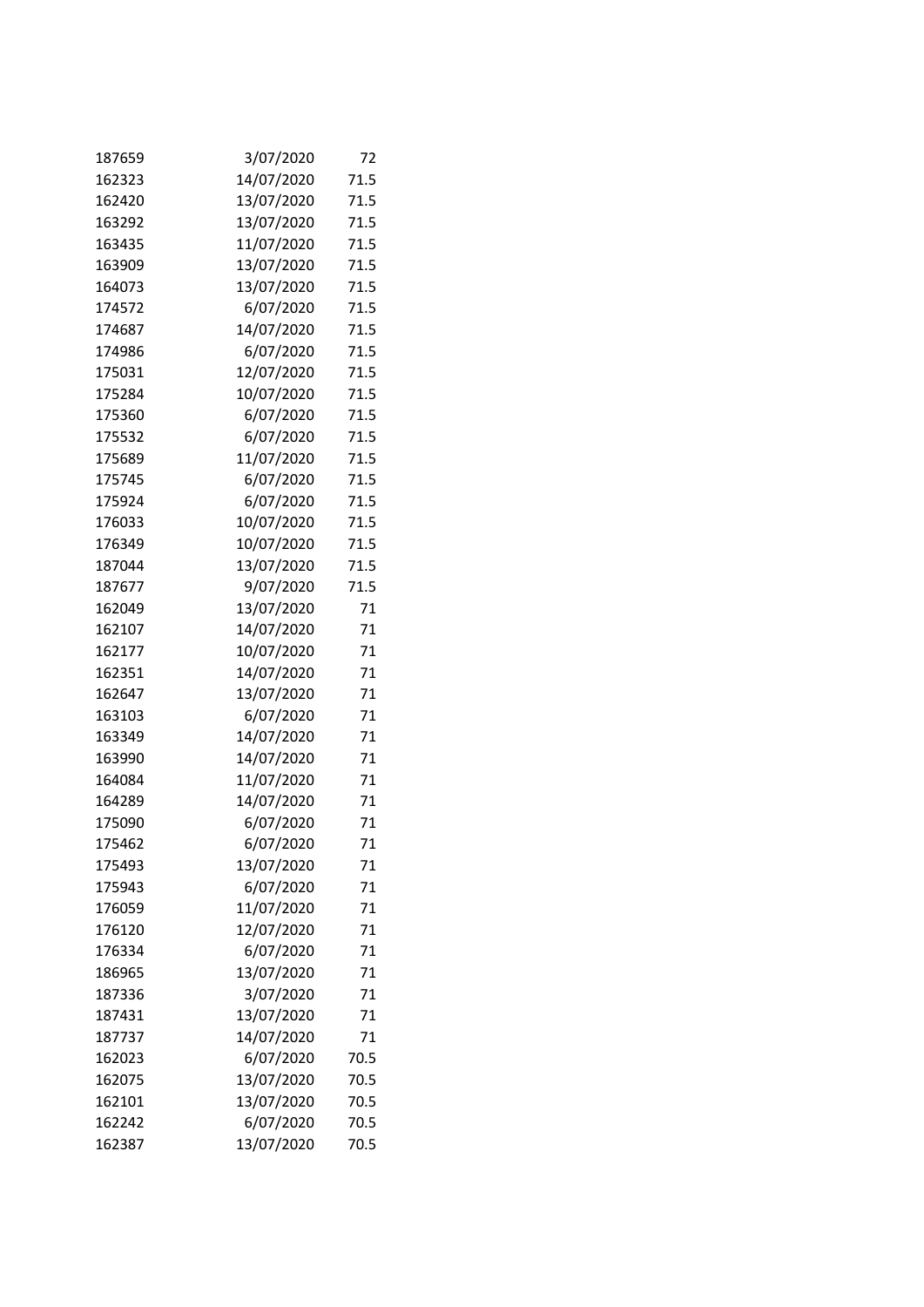| 162674 | 13/07/2020 | 70.5 |
|--------|------------|------|
| 162845 | 6/07/2020  | 70.5 |
| 163043 | 14/07/2020 | 70.5 |
| 163679 | 13/07/2020 | 70.5 |
| 163771 | 10/07/2020 | 70.5 |
| 164026 | 13/07/2020 | 70.5 |
| 174533 | 6/07/2020  | 70.5 |
| 174698 | 6/07/2020  | 70.5 |
| 174784 | 13/07/2020 | 70.5 |
| 174805 | 6/07/2020  | 70.5 |
| 174969 | 13/07/2020 | 70.5 |
| 175033 | 13/07/2020 | 70.5 |
| 175217 | 6/07/2020  | 70.5 |
| 175295 | 3/07/2020  | 70.5 |
| 175338 | 3/07/2020  | 70.5 |
| 175357 | 6/07/2020  | 70.5 |
| 175358 | 6/07/2020  | 70.5 |
| 175427 | 13/07/2020 | 70.5 |
| 175488 | 6/07/2020  | 70.5 |
| 175526 | 6/07/2020  | 70.5 |
| 175859 | 6/07/2020  | 70.5 |
| 176102 | 6/07/2020  | 70.5 |
| 176180 | 6/07/2020  | 70.5 |
| 176372 | 8/07/2020  | 70.5 |
| 176386 | 11/07/2020 | 70.5 |
| 176439 | 10/07/2020 | 70.5 |
| 176458 | 6/07/2020  | 70.5 |
| 187196 | 13/07/2020 | 70.5 |
| 187411 | 13/07/2020 | 70.5 |
| 162277 | 6/07/2020  | 70   |
| 162303 | 10/07/2020 | 70   |
| 162628 | 13/07/2020 | 70   |
| 162637 | 13/07/2020 | 70   |
| 162789 | 13/07/2020 | 70   |
| 163549 | 13/07/2020 | 70   |
| 164089 | 14/07/2020 | 70   |
| 164126 | 6/07/2020  | 70   |
| 164311 | 13/07/2020 | 70   |
| 174561 | 13/07/2020 | 70   |
| 174614 | 10/07/2020 | 70   |
| 174782 | 12/07/2020 | 70   |
| 174813 | 11/07/2020 | 70   |
| 175116 | 13/07/2020 | 70   |
| 175123 | 6/07/2020  | 70   |
| 175220 | 10/07/2020 | 70   |
| 175286 | 9/07/2020  | 70   |
| 175314 | 6/07/2020  | 70   |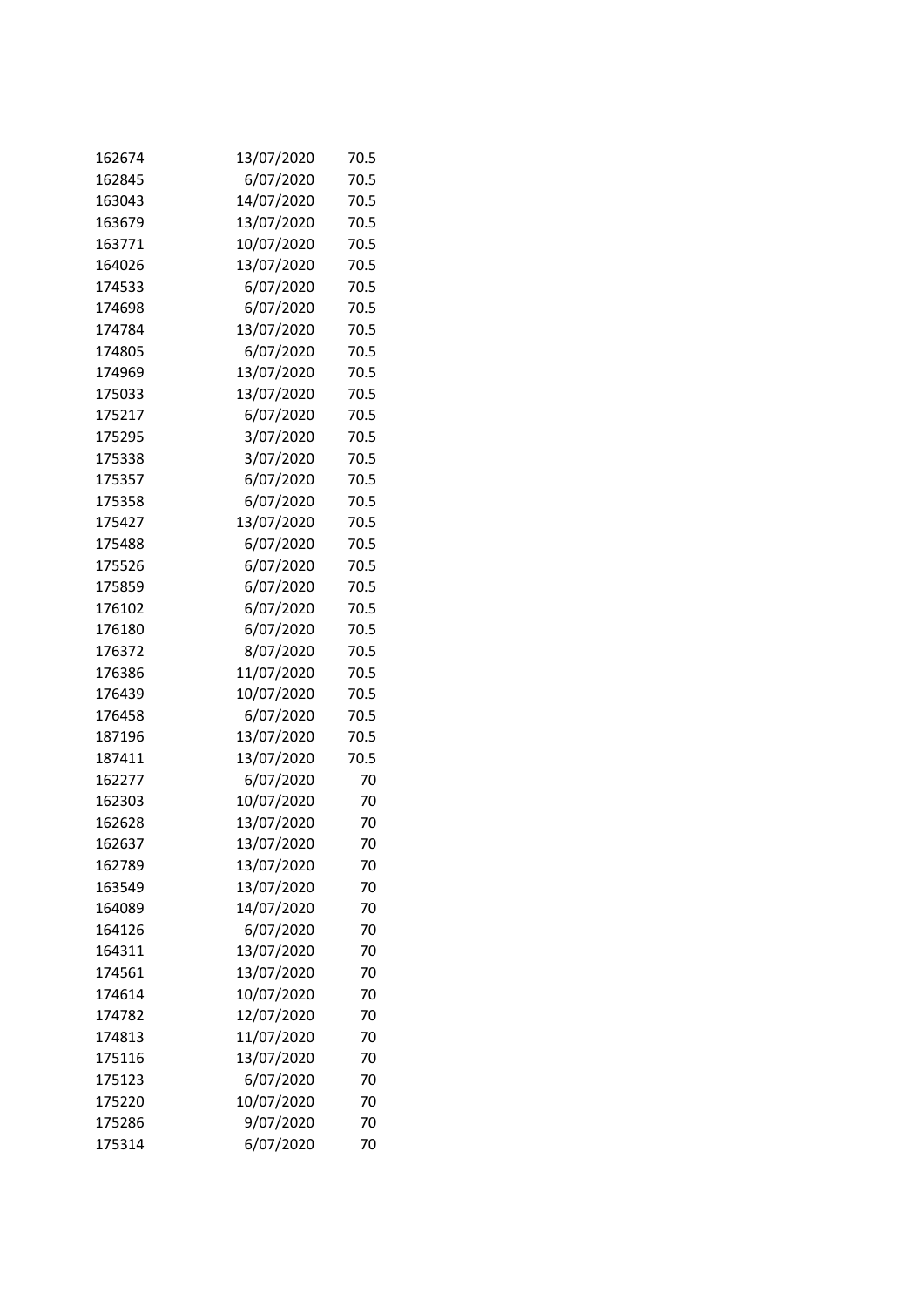| 175323 | 6/07/2020  | 70   |
|--------|------------|------|
| 175483 | 6/07/2020  | 70   |
| 175531 | 10/07/2020 | 70   |
| 175576 | 13/07/2020 | 70   |
| 175646 | 13/07/2020 | 70   |
| 175817 | 10/07/2020 | 70   |
| 175985 | 6/07/2020  | 70   |
| 176056 | 9/07/2020  | 70   |
| 176062 | 6/07/2020  | 70   |
| 176116 | 13/07/2020 | 70   |
| 176125 | 6/07/2020  | 70   |
| 176387 | 10/07/2020 | 70   |
| 176423 | 6/07/2020  | 70   |
| 176434 | 11/07/2020 | 70   |
| 186936 | 6/07/2020  | 70   |
| 187048 | 13/07/2020 | 70   |
| 187243 | 9/07/2020  | 70   |
| 187468 | 13/07/2020 | 70   |
| 162240 | 13/07/2020 | 69.5 |
| 162941 | 6/07/2020  | 69.5 |
| 163110 | 13/07/2020 | 69.5 |
| 163590 | 14/07/2020 | 69.5 |
| 163815 | 13/07/2020 | 69.5 |
| 163908 | 13/07/2020 | 69.5 |
| 164092 | 13/07/2020 | 69.5 |
| 164110 | 14/07/2020 | 69.5 |
| 164114 | 13/07/2020 | 69.5 |
| 164134 | 12/07/2020 | 69.5 |
| 164140 | 6/07/2020  | 69.5 |
| 164214 | 13/07/2020 | 69.5 |
| 164233 | 13/07/2020 | 69.5 |
| 174771 | 6/07/2020  | 69.5 |
| 174798 | 13/07/2020 | 69.5 |
| 174834 | 6/07/2020  | 69.5 |
| 175032 | 6/07/2020  | 69.5 |
| 175117 | 6/07/2020  | 69.5 |
| 175188 | 10/07/2020 | 69.5 |
| 175215 | 13/07/2020 | 69.5 |
| 175263 | 6/07/2020  | 69.5 |
| 175280 | 6/07/2020  | 69.5 |
| 175289 | 14/07/2020 | 69.5 |
| 175432 | 13/07/2020 | 69.5 |
| 175487 | 7/07/2020  | 69.5 |
| 175771 | 6/07/2020  | 69.5 |
| 176028 | 6/07/2020  | 69.5 |
| 176360 | 13/07/2020 | 69.5 |
| 176448 | 6/07/2020  | 69.5 |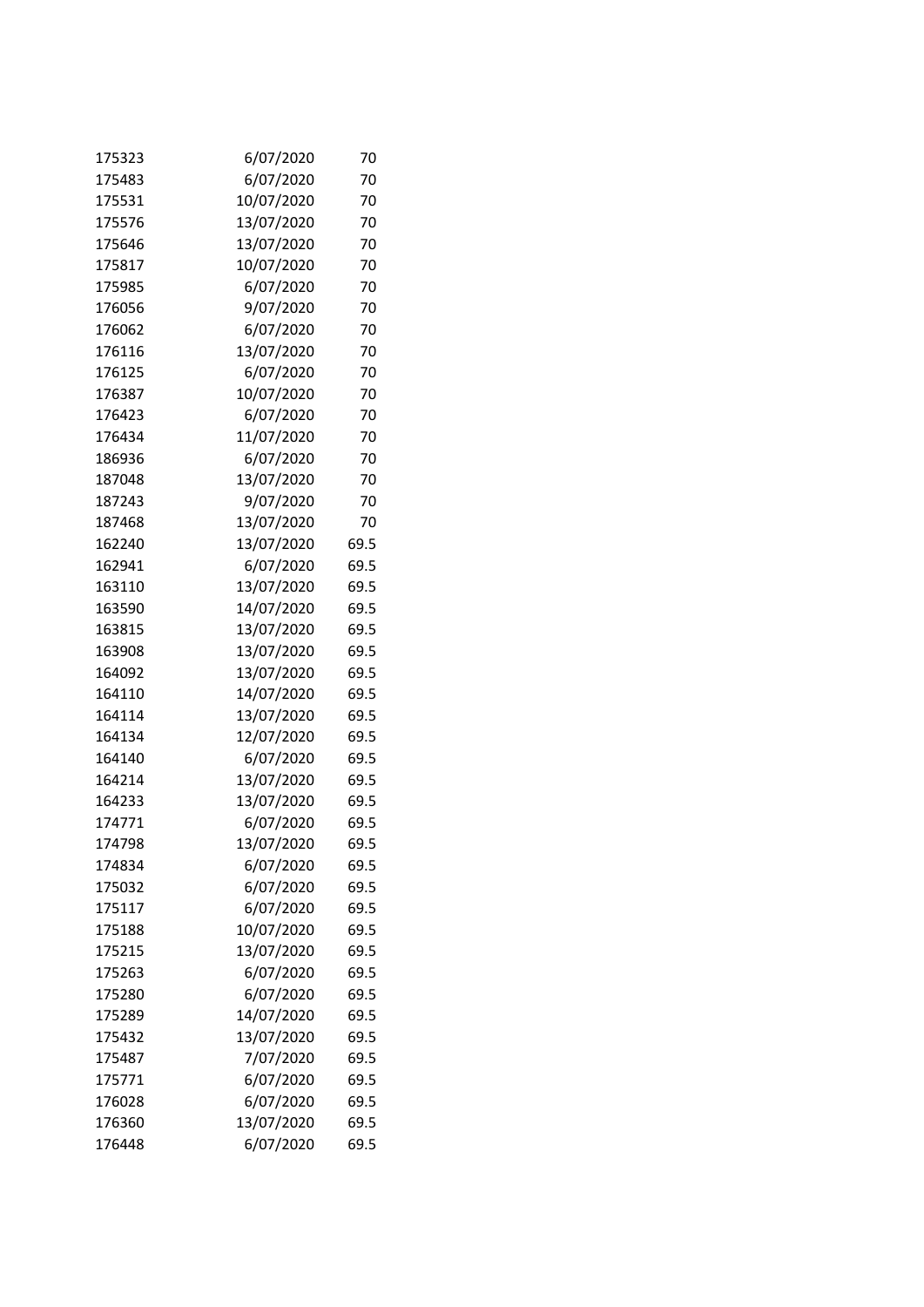| 186945 | 6/07/2020  | 69.5 |
|--------|------------|------|
| 187033 | 11/07/2020 | 69.5 |
| 187172 | 13/07/2020 | 69.5 |
| 187229 | 7/07/2020  | 69.5 |
| 187327 | 7/07/2020  | 69.5 |
| 187637 | 3/07/2020  | 69.5 |
| 187767 | 6/07/2020  | 69.5 |
| 164082 | 7/07/2020  | 69   |
| 162050 | 13/07/2020 | 69   |
| 162341 | 13/07/2020 | 69   |
| 162343 | 14/07/2020 | 69   |
| 162389 | 10/07/2020 | 69   |
| 162508 | 11/07/2020 | 69   |
| 162551 | 13/07/2020 | 69   |
| 163048 | 13/07/2020 | 69   |
| 163486 | 6/07/2020  | 69   |
| 163501 | 7/07/2020  | 69   |
| 163521 | 13/07/2020 | 69   |
| 163744 | 11/07/2020 | 69   |
| 163935 | 12/07/2020 | 69   |
| 163966 | 10/07/2020 | 69   |
| 163984 | 11/07/2020 | 69   |
| 164042 | 7/07/2020  | 69   |
| 164141 | 11/07/2020 | 69   |
| 174598 | 3/07/2020  | 69   |
| 174634 | 13/07/2020 | 69   |
| 174659 | 6/07/2020  | 69   |
| 174679 | 3/07/2020  | 69   |
| 174686 | 7/07/2020  | 69   |
| 174792 | 13/07/2020 | 69   |
| 174956 | 14/07/2020 | 69   |
| 175014 | 10/07/2020 | 69   |
| 175048 | 13/07/2020 | 69   |
| 175074 | 6/07/2020  | 69   |
| 175236 | 13/07/2020 | 69   |
| 175278 | 9/07/2020  | 69   |
| 175283 | 6/07/2020  | 69   |
| 175466 | 13/07/2020 | 69   |
| 175494 | 6/07/2020  | 69   |
| 175573 | 11/07/2020 | 69   |
| 176123 | 13/07/2020 | 69   |
| 176278 | 14/07/2020 | 69   |
| 176287 | 6/07/2020  | 69   |
| 176307 | 3/07/2020  | 69   |
| 176347 | 6/07/2020  | 69   |
| 176396 | 10/07/2020 | 69   |
| 187005 | 9/07/2020  | 69   |
|        |            |      |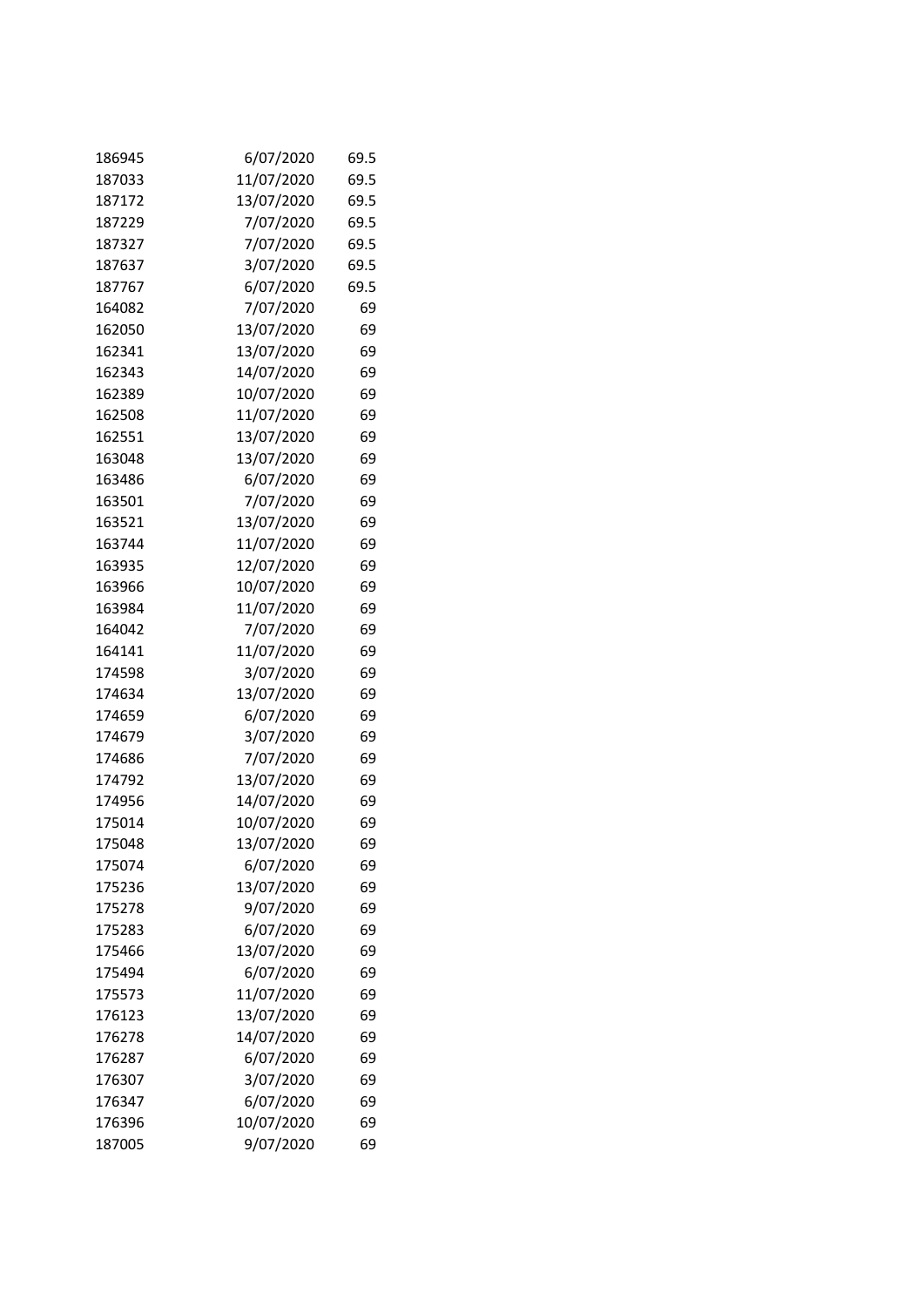| 187063 | 6/07/2020  | 69   |
|--------|------------|------|
| 187128 | 6/07/2020  | 69   |
| 187251 | 13/07/2020 | 69   |
| 187254 | 12/07/2020 | 69   |
| 187275 | 7/07/2020  | 69   |
| 187451 | 13/07/2020 | 69   |
| 187561 | 6/07/2020  | 69   |
| 187638 | 6/07/2020  | 69   |
| 162197 | 13/07/2020 | 68.5 |
| 162266 | 6/07/2020  | 68.5 |
| 162379 | 13/07/2020 | 68.5 |
| 162599 | 13/07/2020 | 68.5 |
| 163424 | 6/07/2020  | 68.5 |
| 163764 | 6/07/2020  | 68.5 |
| 163783 | 11/07/2020 | 68.5 |
| 163802 | 13/07/2020 | 68.5 |
| 164003 | 13/07/2020 | 68.5 |
| 164075 | 11/07/2020 | 68.5 |
| 164083 | 14/07/2020 | 68.5 |
| 164155 | 14/07/2020 | 68.5 |
| 164211 | 11/07/2020 | 68.5 |
| 164464 | 13/07/2020 | 68.5 |
| 174736 | 10/07/2020 | 68.5 |
| 174892 | 10/07/2020 | 68.5 |
| 174893 | 14/07/2020 | 68.5 |
| 175071 | 13/07/2020 | 68.5 |
| 175335 | 10/07/2020 | 68.5 |
| 175395 | 13/07/2020 | 68.5 |
| 175420 | 7/07/2020  | 68.5 |
| 175513 | 13/07/2020 | 68.5 |
| 175536 | 13/07/2020 | 68.5 |
| 175623 | 6/07/2020  | 68.5 |
| 175650 | 14/07/2020 | 68.5 |
| 175702 | 14/07/2020 | 68.5 |
| 175999 | 6/07/2020  | 68.5 |
| 176082 | 11/07/2020 | 68.5 |
| 176208 | 13/07/2020 | 68.5 |
| 176272 | 13/07/2020 | 68.5 |
| 176367 | 10/07/2020 | 68.5 |
| 176392 | 14/07/2020 | 68.5 |
| 176450 | 6/07/2020  | 68.5 |
| 187018 | 9/07/2020  | 68.5 |
| 187089 | 10/07/2020 | 68.5 |
| 187255 | 13/07/2020 | 68.5 |
| 187287 | 6/07/2020  | 68.5 |
| 187560 | 13/07/2020 | 68.5 |
| 187573 | 7/07/2020  | 68.5 |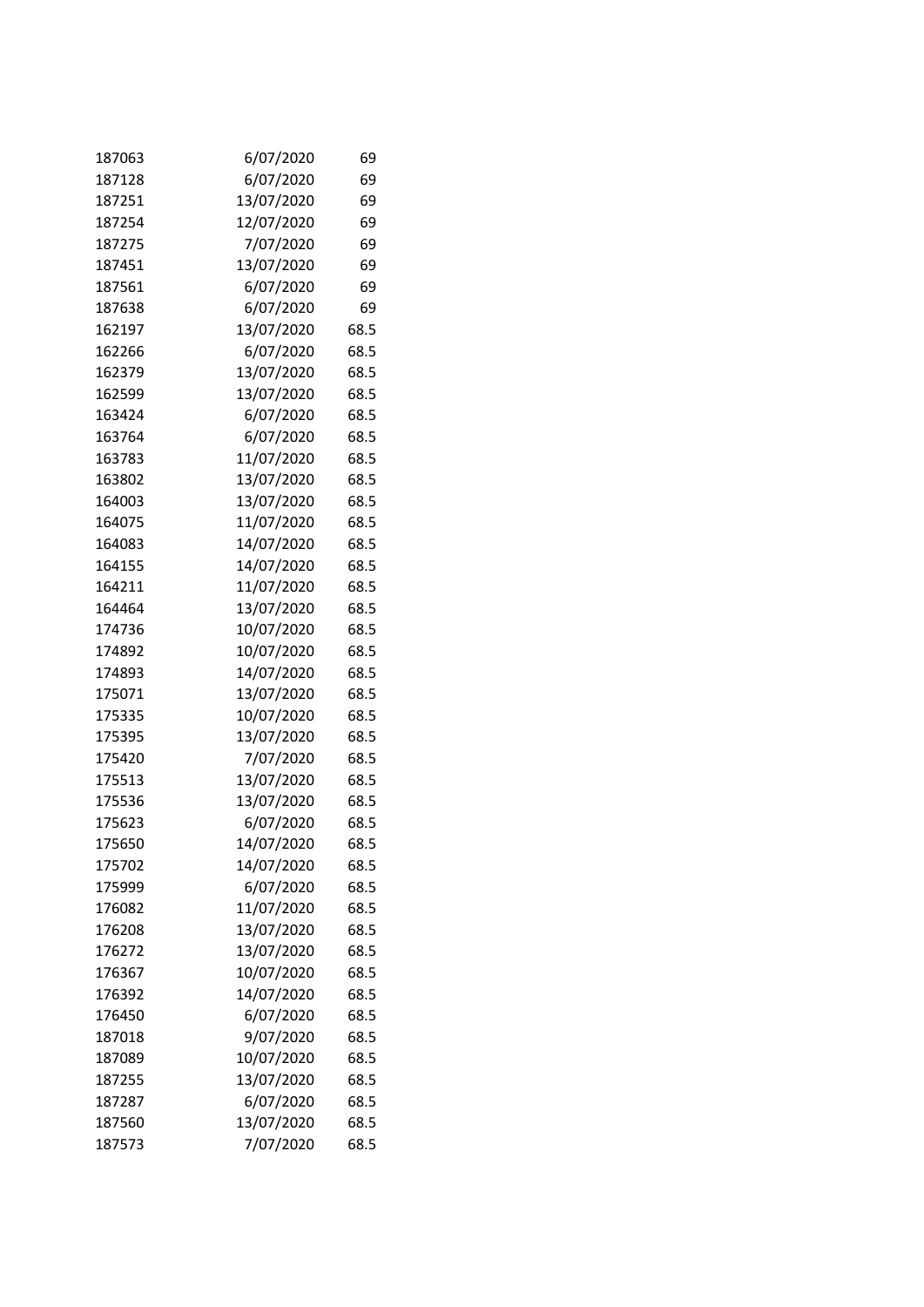| 187705 | 3/07/2020  | 68.5 |
|--------|------------|------|
| 187722 | 3/07/2020  | 68.5 |
| 162162 | 13/07/2020 | 68   |
| 162255 | 11/07/2020 | 68   |
| 162412 | 13/07/2020 | 68   |
| 162414 | 11/07/2020 | 68   |
| 162537 | 6/07/2020  | 68   |
| 162857 | 13/07/2020 | 68   |
| 162999 | 6/07/2020  | 68   |
| 163091 | 6/07/2020  | 68   |
| 163151 | 11/07/2020 | 68   |
| 163306 | 7/07/2020  | 68   |
| 163369 | 13/07/2020 | 68   |
| 163505 | 6/07/2020  | 68   |
| 163761 | 6/07/2020  | 68   |
| 164145 | 13/07/2020 | 68   |
| 164345 | 11/07/2020 | 68   |
| 174566 | 13/07/2020 | 68   |
| 174715 | 14/07/2020 | 68   |
| 175049 | 10/07/2020 | 68   |
| 175111 | 6/07/2020  | 68   |
| 175232 | 9/07/2020  | 68   |
| 175345 | 6/07/2020  | 68   |
| 175473 | 13/07/2020 | 68   |
| 175711 | 13/07/2020 | 68   |
| 175720 | 11/07/2020 | 68   |
| 175721 | 3/07/2020  | 68   |
| 175894 | 6/07/2020  | 68   |
| 176003 | 6/07/2020  | 68   |
| 176248 | 3/07/2020  | 68   |
| 176270 | 13/07/2020 | 68   |
| 176300 | 10/07/2020 | 68   |
| 176361 | 13/07/2020 | 68   |
| 176453 | 9/07/2020  | 68   |
| 187148 | 13/07/2020 | 68   |
| 187217 | 6/07/2020  | 68   |
| 187396 | 13/07/2020 | 68   |
| 187410 | 13/07/2020 | 68   |
| 187541 | 13/07/2020 | 68   |
| 187647 | 13/07/2020 | 68   |
| 187689 | 11/07/2020 | 68   |
| 162102 | 14/07/2020 | 67.5 |
| 162311 | 14/07/2020 | 67.5 |
| 162346 | 12/07/2020 | 67.5 |
| 162767 | 13/07/2020 | 67.5 |
| 162808 | 13/07/2020 | 67.5 |
| 163035 | 11/07/2020 | 67.5 |
|        |            |      |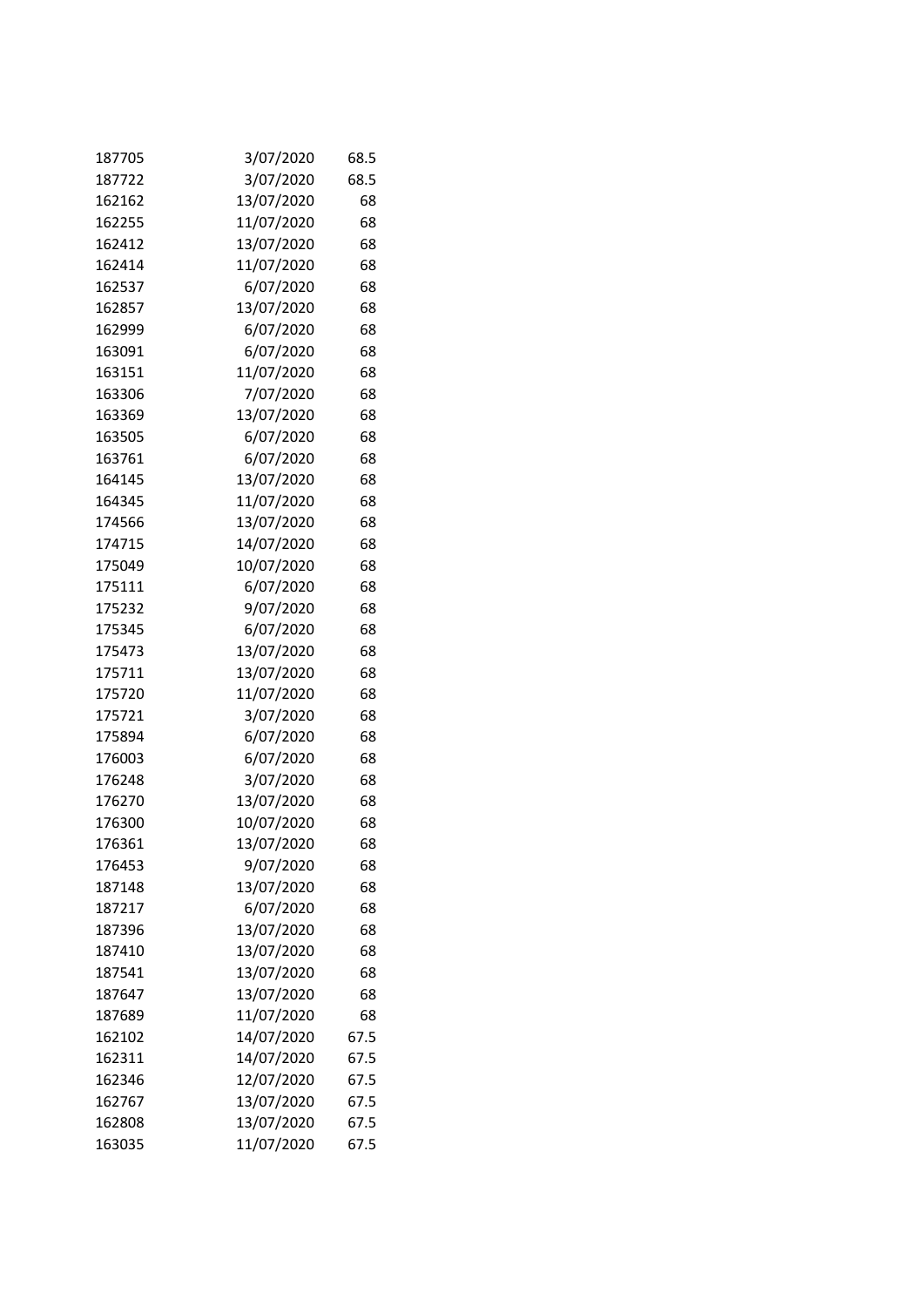| 163037 | 12/07/2020 | 67.5 |
|--------|------------|------|
| 163052 | 7/07/2020  | 67.5 |
| 163567 | 10/07/2020 | 67.5 |
| 163863 | 11/07/2020 | 67.5 |
| 164097 | 11/07/2020 | 67.5 |
| 164166 | 13/07/2020 | 67.5 |
| 164185 | 13/07/2020 | 67.5 |
| 164219 | 6/07/2020  | 67.5 |
| 164299 | 13/07/2020 | 67.5 |
| 174586 | 13/07/2020 | 67.5 |
| 174640 | 14/07/2020 | 67.5 |
| 174729 | 14/07/2020 | 67.5 |
| 174741 | 14/07/2020 | 67.5 |
| 174926 | 6/07/2020  | 67.5 |
| 175070 | 10/07/2020 | 67.5 |
| 175181 | 6/07/2020  | 67.5 |
| 175198 | 11/07/2020 | 67.5 |
| 175216 | 6/07/2020  | 67.5 |
| 175234 | 13/07/2020 | 67.5 |
| 175456 | 6/07/2020  | 67.5 |
| 175756 | 6/07/2020  | 67.5 |
| 175906 | 6/07/2020  | 67.5 |
| 175929 | 14/07/2020 | 67.5 |
| 175951 | 7/07/2020  | 67.5 |
| 175954 | 12/07/2020 | 67.5 |
| 176016 | 6/07/2020  | 67.5 |
| 176054 | 3/07/2020  | 67.5 |
| 176055 | 6/07/2020  | 67.5 |
| 176142 | 13/07/2020 | 67.5 |
| 176174 | 13/07/2020 | 67.5 |
| 176201 | 6/07/2020  | 67.5 |
| 176277 | 6/07/2020  | 67.5 |
| 176388 | 6/07/2020  | 67.5 |
| 176403 | 13/07/2020 | 67.5 |
| 176427 | 12/07/2020 | 67.5 |
| 187042 | 3/07/2020  | 67.5 |
| 187069 | 6/07/2020  | 67.5 |
| 187116 | 14/07/2020 | 67.5 |
| 187144 | 7/07/2020  | 67.5 |
| 187355 | 6/07/2020  | 67.5 |
| 187375 | 7/07/2020  | 67.5 |
| 187488 | 8/07/2020  | 67.5 |
| 187583 | 13/07/2020 | 67.5 |
| 187623 | 7/07/2020  | 67.5 |
| 187634 | 6/07/2020  | 67.5 |
| 187780 | 13/07/2020 | 67.5 |
| 187834 | 3/07/2020  | 67.5 |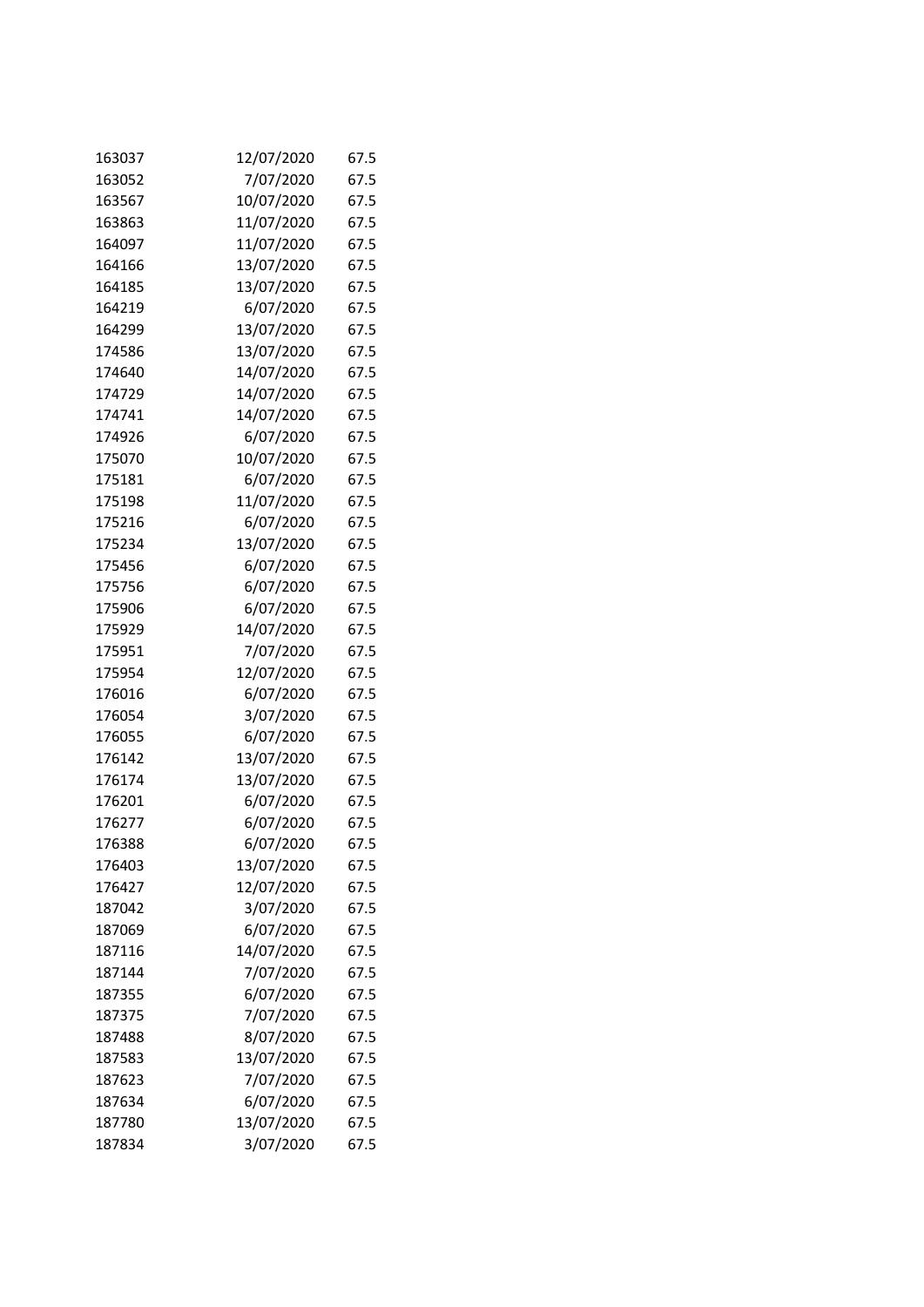| 162097 | 13/07/2020 | 67 |
|--------|------------|----|
| 162111 | 11/07/2020 | 67 |
| 162159 | 11/07/2020 | 67 |
| 162724 | 13/07/2020 | 67 |
| 162843 | 13/07/2020 | 67 |
| 163167 | 13/07/2020 | 67 |
| 163168 | 13/07/2020 | 67 |
| 163265 | 14/07/2020 | 67 |
| 163313 | 13/07/2020 | 67 |
| 163372 | 11/07/2020 | 67 |
| 163618 | 6/07/2020  | 67 |
| 163659 | 14/07/2020 | 67 |
| 163758 | 12/07/2020 | 67 |
| 164014 | 13/07/2020 | 67 |
| 164030 | 6/07/2020  | 67 |
| 164116 | 13/07/2020 | 67 |
| 164337 | 11/07/2020 | 67 |
| 164442 | 12/07/2020 | 67 |
| 174516 | 9/07/2020  | 67 |
| 174523 | 6/07/2020  | 67 |
| 174681 | 13/07/2020 | 67 |
| 174717 | 13/07/2020 | 67 |
| 174722 | 13/07/2020 | 67 |
| 174724 | 13/07/2020 | 67 |
| 174788 | 13/07/2020 | 67 |
| 174812 | 7/07/2020  | 67 |
| 174860 | 13/07/2020 | 67 |
| 175040 | 10/07/2020 | 67 |
| 175131 | 6/07/2020  | 67 |
| 175164 | 11/07/2020 | 67 |
| 175252 | 9/07/2020  | 67 |
| 175319 | 6/07/2020  | 67 |
| 175333 | 10/07/2020 | 67 |
| 175348 | 3/07/2020  | 67 |
| 175352 | 12/07/2020 | 67 |
| 175501 | 3/07/2020  | 67 |
| 175594 | 6/07/2020  | 67 |
| 175836 | 3/07/2020  | 67 |
| 175842 | 11/07/2020 | 67 |
| 176073 | 13/07/2020 | 67 |
| 176093 | 6/07/2020  | 67 |
| 176128 | 6/07/2020  | 67 |
| 176247 | 6/07/2020  | 67 |
| 176402 | 6/07/2020  | 67 |
| 176449 | 6/07/2020  | 67 |
| 187011 | 13/07/2020 | 67 |
| 187097 | 6/07/2020  | 67 |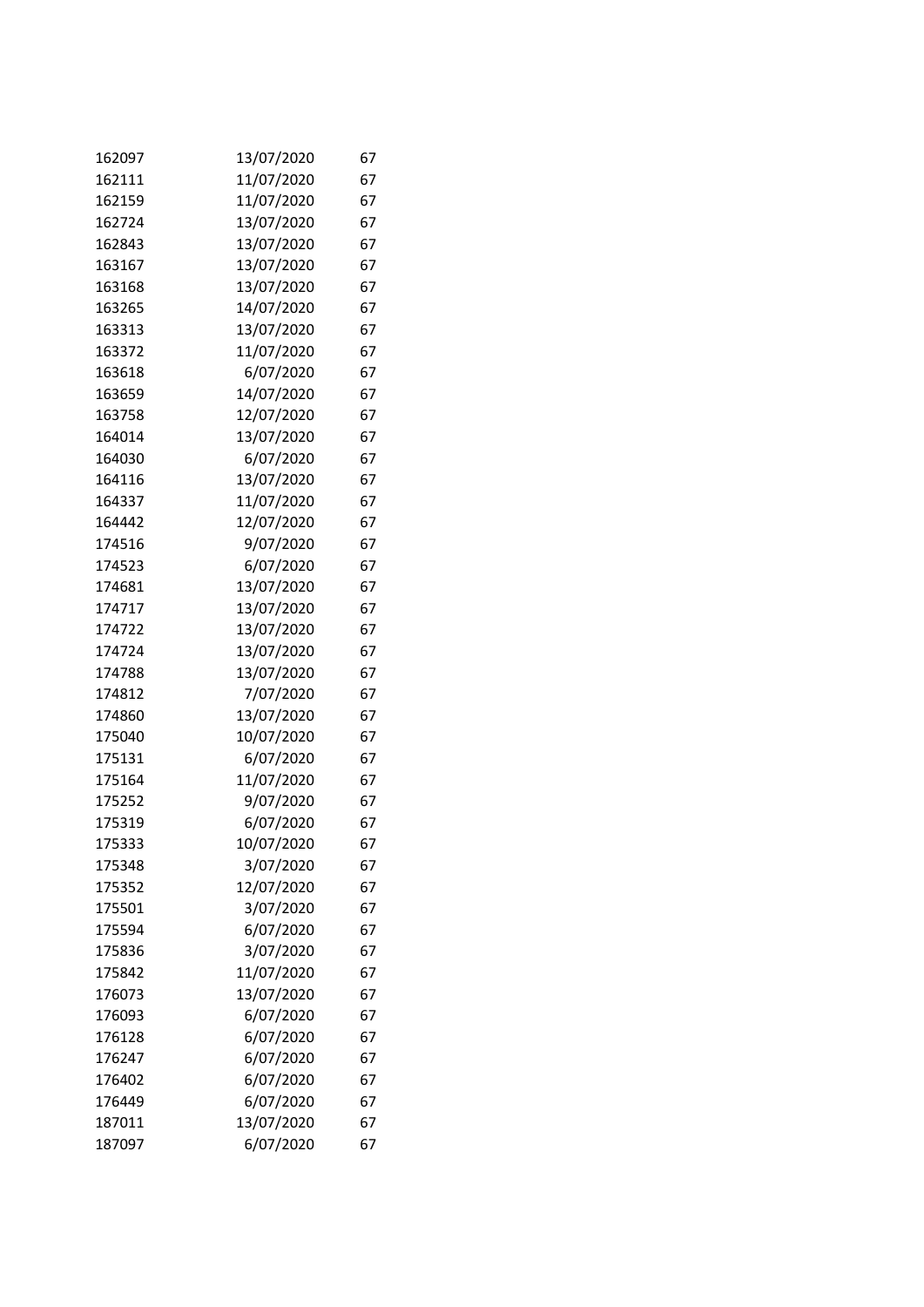| 187133 | 9/07/2020  | 67   |
|--------|------------|------|
| 187191 | 6/07/2020  | 67   |
| 187203 | 13/07/2020 | 67   |
| 187285 | 6/07/2020  | 67   |
| 187503 | 6/07/2020  | 67   |
| 187571 | 11/07/2020 | 67   |
| 187674 | 6/07/2020  | 67   |
| 162161 | 6/07/2020  | 66.5 |
| 162228 | 13/07/2020 | 66.5 |
| 162623 | 13/07/2020 | 66.5 |
| 162679 | 10/07/2020 | 66.5 |
| 162756 | 6/07/2020  | 66.5 |
| 163031 | 13/07/2020 | 66.5 |
| 163042 | 6/07/2020  | 66.5 |
| 163144 | 6/07/2020  | 66.5 |
| 163280 | 11/07/2020 | 66.5 |
| 163327 | 13/07/2020 | 66.5 |
| 163341 | 6/07/2020  | 66.5 |
| 163715 | 13/07/2020 | 66.5 |
| 163728 | 11/07/2020 | 66.5 |
| 164225 | 11/07/2020 | 66.5 |
| 164309 | 13/07/2020 | 66.5 |
| 164454 | 13/07/2020 | 66.5 |
| 174577 | 6/07/2020  | 66.5 |
| 174579 | 14/07/2020 | 66.5 |
| 174616 | 11/07/2020 | 66.5 |
| 174618 | 13/07/2020 | 66.5 |
| 174636 | 6/07/2020  | 66.5 |
| 174682 | 6/07/2020  | 66.5 |
| 174806 | 6/07/2020  | 66.5 |
| 174884 | 3/07/2020  | 66.5 |
| 174894 | 7/07/2020  | 66.5 |
| 174928 | 6/07/2020  | 66.5 |
| 174940 | 6/07/2020  | 66.5 |
| 175005 | 14/07/2020 | 66.5 |
| 175041 | 10/07/2020 | 66.5 |
| 175050 | 11/07/2020 | 66.5 |
| 175105 | 7/07/2020  | 66.5 |
| 175363 | 3/07/2020  | 66.5 |
| 175728 | 14/07/2020 | 66.5 |
| 175882 | 7/07/2020  | 66.5 |
| 176006 | 6/07/2020  | 66.5 |
| 176019 | 10/07/2020 | 66.5 |
| 176105 | 11/07/2020 | 66.5 |
| 176295 | 13/07/2020 | 66.5 |
| 176308 | 6/07/2020  | 66.5 |
| 176314 | 13/07/2020 | 66.5 |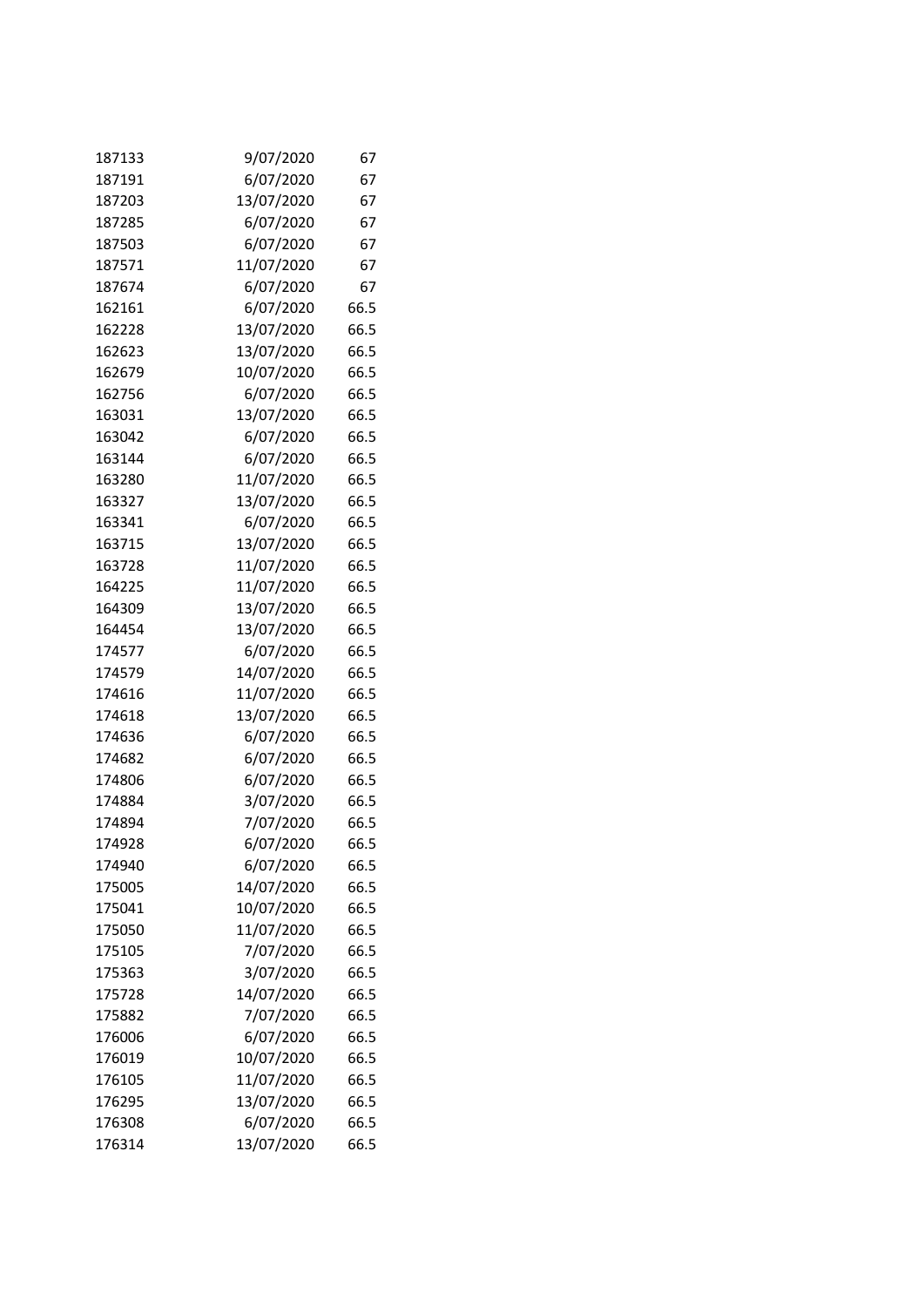| 176389 | 13/07/2020 | 66.5 |
|--------|------------|------|
| 176416 | 3/07/2020  | 66.5 |
| 176459 | 6/07/2020  | 66.5 |
| 187190 | 13/07/2020 | 66.5 |
| 187224 | 6/07/2020  | 66.5 |
| 187236 | 6/07/2020  | 66.5 |
| 187321 | 6/07/2020  | 66.5 |
| 187434 | 13/07/2020 | 66.5 |
| 187581 | 13/07/2020 | 66.5 |
| 187733 | 3/07/2020  | 66.5 |
| 187812 | 6/07/2020  | 66.5 |
| 162392 | 13/07/2020 | 66   |
| 162445 | 7/07/2020  | 66   |
| 162585 | 13/07/2020 | 66   |
| 163010 | 13/07/2020 | 66   |
| 163398 | 6/07/2020  | 66   |
| 163628 | 12/07/2020 | 66   |
| 163751 | 7/07/2020  | 66   |
| 163765 | 13/07/2020 | 66   |
| 164271 | 3/07/2020  | 66   |
| 174626 | 9/07/2020  | 66   |
| 174678 | 6/07/2020  | 66   |
| 174701 | 13/07/2020 | 66   |
| 174725 | 13/07/2020 | 66   |
| 174737 | 13/07/2020 | 66   |
| 174807 | 13/07/2020 | 66   |
| 174966 | 13/07/2020 | 66   |
| 175142 | 6/07/2020  | 66   |
| 175241 | 13/07/2020 | 66   |
| 175258 | 6/07/2020  | 66   |
| 175273 | 13/07/2020 | 66   |
| 175467 | 11/07/2020 | 66   |
| 175491 | 6/07/2020  | 66   |
| 175647 | 13/07/2020 | 66   |
| 175677 | 7/07/2020  | 66   |
| 175731 | 6/07/2020  | 66   |
| 175891 | 6/07/2020  | 66   |
| 176053 | 10/07/2020 | 66   |
| 176079 | 13/07/2020 | 66   |
| 176100 | 12/07/2020 | 66   |
| 176140 | 14/07/2020 | 66   |
| 176156 | 6/07/2020  | 66   |
| 176235 | 8/07/2020  | 66   |
| 176246 | 11/07/2020 | 66   |
| 176413 | 10/07/2020 | 66   |
| 187027 | 8/07/2020  | 66   |
| 187159 | 6/07/2020  | 66   |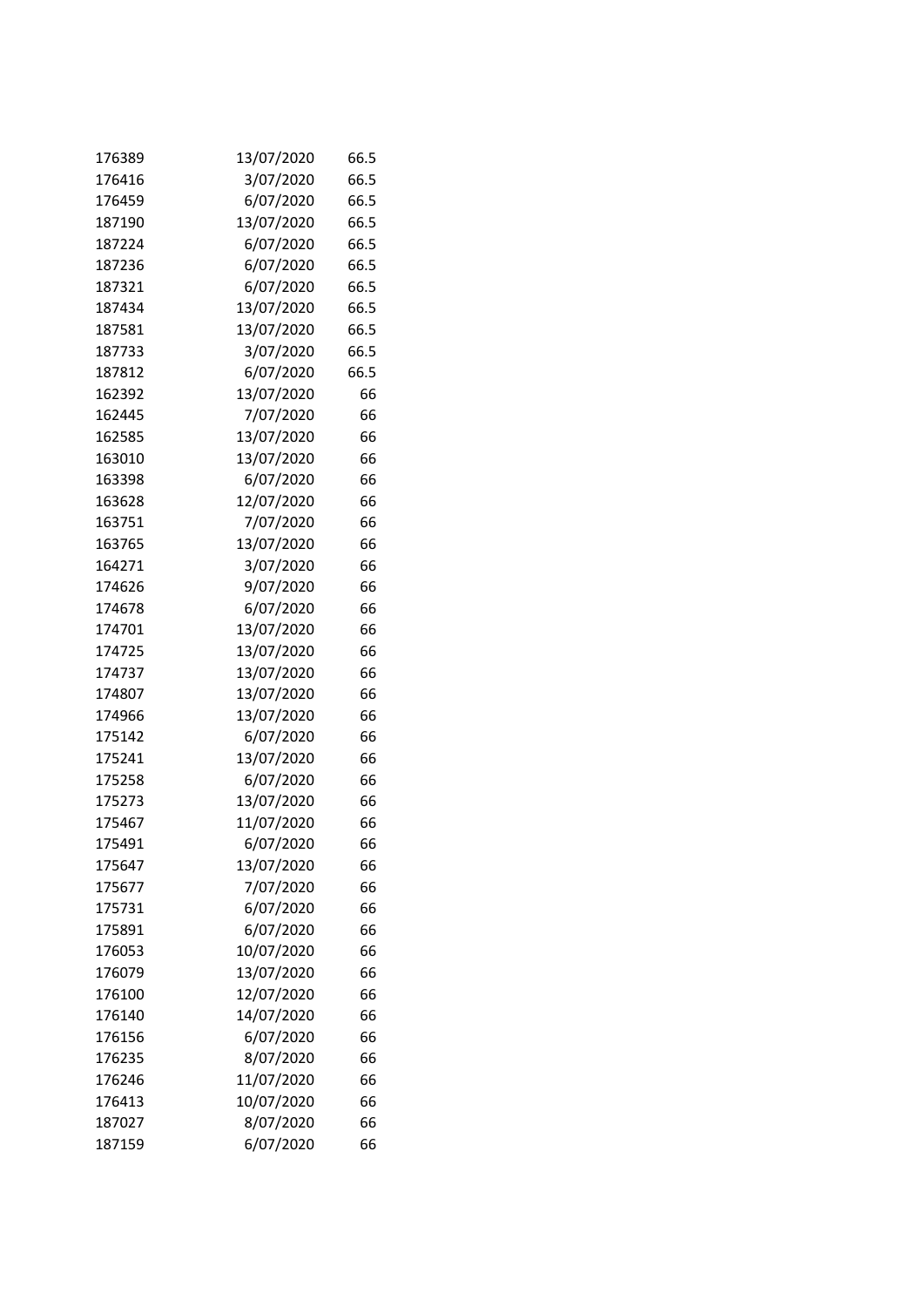| 187223 | 6/07/2020  | 66   |
|--------|------------|------|
| 187234 | 6/07/2020  | 66   |
| 187420 | 6/07/2020  | 66   |
| 187553 | 11/07/2020 | 66   |
| 187622 | 13/07/2020 | 66   |
| 187683 | 13/07/2020 | 66   |
| 187710 | 6/07/2020  | 66   |
| 187740 | 14/07/2020 | 66   |
| 187847 | 7/07/2020  | 66   |
| 187851 | 7/07/2020  | 66   |
| 187001 | 7/07/2020  | 65.5 |
| 162009 | 12/07/2020 | 65.5 |
| 162036 | 14/07/2020 | 65.5 |
| 162307 | 6/07/2020  | 65.5 |
| 162442 | 13/07/2020 | 65.5 |
| 162479 | 13/07/2020 | 65.5 |
| 162636 | 7/07/2020  | 65.5 |
| 162733 | 12/07/2020 | 65.5 |
| 162819 | 6/07/2020  | 65.5 |
| 162936 | 13/07/2020 | 65.5 |
| 163016 | 13/07/2020 | 65.5 |
| 163063 | 12/07/2020 | 65.5 |
| 163069 | 3/07/2020  | 65.5 |
| 163429 | 13/07/2020 | 65.5 |
| 163632 | 6/07/2020  | 65.5 |
| 163750 | 11/07/2020 | 65.5 |
| 164173 | 6/07/2020  | 65.5 |
| 174526 | 6/07/2020  | 65.5 |
| 174576 | 10/07/2020 | 65.5 |
| 174594 | 6/07/2020  | 65.5 |
| 174693 | 7/07/2020  | 65.5 |
| 174811 | 14/07/2020 | 65.5 |
| 174833 | 13/07/2020 | 65.5 |
| 174987 | 10/07/2020 | 65.5 |
| 175047 | 6/07/2020  | 65.5 |
| 175178 | 13/07/2020 | 65.5 |
| 175294 | 6/07/2020  | 65.5 |
| 175350 | 3/07/2020  | 65.5 |
| 175413 | 6/07/2020  | 65.5 |
| 175468 | 6/07/2020  | 65.5 |
| 175557 | 13/07/2020 | 65.5 |
| 175582 | 6/07/2020  | 65.5 |
| 175627 | 6/07/2020  | 65.5 |
| 175710 | 13/07/2020 | 65.5 |
| 175712 | 14/07/2020 | 65.5 |
| 175825 | 6/07/2020  | 65.5 |
| 175846 | 6/07/2020  | 65.5 |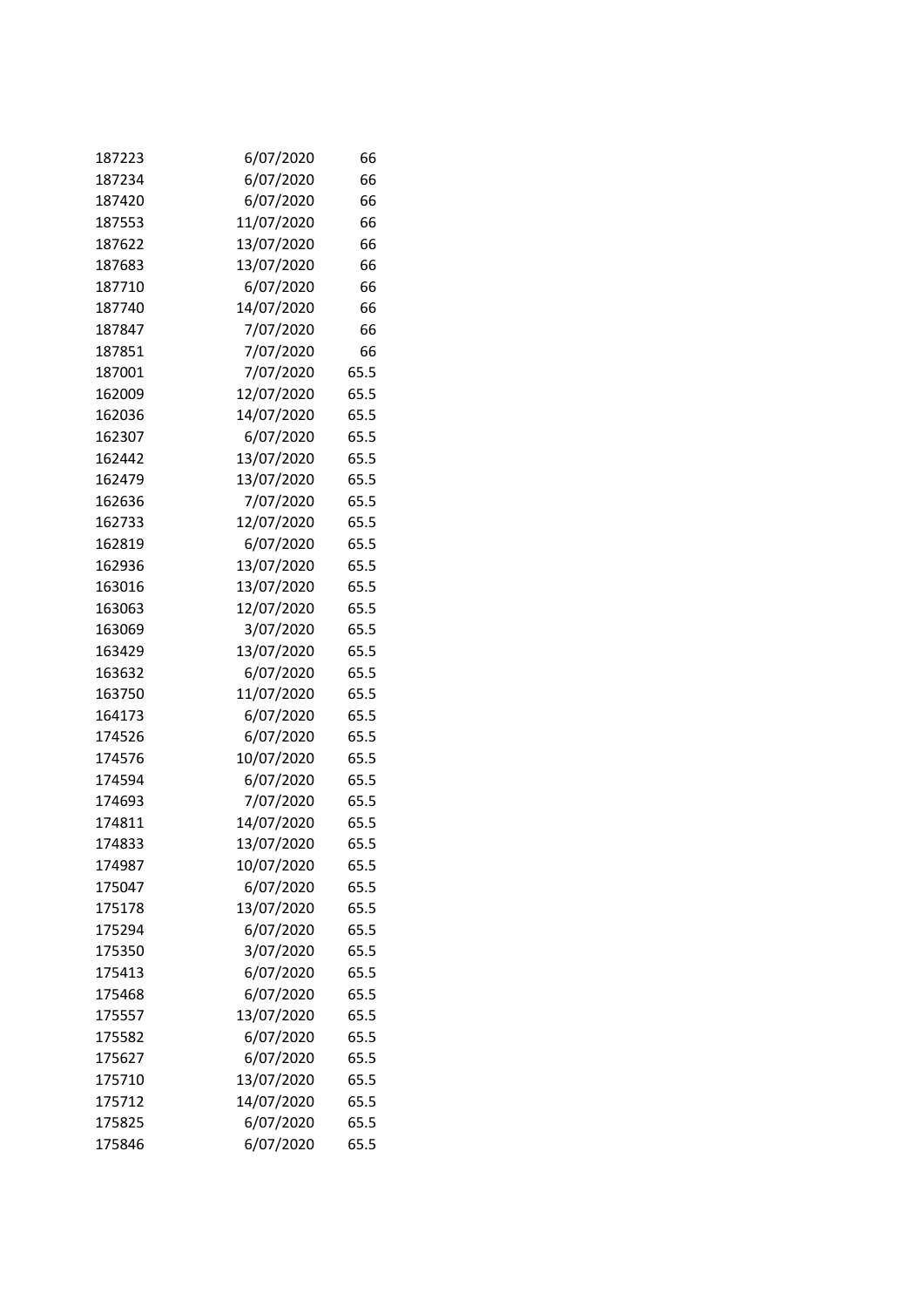| 175925 | 6/07/2020  | 65.5 |
|--------|------------|------|
| 175933 | 3/07/2020  | 65.5 |
| 175939 | 13/07/2020 | 65.5 |
| 175972 | 3/07/2020  | 65.5 |
| 175996 | 13/07/2020 | 65.5 |
| 176000 | 13/07/2020 | 65.5 |
| 176018 | 10/07/2020 | 65.5 |
| 176406 | 7/07/2020  | 65.5 |
| 176429 | 7/07/2020  | 65.5 |
| 186927 | 6/07/2020  | 65.5 |
| 187137 | 13/07/2020 | 65.5 |
| 187171 | 9/07/2020  | 65.5 |
| 187214 | 14/07/2020 | 65.5 |
| 187216 | 14/07/2020 | 65.5 |
| 187263 | 3/07/2020  | 65.5 |
| 187349 | 6/07/2020  | 65.5 |
| 187357 | 9/07/2020  | 65.5 |
| 187384 | 6/07/2020  | 65.5 |
| 187447 | 6/07/2020  | 65.5 |
| 187493 | 6/07/2020  | 65.5 |
| 187712 | 6/07/2020  | 65.5 |
| 187714 | 14/07/2020 | 65.5 |
| 187741 | 14/07/2020 | 65.5 |
| 175616 | 13/07/2020 | 65   |
| 162112 | 13/07/2020 | 65   |
| 162595 | 13/07/2020 | 65   |
| 162664 | 13/07/2020 | 65   |
| 162714 | 13/07/2020 | 65   |
| 162751 | 6/07/2020  | 65   |
| 163047 | 10/07/2020 | 65   |
| 163260 | 13/07/2020 | 65   |
| 163268 | 11/07/2020 | 65   |
| 164002 | 6/07/2020  | 65   |
| 164197 | 13/07/2020 | 65   |
| 164325 | 10/07/2020 | 65   |
| 174529 | 6/07/2020  | 65   |
| 174615 | 13/07/2020 | 65   |
| 174704 | 6/07/2020  | 65   |
| 174916 | 13/07/2020 | 65   |
| 174963 | 13/07/2020 | 65   |
| 174968 | 6/07/2020  | 65   |
| 175024 | 12/07/2020 | 65   |
| 175153 | 6/07/2020  | 65   |
| 175159 | 13/07/2020 | 65   |
| 175177 | 6/07/2020  | 65   |
| 175329 | 6/07/2020  | 65   |
| 175504 | 13/07/2020 | 65   |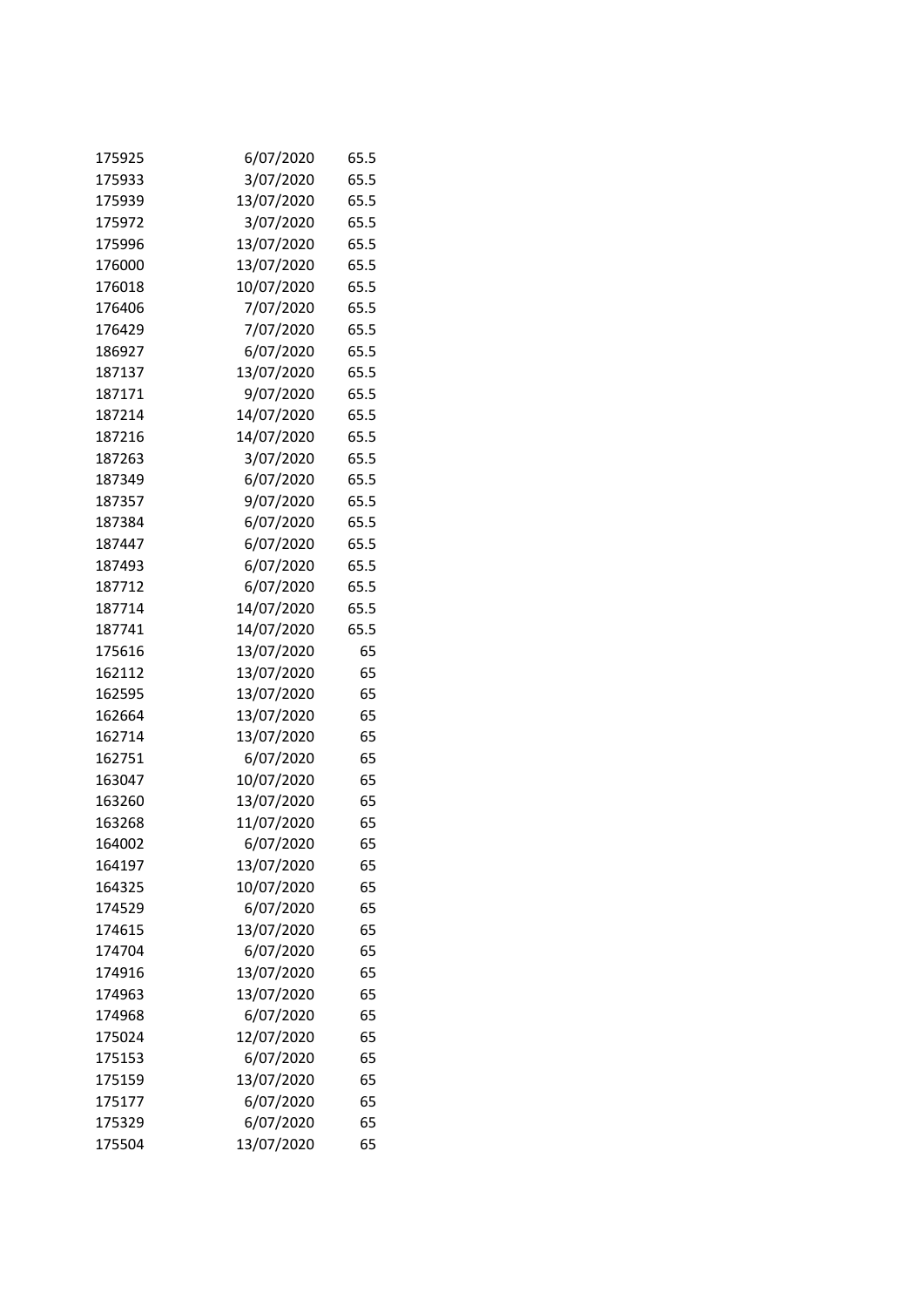| 175538 | 12/07/2020 | 65   |
|--------|------------|------|
| 175560 | 14/07/2020 | 65   |
| 175700 | 7/07/2020  | 65   |
| 175739 | 6/07/2020  | 65   |
| 175787 | 6/07/2020  | 65   |
| 175820 | 6/07/2020  | 65   |
| 175821 | 6/07/2020  | 65   |
| 175867 | 14/07/2020 | 65   |
| 175917 | 6/07/2020  | 65   |
| 175987 | 6/07/2020  | 65   |
| 176158 | 11/07/2020 | 65   |
| 176187 | 6/07/2020  | 65   |
| 176223 | 6/07/2020  | 65   |
| 176253 | 12/07/2020 | 65   |
| 176309 | 3/07/2020  | 65   |
| 176400 | 13/07/2020 | 65   |
| 176436 | 6/07/2020  | 65   |
| 186908 | 10/07/2020 | 65   |
| 186924 | 9/07/2020  | 65   |
| 186929 | 6/07/2020  | 65   |
| 186943 | 13/07/2020 | 65   |
| 187047 | 14/07/2020 | 65   |
| 187141 | 6/07/2020  | 65   |
| 187161 | 6/07/2020  | 65   |
| 187183 | 6/07/2020  | 65   |
| 187199 | 6/07/2020  | 65   |
| 187222 | 11/07/2020 | 65   |
| 187256 | 13/07/2020 | 65   |
| 187328 | 6/07/2020  | 65   |
| 187426 | 13/07/2020 | 65   |
| 187514 | 6/07/2020  | 65   |
| 187556 | 13/07/2020 | 65   |
| 187625 | 7/07/2020  | 65   |
| 187822 | 6/07/2020  | 65   |
| 187836 | 13/07/2020 | 65   |
| 175430 | 11/07/2020 | 64.5 |
| 162084 | 14/07/2020 | 64.5 |
| 162330 | 14/07/2020 | 64.5 |
| 162818 | 6/07/2020  | 64.5 |
| 162886 | 13/07/2020 | 64.5 |
| 162957 | 13/07/2020 | 64.5 |
| 163070 | 11/07/2020 | 64.5 |
| 163504 | 13/07/2020 | 64.5 |
| 164312 | 7/07/2020  | 64.5 |
| 174506 | 13/07/2020 | 64.5 |
| 174545 | 14/07/2020 | 64.5 |
| 174565 | 13/07/2020 | 64.5 |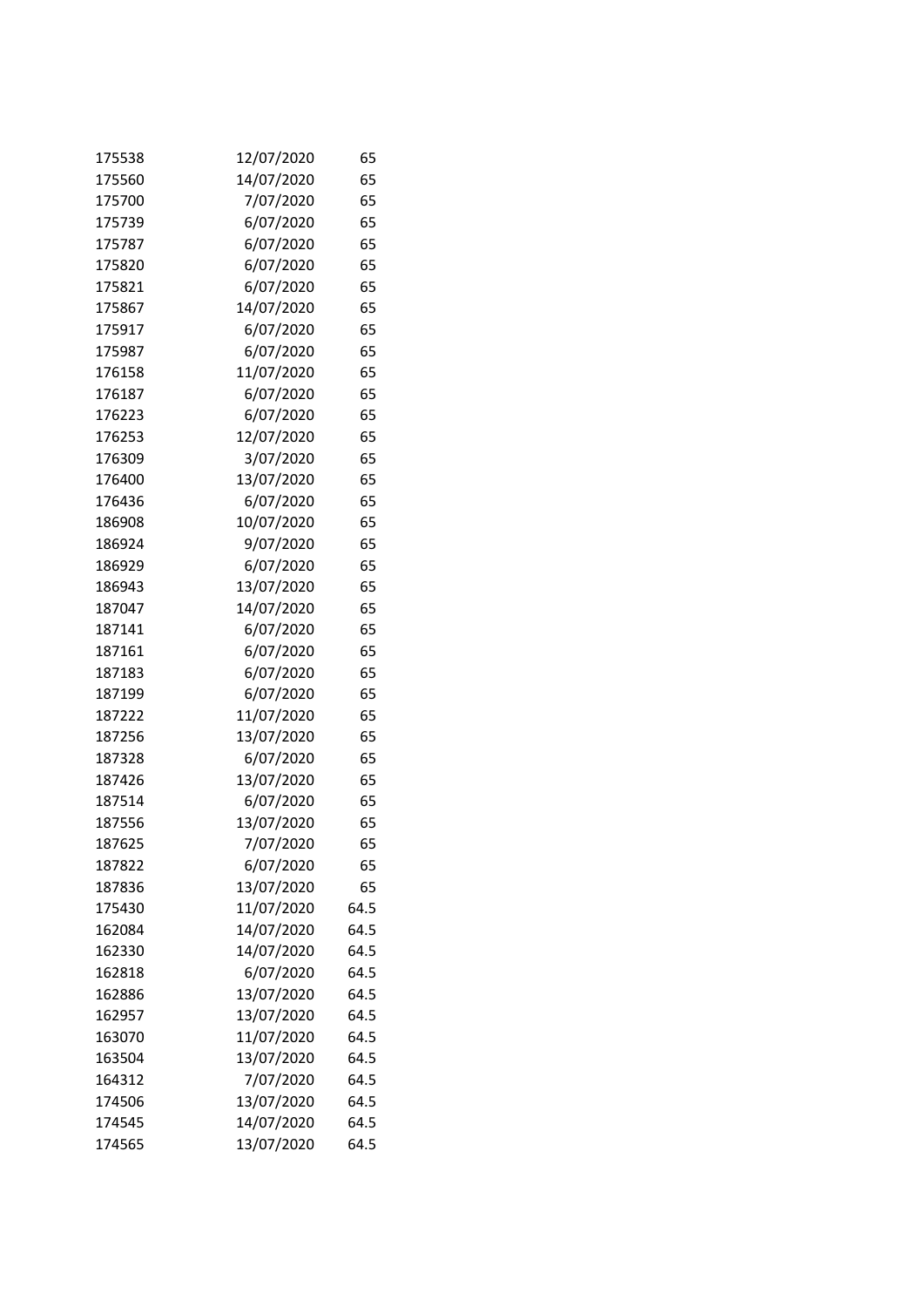| 174625 | 10/07/2020 | 64.5 |
|--------|------------|------|
| 174789 | 13/07/2020 | 64.5 |
| 174823 | 6/07/2020  | 64.5 |
| 174876 | 13/07/2020 | 64.5 |
| 174979 | 9/07/2020  | 64.5 |
| 175133 | 11/07/2020 | 64.5 |
| 175135 | 13/07/2020 | 64.5 |
| 175218 | 13/07/2020 | 64.5 |
| 175223 | 10/07/2020 | 64.5 |
| 175271 | 6/07/2020  | 64.5 |
| 175293 | 11/07/2020 | 64.5 |
| 175330 | 6/07/2020  | 64.5 |
| 175542 | 13/07/2020 | 64.5 |
| 175545 | 7/07/2020  | 64.5 |
| 175583 | 6/07/2020  | 64.5 |
| 175589 | 6/07/2020  | 64.5 |
| 175596 | 6/07/2020  | 64.5 |
| 175740 | 6/07/2020  | 64.5 |
| 175872 | 10/07/2020 | 64.5 |
| 175958 | 10/07/2020 | 64.5 |
| 175979 | 6/07/2020  | 64.5 |
| 176052 | 13/07/2020 | 64.5 |
| 176063 | 13/07/2020 | 64.5 |
| 176108 | 12/07/2020 | 64.5 |
| 176117 | 6/07/2020  | 64.5 |
| 176206 | 10/07/2020 | 64.5 |
| 176257 | 13/07/2020 | 64.5 |
| 176327 | 6/07/2020  | 64.5 |
| 176445 | 6/07/2020  | 64.5 |
| 186940 | 6/07/2020  | 64.5 |
| 186952 | 6/07/2020  | 64.5 |
| 187021 | 13/07/2020 | 64.5 |
| 187057 | 9/07/2020  | 64.5 |
| 187117 | 6/07/2020  | 64.5 |
| 187167 | 6/07/2020  | 64.5 |
| 187184 | 9/07/2020  | 64.5 |
| 187526 | 6/07/2020  | 64.5 |
| 187545 | 7/07/2020  | 64.5 |
| 187576 | 6/07/2020  | 64.5 |
| 187577 | 12/07/2020 | 64.5 |
| 187732 | 10/07/2020 | 64.5 |
| 187827 | 8/07/2020  | 64.5 |
| 187852 | 10/07/2020 | 64.5 |
| 162018 | 14/07/2020 | 70.5 |
| 162042 | 13/07/2020 | 64   |
| 162146 | 14/07/2020 | 64   |
| 162453 | 6/07/2020  | 64   |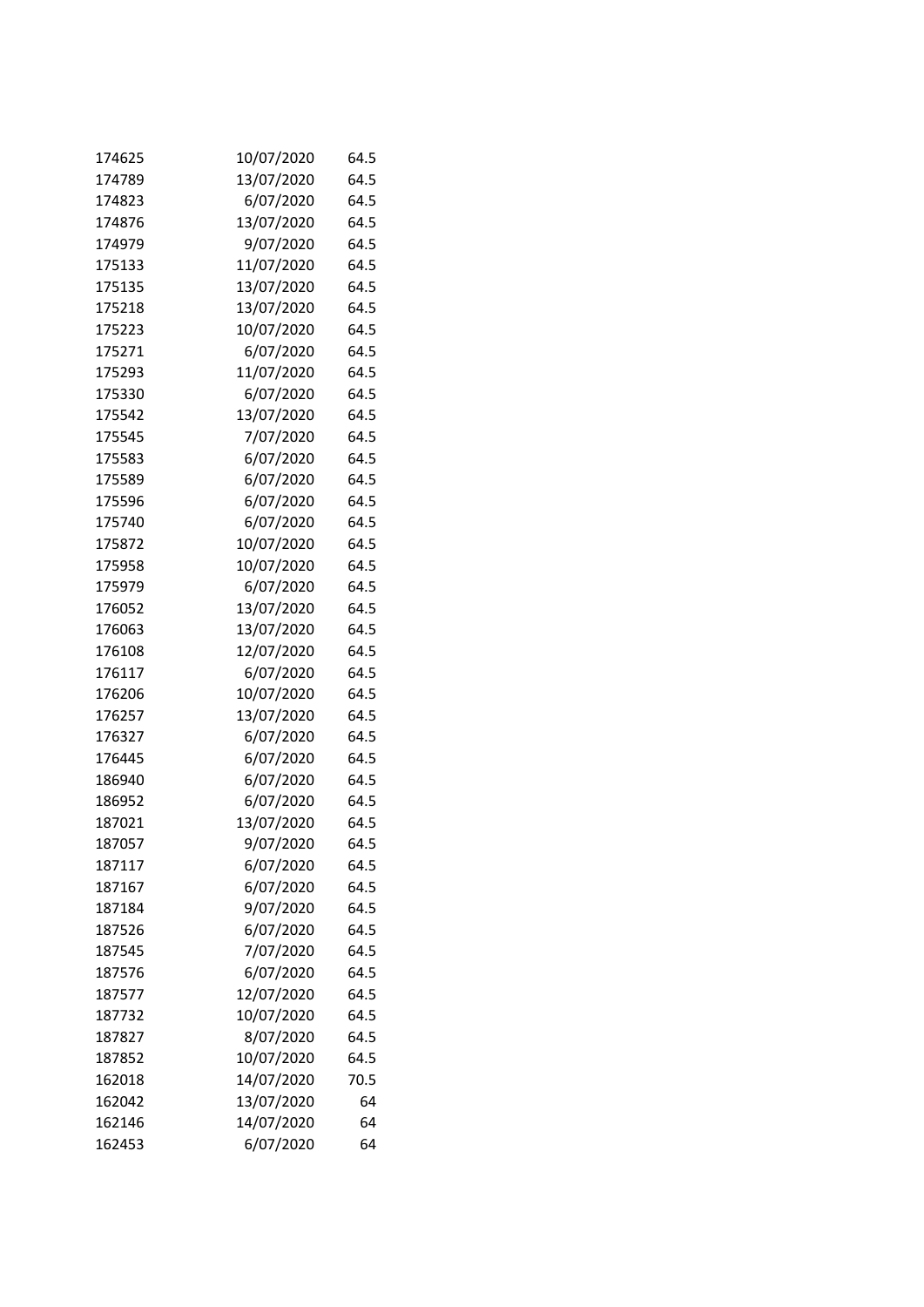| 162776 | 13/07/2020 | 64   |
|--------|------------|------|
| 162806 | 6/07/2020  | 64   |
| 162948 | 13/07/2020 | 64   |
| 163067 | 10/07/2020 | 64   |
| 163296 | 13/07/2020 | 64   |
| 164343 | 11/07/2020 | 64   |
| 174536 | 6/07/2020  | 64   |
| 174632 | 6/07/2020  | 64   |
| 174664 | 9/07/2020  | 64   |
| 174700 | 7/07/2020  | 64   |
| 174744 | 13/07/2020 | 64   |
| 174871 | 14/07/2020 | 64   |
| 174885 | 6/07/2020  | 64   |
| 174929 | 6/07/2020  | 64   |
| 174937 | 6/07/2020  | 64   |
| 174954 | 6/07/2020  | 64   |
| 174958 | 13/07/2020 | 64   |
| 174975 | 13/07/2020 | 64   |
| 175060 | 6/07/2020  | 64   |
| 175405 | 11/07/2020 | 64   |
| 175465 | 9/07/2020  | 64   |
| 175477 | 11/07/2020 | 64   |
| 175747 | 10/07/2020 | 64   |
| 175834 | 6/07/2020  | 64   |
| 175927 | 13/07/2020 | 64   |
| 175957 | 13/07/2020 | 64   |
| 175982 | 13/07/2020 | 64   |
| 176325 | 10/07/2020 | 64   |
| 176380 | 10/07/2020 | 64   |
| 176440 | 13/07/2020 | 64   |
| 187020 | 13/07/2020 | 64   |
| 187078 | 6/07/2020  | 64   |
| 187204 | 6/07/2020  | 64   |
| 187279 | 6/07/2020  | 64   |
| 187288 | 6/07/2020  | 64   |
| 187389 | 12/07/2020 | 64   |
| 187405 | 3/07/2020  | 64   |
| 187428 | 6/07/2020  | 64   |
| 187640 | 9/07/2020  | 64   |
| 186994 | 14/07/2020 | 63.5 |
| 162786 | 6/07/2020  | 63.5 |
| 151797 | 13/07/2020 | 63.5 |
| 162014 | 13/07/2020 | 63.5 |
| 162253 | 13/07/2020 | 63.5 |
| 162352 | 13/07/2020 | 63.5 |
| 162527 | 13/07/2020 | 63.5 |
| 162853 | 13/07/2020 | 63.5 |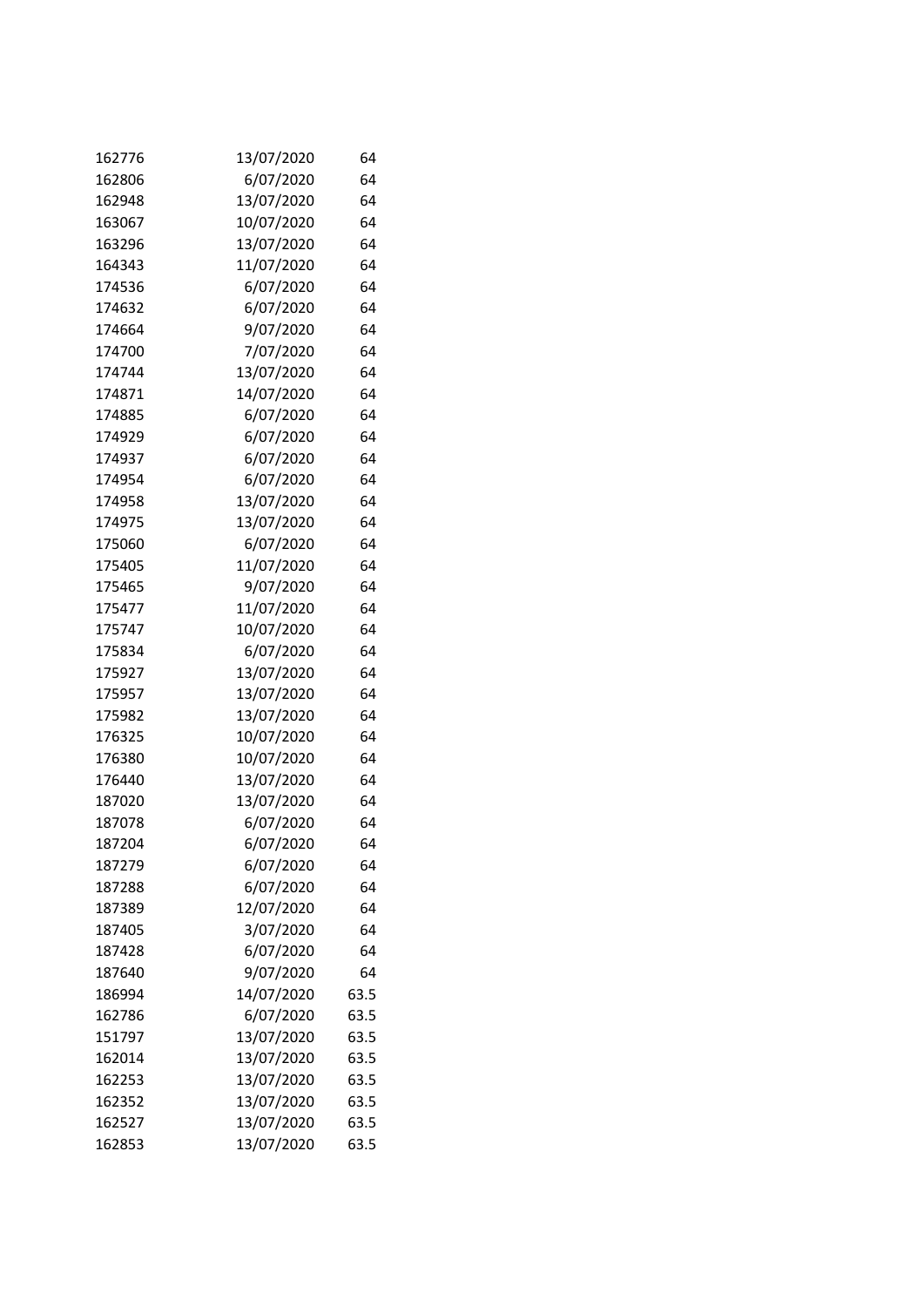| 162870 | 13/07/2020 | 63.5 |
|--------|------------|------|
| 162924 | 14/07/2020 | 63.5 |
| 163382 | 11/07/2020 | 63.5 |
| 163606 | 13/07/2020 | 63.5 |
| 163609 | 7/07/2020  | 63.5 |
| 163833 | 6/07/2020  | 63.5 |
| 163910 | 13/07/2020 | 63.5 |
| 164184 | 11/07/2020 | 63.5 |
| 174546 | 11/07/2020 | 63.5 |
| 174581 | 6/07/2020  | 63.5 |
| 174743 | 11/07/2020 | 63.5 |
| 174774 | 13/07/2020 | 63.5 |
| 174776 | 10/07/2020 | 63.5 |
| 174887 | 10/07/2020 | 63.5 |
| 174927 | 6/07/2020  | 63.5 |
| 175183 | 10/07/2020 | 63.5 |
| 175297 | 13/07/2020 | 63.5 |
| 175320 | 13/07/2020 | 63.5 |
| 175435 | 13/07/2020 | 63.5 |
| 175472 | 13/07/2020 | 63.5 |
| 175480 | 6/07/2020  | 63.5 |
| 175563 | 9/07/2020  | 63.5 |
| 175580 | 13/07/2020 | 63.5 |
| 175636 | 13/07/2020 | 63.5 |
| 175673 | 13/07/2020 | 63.5 |
| 175718 | 6/07/2020  | 63.5 |
| 175730 | 9/07/2020  | 63.5 |
| 175907 | 7/07/2020  | 63.5 |
| 175971 | 6/07/2020  | 63.5 |
| 176081 | 13/07/2020 | 63.5 |
| 176127 | 13/07/2020 | 63.5 |
| 176265 | 3/07/2020  | 63.5 |
| 176378 | 13/07/2020 | 63.5 |
| 176379 | 14/07/2020 | 63.5 |
| 176455 | 3/07/2020  | 63.5 |
| 187079 | 6/07/2020  | 63.5 |
| 187091 | 6/07/2020  | 63.5 |
| 187472 | 11/07/2020 | 63.5 |
| 187479 | 6/07/2020  | 63.5 |
| 187617 | 6/07/2020  | 63.5 |
| 187817 | 6/07/2020  | 63.5 |
| 187845 | 6/07/2020  | 63.5 |
| 176279 | 10/07/2020 | 63   |
| 162129 | 11/07/2020 | 63   |
| 162179 | 10/07/2020 | 63   |
| 162554 | 11/07/2020 | 63   |
| 163252 | 12/07/2020 | 63   |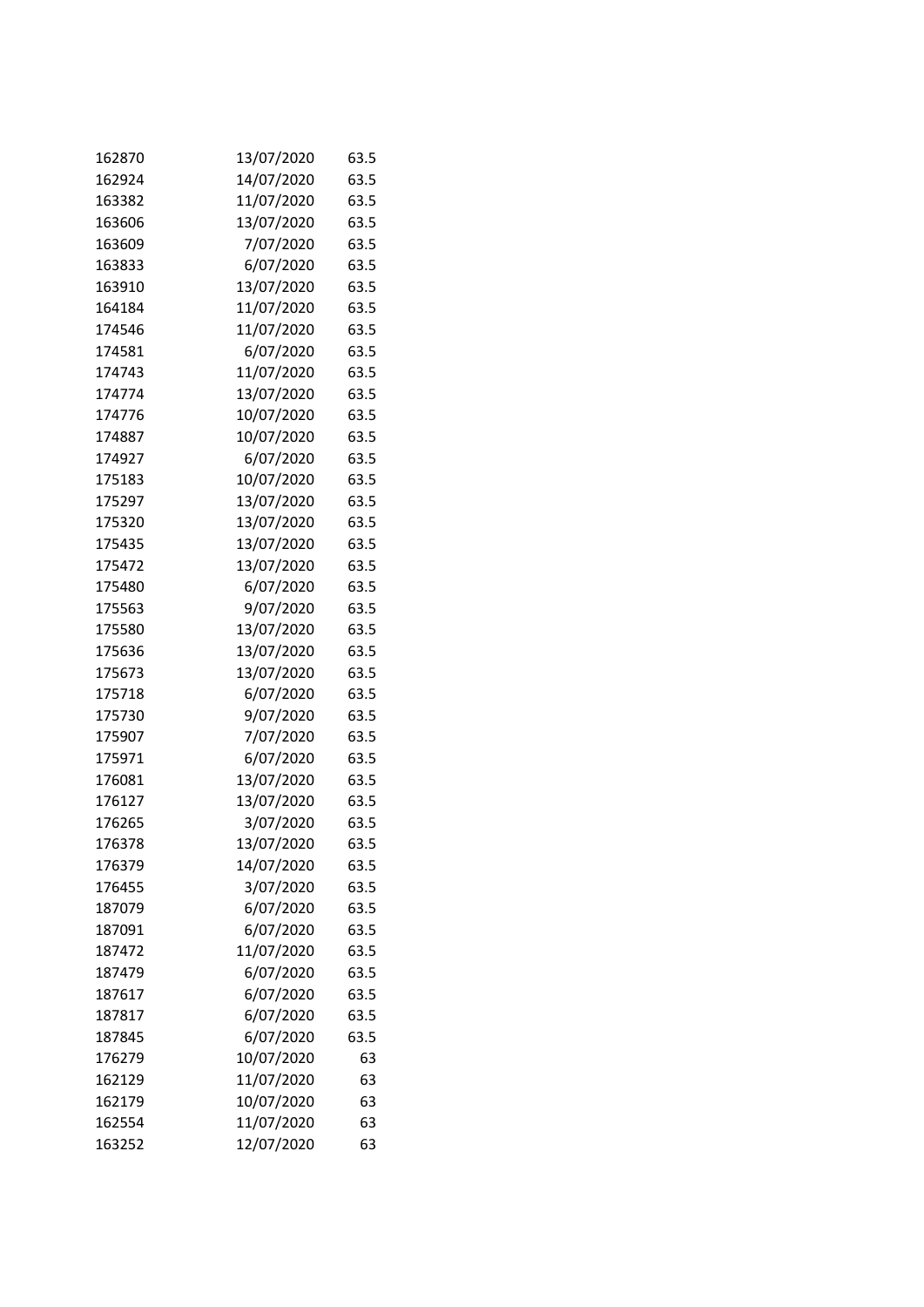| 163324 | 11/07/2020 | 63 |
|--------|------------|----|
| 163452 | 13/07/2020 | 63 |
| 163493 | 11/07/2020 | 63 |
| 163738 | 13/07/2020 | 63 |
| 163878 | 10/07/2020 | 63 |
| 164393 | 7/07/2020  | 63 |
| 164438 | 6/07/2020  | 63 |
| 174578 | 6/07/2020  | 63 |
| 174587 | 13/07/2020 | 63 |
| 174607 | 13/07/2020 | 63 |
| 174609 | 13/07/2020 | 63 |
| 174637 | 13/07/2020 | 63 |
| 174653 | 10/07/2020 | 63 |
| 174716 | 6/07/2020  | 63 |
| 174720 | 6/07/2020  | 63 |
| 174765 | 13/07/2020 | 63 |
| 174808 | 13/07/2020 | 63 |
| 174826 | 6/07/2020  | 63 |
| 174841 | 14/07/2020 | 63 |
| 174844 | 13/07/2020 | 63 |
| 174872 | 3/07/2020  | 63 |
| 174873 | 12/07/2020 | 63 |
| 174897 | 13/07/2020 | 63 |
| 174952 | 13/07/2020 | 63 |
| 174960 | 6/07/2020  | 63 |
| 174976 | 13/07/2020 | 63 |
| 174994 | 13/07/2020 | 63 |
| 175083 | 13/07/2020 | 63 |
| 175193 | 6/07/2020  | 63 |
| 175377 | 11/07/2020 | 63 |
| 175378 | 13/07/2020 | 63 |
| 175528 | 6/07/2020  | 63 |
| 175618 | 6/07/2020  | 63 |
| 175662 | 14/07/2020 | 63 |
| 175706 | 3/07/2020  | 63 |
| 175722 | 6/07/2020  | 63 |
| 175737 | 6/07/2020  | 63 |
| 175840 | 6/07/2020  | 63 |
| 175841 | 13/07/2020 | 63 |
| 175955 | 10/07/2020 | 63 |
| 175993 | 6/07/2020  | 63 |
| 176001 | 6/07/2020  | 63 |
| 176031 | 13/07/2020 | 63 |
| 176068 | 6/07/2020  | 63 |
| 176109 | 6/07/2020  | 63 |
| 176256 | 13/07/2020 | 63 |
| 176280 | 14/07/2020 | 63 |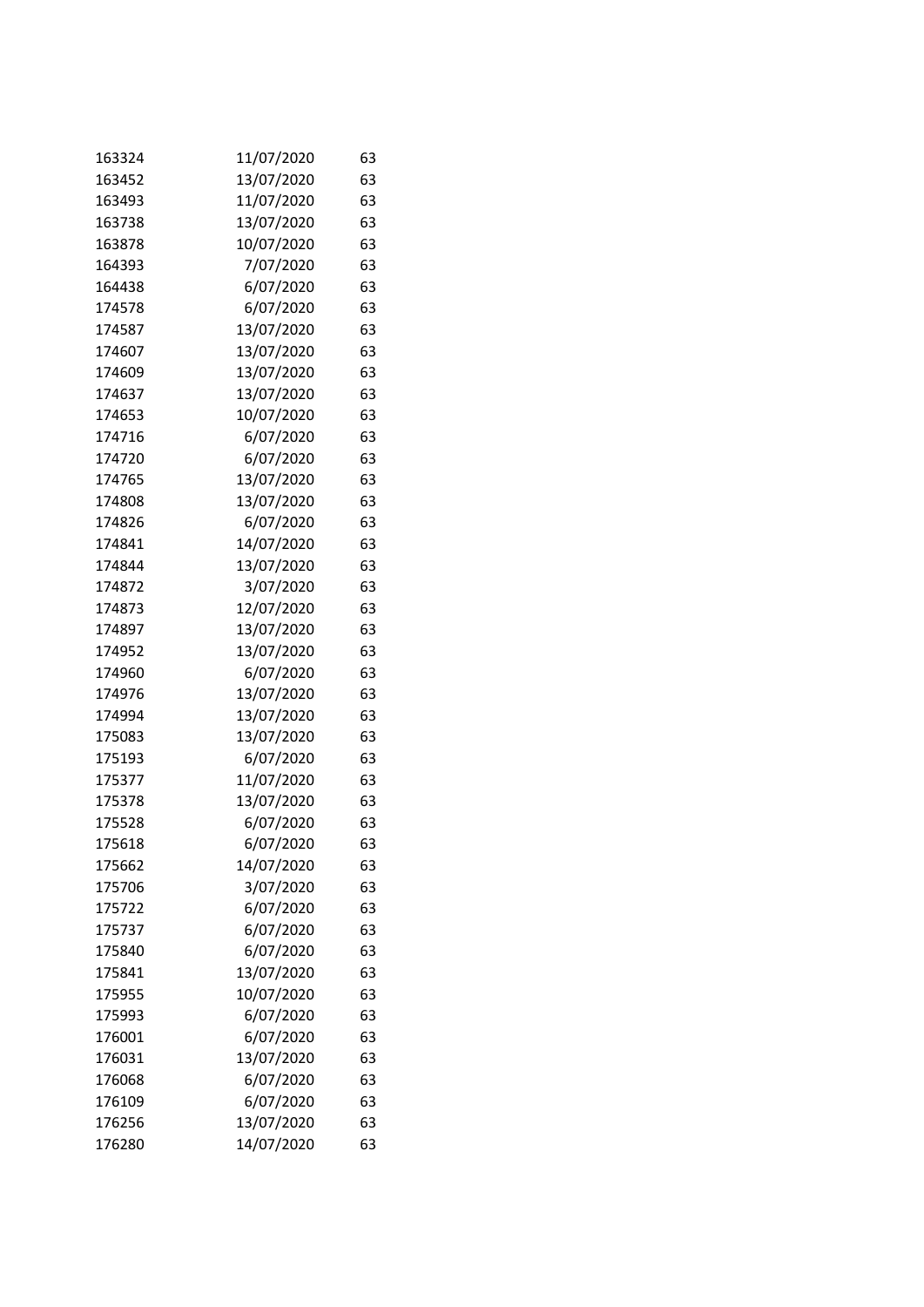| 176321 | 14/07/2020 | 63   |
|--------|------------|------|
| 176343 | 10/07/2020 | 63   |
| 176353 | 13/07/2020 | 63   |
| 176355 | 14/07/2020 | 63   |
| 187096 | 10/07/2020 | 63   |
| 187156 | 13/07/2020 | 63   |
| 187585 | 13/07/2020 | 63   |
| 187609 | 13/07/2020 | 63   |
| 187645 | 9/07/2020  | 63   |
| 187779 | 13/07/2020 | 63   |
| 162401 | 7/07/2020  | 62.5 |
| 162621 | 13/07/2020 | 62.5 |
| 162685 | 13/07/2020 | 62.5 |
| 163064 | 6/07/2020  | 62.5 |
| 163080 | 7/07/2020  | 62.5 |
| 163170 | 12/07/2020 | 62.5 |
| 163497 | 11/07/2020 | 62.5 |
| 163616 | 13/07/2020 | 62.5 |
| 163633 | 11/07/2020 | 62.5 |
| 163929 | 6/07/2020  | 62.5 |
| 163991 | 7/07/2020  | 62.5 |
| 164261 | 11/07/2020 | 62.5 |
| 164283 | 12/07/2020 | 62.5 |
| 164331 | 13/07/2020 | 62.5 |
| 164463 | 12/07/2020 | 62.5 |
| 174713 | 6/07/2020  | 62.5 |
| 174772 | 7/07/2020  | 62.5 |
| 174856 | 13/07/2020 | 62.5 |
| 175061 | 6/07/2020  | 62.5 |
| 175288 | 13/07/2020 | 62.5 |
| 175317 | 3/07/2020  | 62.5 |
| 175422 | 13/07/2020 | 62.5 |
| 175675 | 6/07/2020  | 62.5 |
| 175748 | 13/07/2020 | 62.5 |
| 175805 | 6/07/2020  | 62.5 |
| 176038 | 9/07/2020  | 62.5 |
| 176168 | 13/07/2020 | 62.5 |
| 186986 | 6/07/2020  | 62.5 |
| 186993 | 6/07/2020  | 62.5 |
| 186996 | 6/07/2020  | 62.5 |
| 187100 | 6/07/2020  | 62.5 |
| 187129 | 6/07/2020  | 62.5 |
| 187130 | 10/07/2020 | 62.5 |
| 187249 | 10/07/2020 | 62.5 |
| 187360 | 9/07/2020  | 62.5 |
| 187371 | 6/07/2020  | 62.5 |
| 187442 | 9/07/2020  | 62.5 |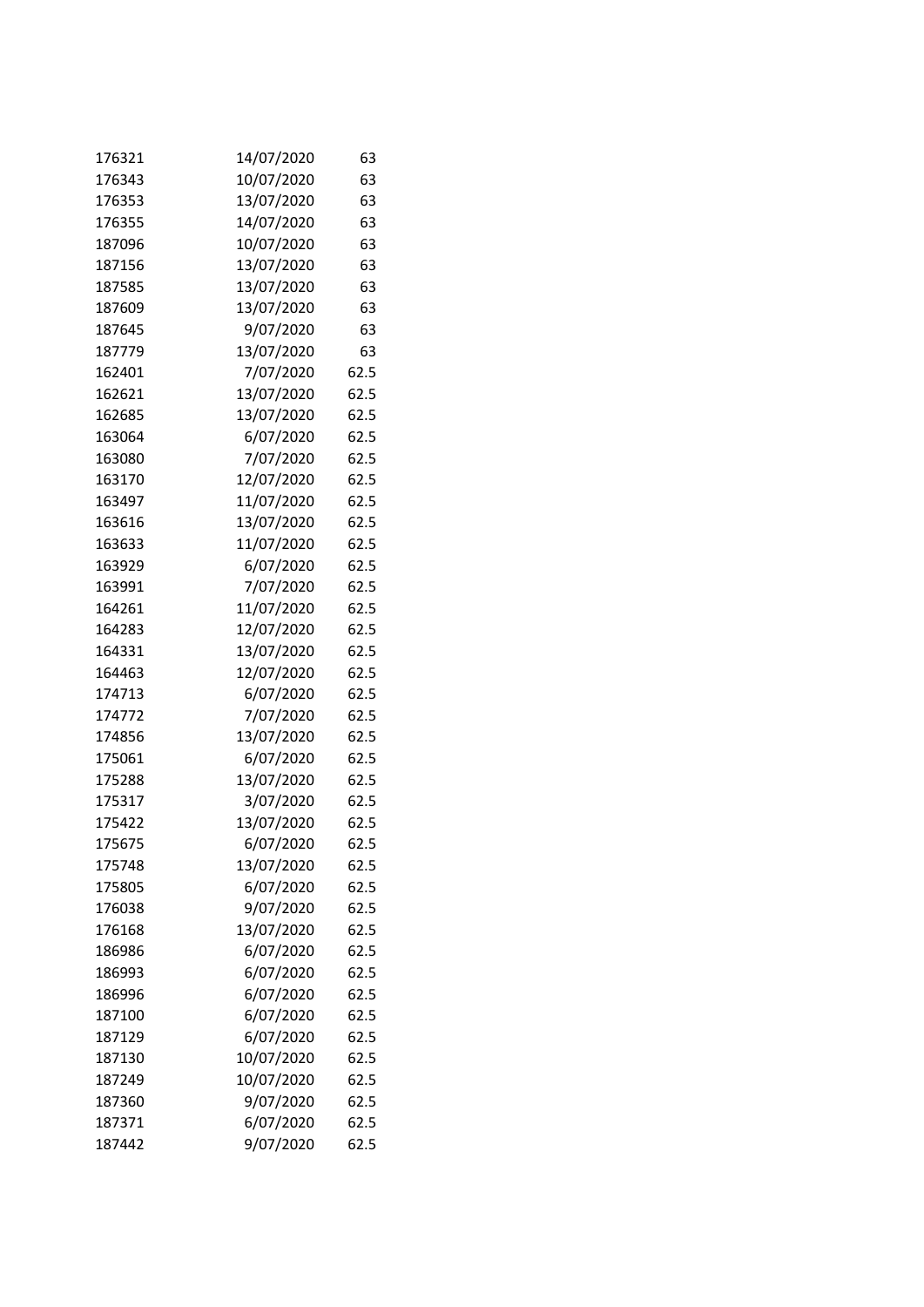| 187444 | 6/07/2020  | 62.5 |
|--------|------------|------|
| 187594 | 6/07/2020  | 62.5 |
| 187656 | 10/07/2020 | 62.5 |
| 187840 | 6/07/2020  | 62.5 |
| 162914 | 13/07/2020 | 62   |
| 163548 | 6/07/2020  | 62   |
| 163614 | 11/07/2020 | 62   |
| 163635 | 7/07/2020  | 62   |
| 163697 | 6/07/2020  | 62   |
| 164317 | 14/07/2020 | 62   |
| 164378 | 13/07/2020 | 62   |
| 174501 | 13/07/2020 | 62   |
| 174525 | 12/07/2020 | 62   |
| 174685 | 13/07/2020 | 62   |
| 174712 | 13/07/2020 | 62   |
| 175057 | 10/07/2020 | 62   |
| 175140 | 6/07/2020  | 62   |
| 175224 | 13/07/2020 | 62   |
| 175336 | 13/07/2020 | 62   |
| 175340 | 10/07/2020 | 62   |
| 175356 | 6/07/2020  | 62   |
| 175446 | 13/07/2020 | 62   |
| 175606 | 7/07/2020  | 62   |
| 175628 | 8/07/2020  | 62   |
| 175640 | 13/07/2020 | 62   |
| 175664 | 6/07/2020  | 62   |
| 175768 | 6/07/2020  | 62   |
| 175793 | 6/07/2020  | 62   |
| 175849 | 14/07/2020 | 62   |
| 175881 | 8/07/2020  | 62   |
| 176087 | 6/07/2020  | 62   |
| 176211 | 11/07/2020 | 62   |
| 176356 | 6/07/2020  | 62   |
| 186905 | 13/07/2020 | 62   |
| 187131 | 13/07/2020 | 62   |
| 187169 | 13/07/2020 | 62   |
| 187198 | 6/07/2020  | 62   |
| 187235 | 13/07/2020 | 62   |
| 187264 | 10/07/2020 | 62   |
| 187366 | 6/07/2020  | 62   |
| 187588 | 11/07/2020 | 62   |
| 187596 | 6/07/2020  | 62   |
| 187816 | 7/07/2020  | 62   |
| 162131 | 13/07/2020 | 61.5 |
| 162552 | 13/07/2020 | 61.5 |
| 163278 | 13/07/2020 | 61.5 |
| 163343 | 13/07/2020 | 61.5 |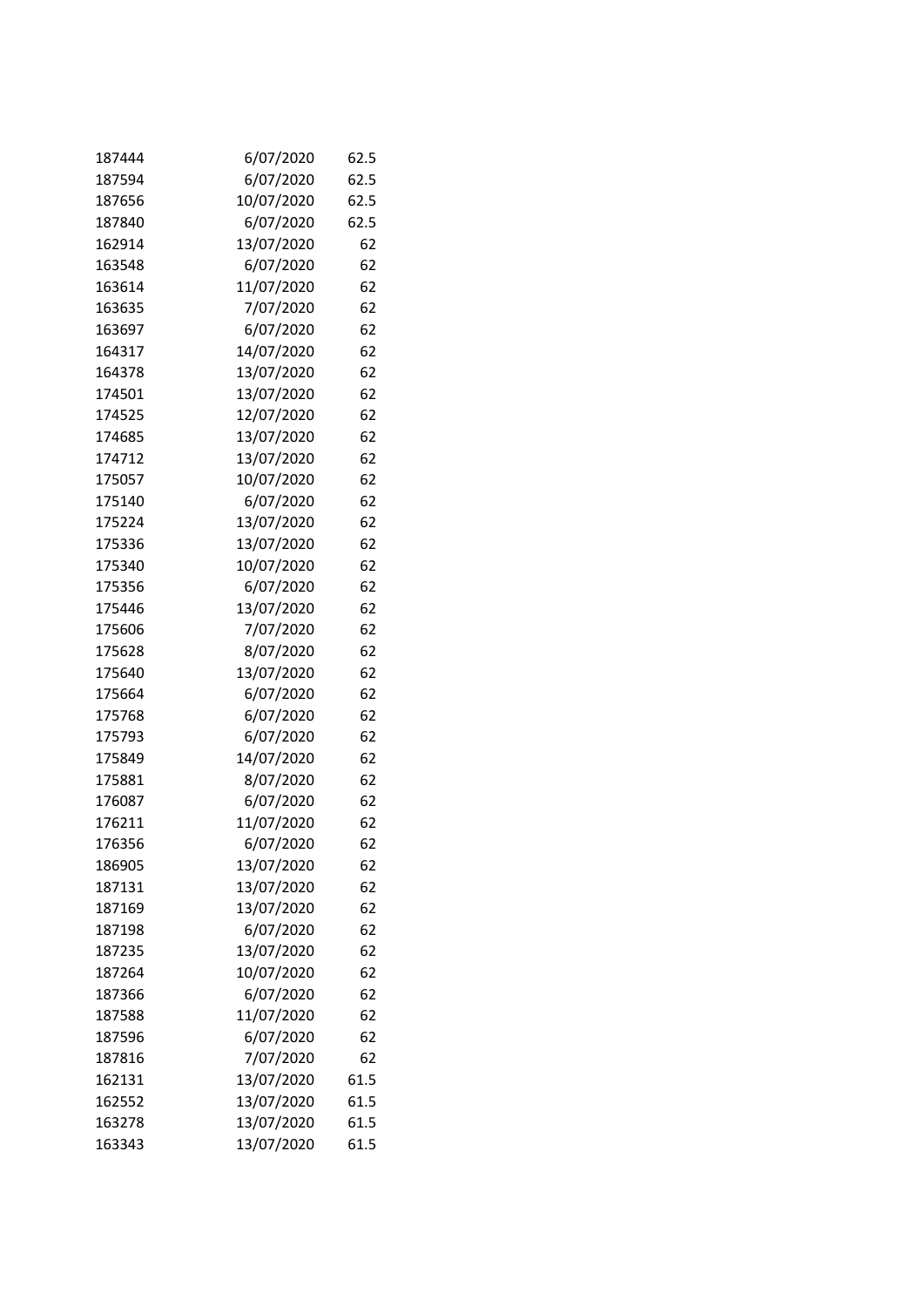| 163468 | 13/07/2020 | 61.5 |
|--------|------------|------|
| 163844 | 13/07/2020 | 61.5 |
| 164009 | 13/07/2020 | 61.5 |
| 164111 | 13/07/2020 | 61.5 |
| 164186 | 6/07/2020  | 61.5 |
| 164416 | 6/07/2020  | 61.5 |
| 174635 | 6/07/2020  | 61.5 |
| 174638 | 7/07/2020  | 61.5 |
| 174672 | 6/07/2020  | 61.5 |
| 174727 | 6/07/2020  | 61.5 |
| 174851 | 11/07/2020 | 61.5 |
| 174965 | 9/07/2020  | 61.5 |
| 174983 | 11/07/2020 | 61.5 |
| 174997 | 6/07/2020  | 61.5 |
| 174998 | 13/07/2020 | 61.5 |
| 175015 | 9/07/2020  | 61.5 |
| 175051 | 13/07/2020 | 61.5 |
| 175097 | 6/07/2020  | 61.5 |
| 175151 | 6/07/2020  | 61.5 |
| 175213 | 6/07/2020  | 61.5 |
| 175244 | 6/07/2020  | 61.5 |
| 175257 | 7/07/2020  | 61.5 |
| 175269 | 6/07/2020  | 61.5 |
| 175334 | 6/07/2020  | 61.5 |
| 175342 | 11/07/2020 | 61.5 |
| 175382 | 3/07/2020  | 61.5 |
| 175391 | 13/07/2020 | 61.5 |
| 175452 | 6/07/2020  | 61.5 |
| 175744 | 6/07/2020  | 61.5 |
| 175810 | 13/07/2020 | 61.5 |
| 175878 | 14/07/2020 | 61.5 |
| 175912 | 13/07/2020 | 61.5 |
| 176144 | 13/07/2020 | 61.5 |
| 176193 | 3/07/2020  | 61.5 |
| 176194 | 9/07/2020  | 61.5 |
| 176430 | 11/07/2020 | 61.5 |
| 176451 | 3/07/2020  | 61.5 |
| 176456 | 13/07/2020 | 61.5 |
| 186987 | 6/07/2020  | 61.5 |
| 187007 | 13/07/2020 | 61.5 |
| 187012 | 6/07/2020  | 61.5 |
| 187086 | 6/07/2020  | 61.5 |
| 187134 | 9/07/2020  | 61.5 |
| 187242 | 14/07/2020 | 61.5 |
| 187269 | 8/07/2020  | 61.5 |
| 187277 | 6/07/2020  | 61.5 |
| 187398 | 3/07/2020  | 61.5 |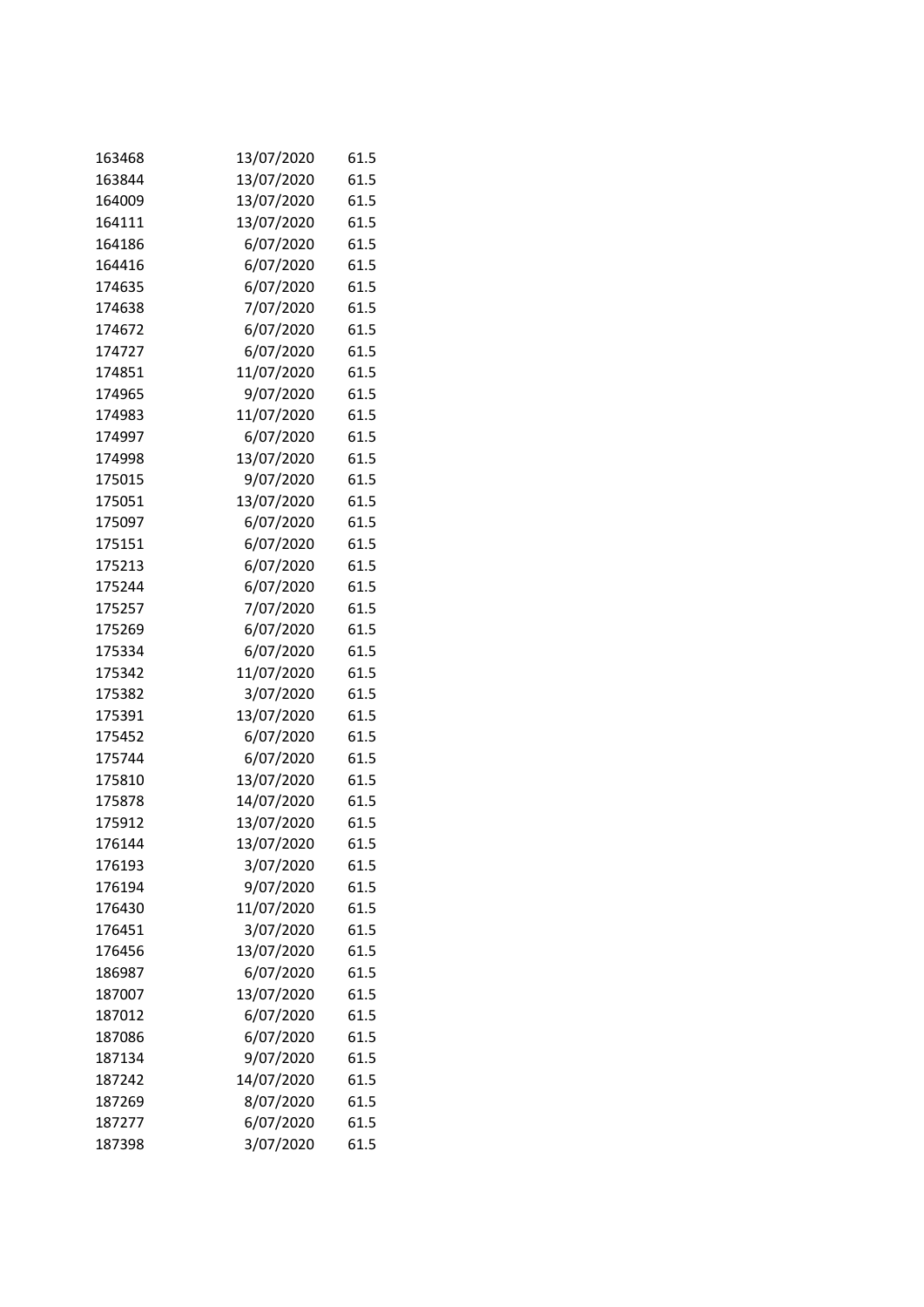| 187418 | 13/07/2020 | 61.5 |
|--------|------------|------|
| 187485 | 7/07/2020  | 61.5 |
| 187518 | 13/07/2020 | 61.5 |
| 187652 | 6/07/2020  | 61.5 |
| 187747 | 13/07/2020 | 61.5 |
| 175946 | 13/07/2020 | 61   |
| 162028 | 13/07/2020 | 61   |
| 162542 | 13/07/2020 | 61   |
| 162747 | 12/07/2020 | 61   |
| 162766 | 13/07/2020 | 61   |
| 162905 | 11/07/2020 | 61   |
| 163300 | 6/07/2020  | 61   |
| 163451 | 11/07/2020 | 61   |
| 163676 | 13/07/2020 | 61   |
| 163788 | 12/07/2020 | 61   |
| 164000 | 14/07/2020 | 61   |
| 174567 | 13/07/2020 | 61   |
| 174574 | 6/07/2020  | 61   |
| 174606 | 10/07/2020 | 61   |
| 174699 | 6/07/2020  | 61   |
| 174703 | 10/07/2020 | 61   |
| 174941 | 6/07/2020  | 61   |
| 174989 | 13/07/2020 | 61   |
| 175203 | 13/07/2020 | 61   |
| 175433 | 11/07/2020 | 61   |
| 175599 | 6/07/2020  | 61   |
| 175607 | 11/07/2020 | 61   |
| 175655 | 11/07/2020 | 61   |
| 175759 | 10/07/2020 | 61   |
| 175811 | 14/07/2020 | 61   |
| 175847 | 13/07/2020 | 61   |
| 175895 | 12/07/2020 | 61   |
| 176166 | 10/07/2020 | 61   |
| 176234 | 12/07/2020 | 61   |
| 176283 | 7/07/2020  | 61   |
| 176288 | 6/07/2020  | 61   |
| 176303 | 6/07/2020  | 61   |
| 176358 | 10/07/2020 | 61   |
| 176447 | 6/07/2020  | 61   |
| 187051 | 13/07/2020 | 61   |
| 187059 | 7/07/2020  | 61   |
| 187065 | 6/07/2020  | 61   |
| 187123 | 13/07/2020 | 61   |
| 187132 | 7/07/2020  | 61   |
| 187153 | 11/07/2020 | 61   |
| 187226 | 13/07/2020 | 61   |
| 187268 | 9/07/2020  | 61   |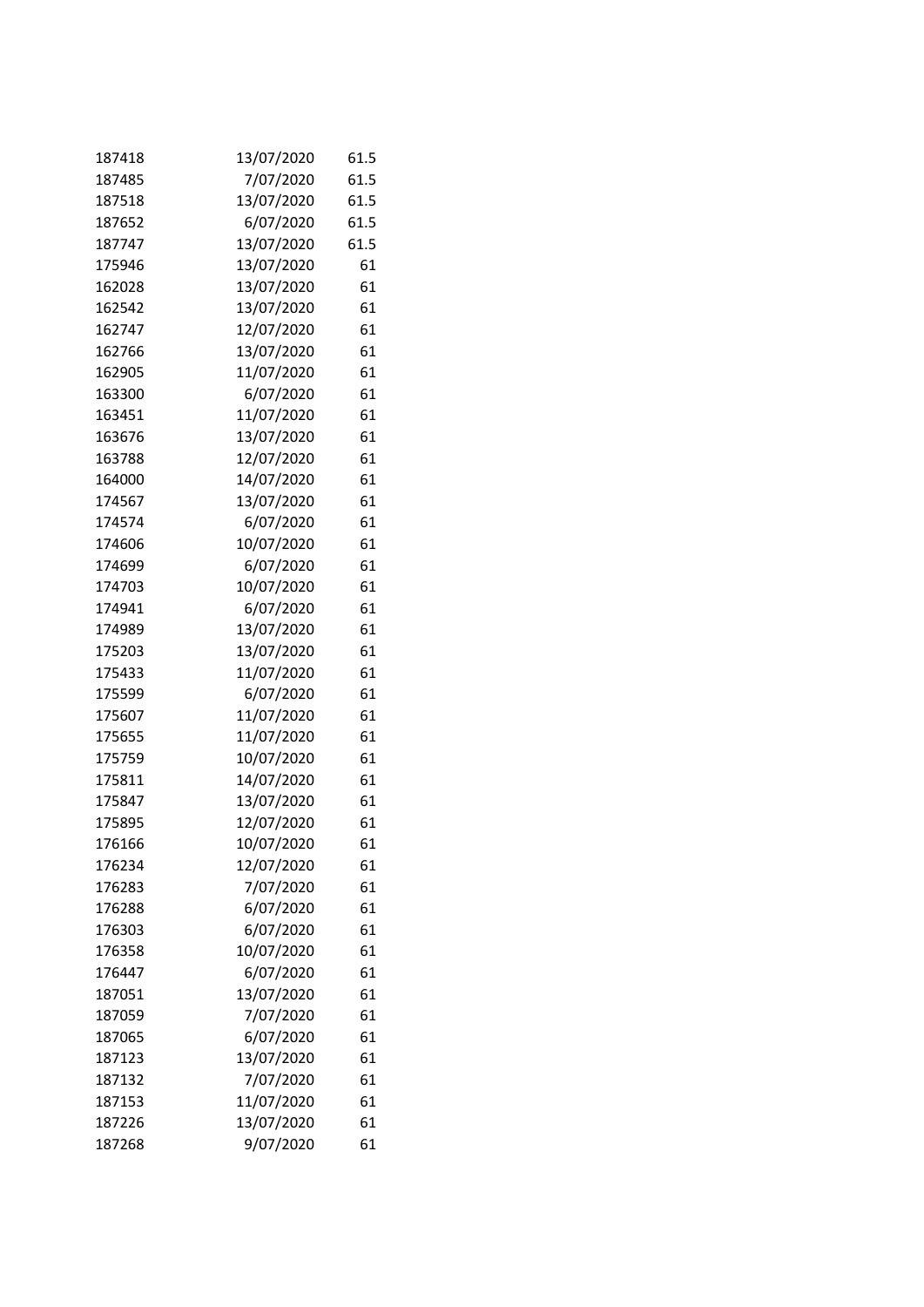| 187335 | 6/07/2020  | 61   |
|--------|------------|------|
| 187446 | 13/07/2020 | 61   |
| 187587 | 13/07/2020 | 61   |
| 187696 | 6/07/2020  | 61   |
| 187749 | 13/07/2020 | 61   |
| 187815 | 6/07/2020  | 61   |
| 162594 | 13/07/2020 | 60.5 |
| 162658 | 6/07/2020  | 60.5 |
| 162875 | 6/07/2020  | 60.5 |
| 163414 | 11/07/2020 | 60.5 |
| 163821 | 13/07/2020 | 60.5 |
| 163968 | 11/07/2020 | 60.5 |
| 164258 | 11/07/2020 | 60.5 |
| 164272 | 13/07/2020 | 60.5 |
| 164392 | 6/07/2020  | 60.5 |
| 174622 | 13/07/2020 | 60.5 |
| 174652 | 10/07/2020 | 60.5 |
| 174661 | 11/07/2020 | 60.5 |
| 174674 | 13/07/2020 | 60.5 |
| 174733 | 6/07/2020  | 60.5 |
| 174778 | 13/07/2020 | 60.5 |
| 174846 | 6/07/2020  | 60.5 |
| 174934 | 6/07/2020  | 60.5 |
| 174961 | 6/07/2020  | 60.5 |
| 175036 | 10/07/2020 | 60.5 |
| 175207 | 6/07/2020  | 60.5 |
| 175270 | 6/07/2020  | 60.5 |
| 175298 | 6/07/2020  | 60.5 |
| 175321 | 6/07/2020  | 60.5 |
| 175429 | 6/07/2020  | 60.5 |
| 175497 | 14/07/2020 | 60.5 |
| 175550 | 6/07/2020  | 60.5 |
| 175570 | 14/07/2020 | 60.5 |
| 175584 | 6/07/2020  | 60.5 |
| 175593 | 6/07/2020  | 60.5 |
| 175603 | 13/07/2020 | 60.5 |
| 175643 | 12/07/2020 | 60.5 |
| 175688 | 12/07/2020 | 60.5 |
| 175750 | 3/07/2020  | 60.5 |
| 175960 | 7/07/2020  | 60.5 |
| 175994 | 11/07/2020 | 60.5 |
| 176050 | 14/07/2020 | 60.5 |
| 176095 | 13/07/2020 | 60.5 |
| 176104 | 6/07/2020  | 60.5 |
| 176141 | 13/07/2020 | 60.5 |
| 176216 | 6/07/2020  | 60.5 |
| 176316 | 6/07/2020  | 60.5 |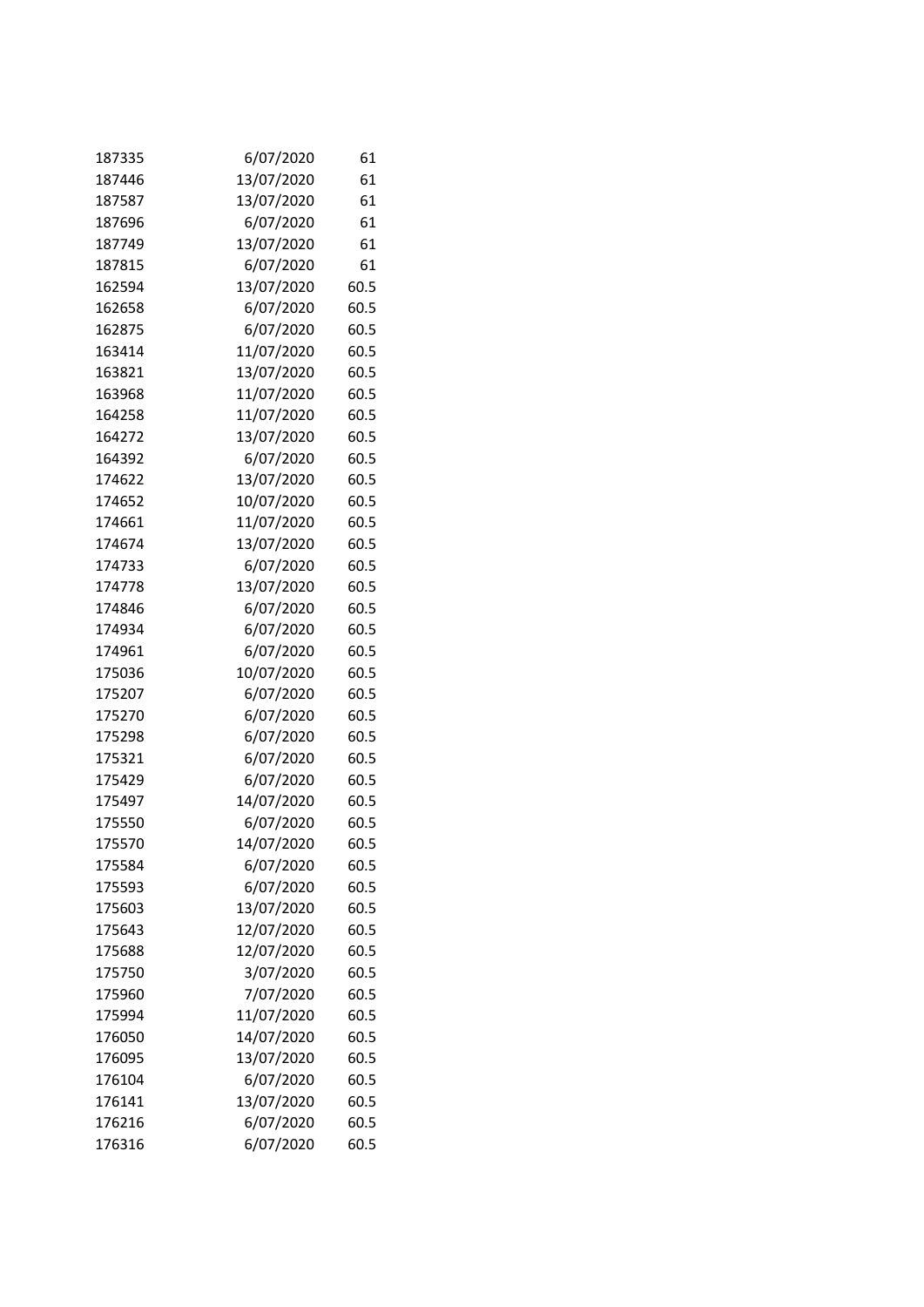| 176330 | 6/07/2020  | 60.5 |
|--------|------------|------|
| 176390 | 13/07/2020 | 60.5 |
| 186968 | 13/07/2020 | 60.5 |
| 187176 | 6/07/2020  | 60.5 |
| 187227 | 6/07/2020  | 60.5 |
| 187294 | 14/07/2020 | 60.5 |
| 187333 | 6/07/2020  | 60.5 |
| 187362 | 9/07/2020  | 60.5 |
| 187386 | 13/07/2020 | 60.5 |
| 187430 | 9/07/2020  | 60.5 |
| 187528 | 7/07/2020  | 60.5 |
| 187574 | 3/07/2020  | 60.5 |
| 187641 | 13/07/2020 | 60.5 |
| 187713 | 6/07/2020  | 60.5 |
| 187771 | 10/07/2020 | 60.5 |
| 187798 | 13/07/2020 | 60.5 |
| 187862 | 9/07/2020  | 60.5 |
| 187058 | 9/07/2020  | 60   |
| 162443 | 13/07/2020 | 60   |
| 162788 | 11/07/2020 | 60   |
| 162860 | 13/07/2020 | 60   |
| 162979 | 13/07/2020 | 60   |
| 164007 | 11/07/2020 | 60   |
| 174515 | 6/07/2020  | 60   |
| 174580 | 6/07/2020  | 60   |
| 174600 | 14/07/2020 | 60   |
| 174644 | 12/07/2020 | 60   |
| 174836 | 6/07/2020  | 60   |
| 174848 | 6/07/2020  | 60   |
| 174868 | 6/07/2020  | 60   |
| 174899 | 6/07/2020  | 60   |
| 174992 | 10/07/2020 | 60   |
| 175106 | 6/07/2020  | 60   |
| 175115 | 6/07/2020  | 60   |
| 175139 | 6/07/2020  | 60   |
| 175169 | 11/07/2020 | 60   |
| 175260 | 13/07/2020 | 60   |
| 175272 | 6/07/2020  | 60   |
| 175341 | 9/07/2020  | 60   |
| 175509 | 6/07/2020  | 60   |
| 175556 | 6/07/2020  | 60   |
| 175585 | 6/07/2020  | 60   |
| 175601 | 10/07/2020 | 60   |
| 175604 | 13/07/2020 | 60   |
| 175653 | 13/07/2020 | 60   |
| 175674 | 6/07/2020  | 60   |
| 175680 | 6/07/2020  | 60   |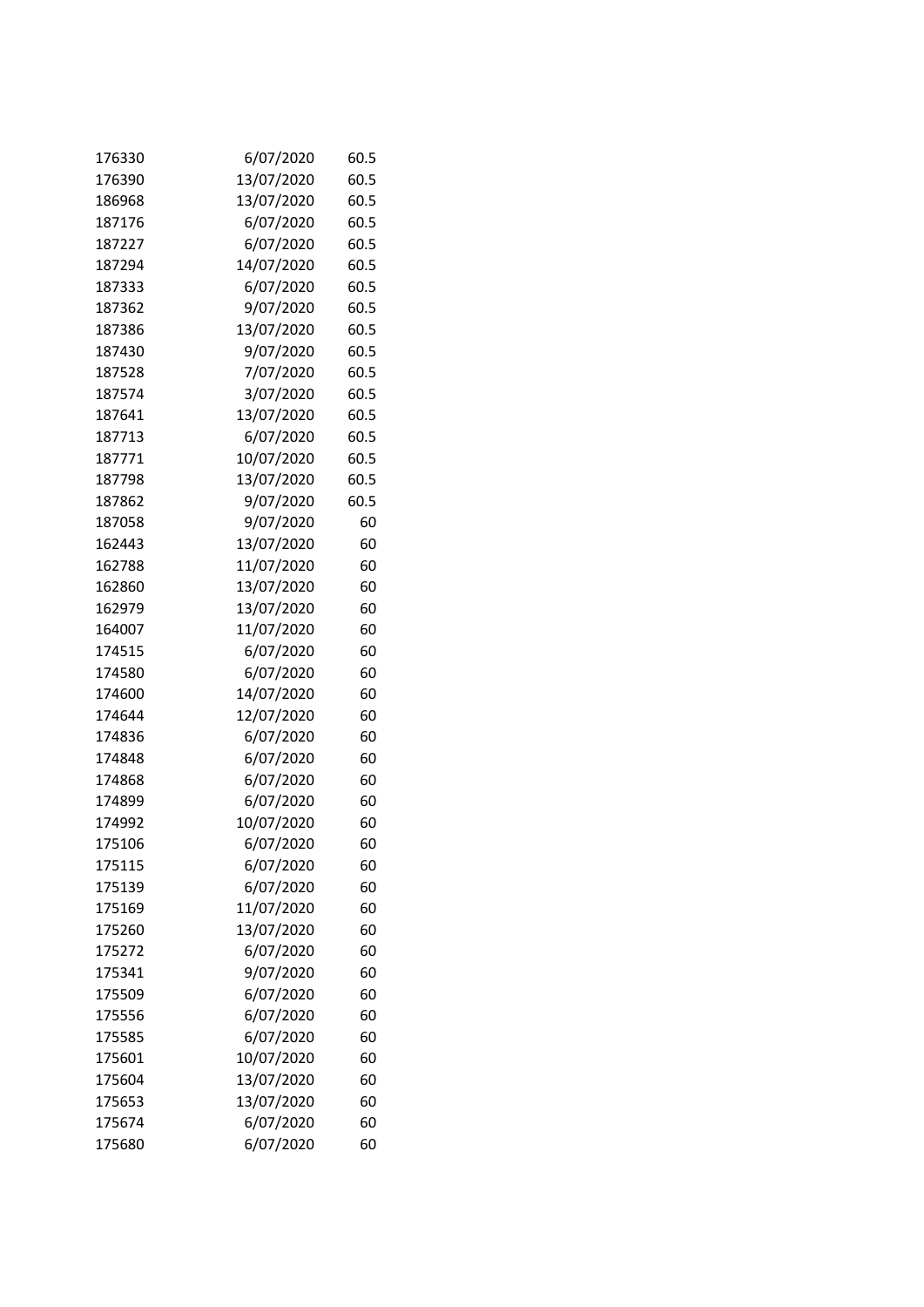| 175755 | 6/07/2020  | 60   |
|--------|------------|------|
| 175758 | 14/07/2020 | 60   |
| 175764 | 6/07/2020  | 60   |
| 175779 | 6/07/2020  | 60   |
| 175860 | 6/07/2020  | 60   |
| 175865 | 9/07/2020  | 60   |
| 175892 | 6/07/2020  | 60   |
| 175926 | 6/07/2020  | 60   |
| 175950 | 11/07/2020 | 60   |
| 176118 | 14/07/2020 | 60   |
| 176121 | 12/07/2020 | 60   |
| 176306 | 3/07/2020  | 60   |
| 186925 | 3/07/2020  | 60   |
| 186972 | 6/07/2020  | 60   |
| 187026 | 7/07/2020  | 60   |
| 187050 | 6/07/2020  | 60   |
| 187067 | 9/07/2020  | 60   |
| 187068 | 3/07/2020  | 60   |
| 187081 | 9/07/2020  | 60   |
| 187108 | 8/07/2020  | 60   |
| 187160 | 6/07/2020  | 60   |
| 187228 | 6/07/2020  | 60   |
| 187240 | 6/07/2020  | 60   |
| 187252 | 6/07/2020  | 60   |
| 187283 | 6/07/2020  | 60   |
| 187292 | 7/07/2020  | 60   |
| 187310 | 10/07/2020 | 60   |
| 187341 | 6/07/2020  | 60   |
| 187403 | 6/07/2020  | 60   |
| 187505 | 13/07/2020 | 60   |
| 187534 | 13/07/2020 | 60   |
| 187684 | 13/07/2020 | 60   |
| 187691 | 6/07/2020  | 60   |
| 187724 | 13/07/2020 | 60   |
| 187763 | 6/07/2020  | 60   |
| 187775 | 6/07/2020  | 60   |
| 187794 | 9/07/2020  | 60   |
| 187826 | 9/07/2020  | 60   |
| 187841 | 6/07/2020  | 60   |
| 187854 | 7/07/2020  | 60   |
| 162737 | 12/07/2020 | 59.5 |
| 162795 | 6/07/2020  | 59.5 |
| 162801 | 13/07/2020 | 59.5 |
| 162982 | 11/07/2020 | 59.5 |
| 163287 | 13/07/2020 | 59.5 |
| 163330 | 12/07/2020 | 59.5 |
| 163494 | 11/07/2020 | 59.5 |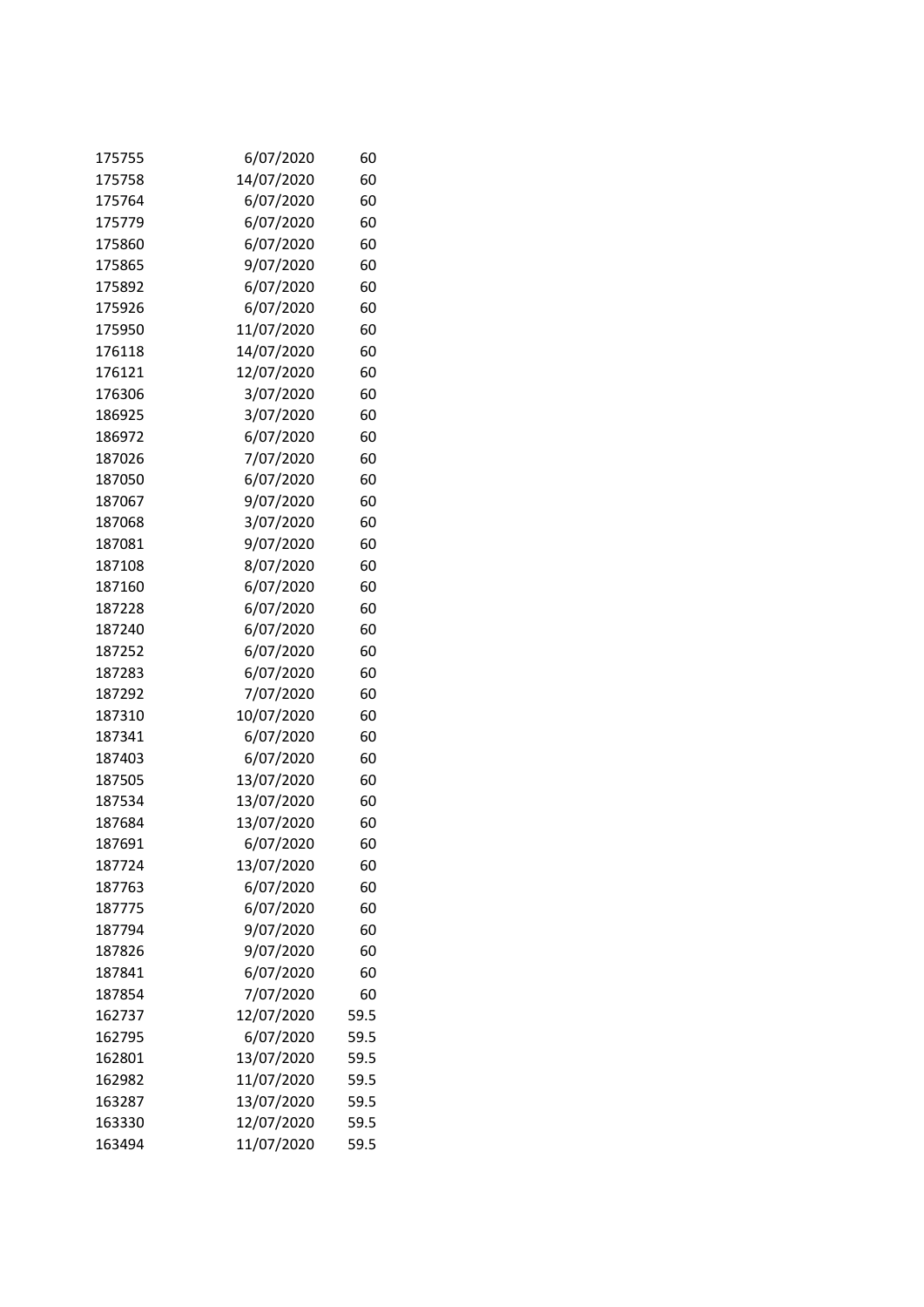| 163540 | 11/07/2020 | 59.5 |
|--------|------------|------|
| 163713 | 13/07/2020 | 59.5 |
| 163867 | 7/07/2020  | 59.5 |
| 163918 | 11/07/2020 | 59.5 |
| 164285 | 13/07/2020 | 59.5 |
| 174633 | 14/07/2020 | 59.5 |
| 174752 | 13/07/2020 | 59.5 |
| 174949 | 6/07/2020  | 59.5 |
| 174982 | 13/07/2020 | 59.5 |
| 174995 | 14/07/2020 | 59.5 |
| 175084 | 7/07/2020  | 59.5 |
| 175212 | 6/07/2020  | 59.5 |
| 175230 | 13/07/2020 | 59.5 |
| 175240 | 13/07/2020 | 59.5 |
| 175410 | 10/07/2020 | 59.5 |
| 175547 | 13/07/2020 | 59.5 |
| 175679 | 13/07/2020 | 59.5 |
| 175815 | 13/07/2020 | 59.5 |
| 175995 | 6/07/2020  | 59.5 |
| 176171 | 13/07/2020 | 59.5 |
| 176186 | 12/07/2020 | 59.5 |
| 176269 | 11/07/2020 | 59.5 |
| 176362 | 12/07/2020 | 59.5 |
| 176454 | 6/07/2020  | 59.5 |
| 186942 | 6/07/2020  | 59.5 |
| 186974 | 6/07/2020  | 59.5 |
| 186983 | 8/07/2020  | 59.5 |
| 187013 | 6/07/2020  | 59.5 |
| 187272 | 13/07/2020 | 59.5 |
| 187315 | 13/07/2020 | 59.5 |
| 187368 | 7/07/2020  | 59.5 |
| 187423 | 6/07/2020  | 59.5 |
| 187517 | 11/07/2020 | 59.5 |
| 187777 | 9/07/2020  | 59.5 |
| 174507 | 11/07/2020 | 59   |
| 162683 | 6/07/2020  | 59   |
| 162727 | 13/07/2020 | 59   |
| 162834 | 11/07/2020 | 59   |
| 174675 | 6/07/2020  | 59   |
| 174696 | 12/07/2020 | 59   |
| 174742 | 14/07/2020 | 59   |
| 174919 | 13/07/2020 | 59   |
| 175008 | 14/07/2020 | 59   |
| 175087 | 10/07/2020 | 59   |
| 175098 | 3/07/2020  | 59   |
| 175246 | 13/07/2020 | 59   |
| 175259 | 13/07/2020 | 59   |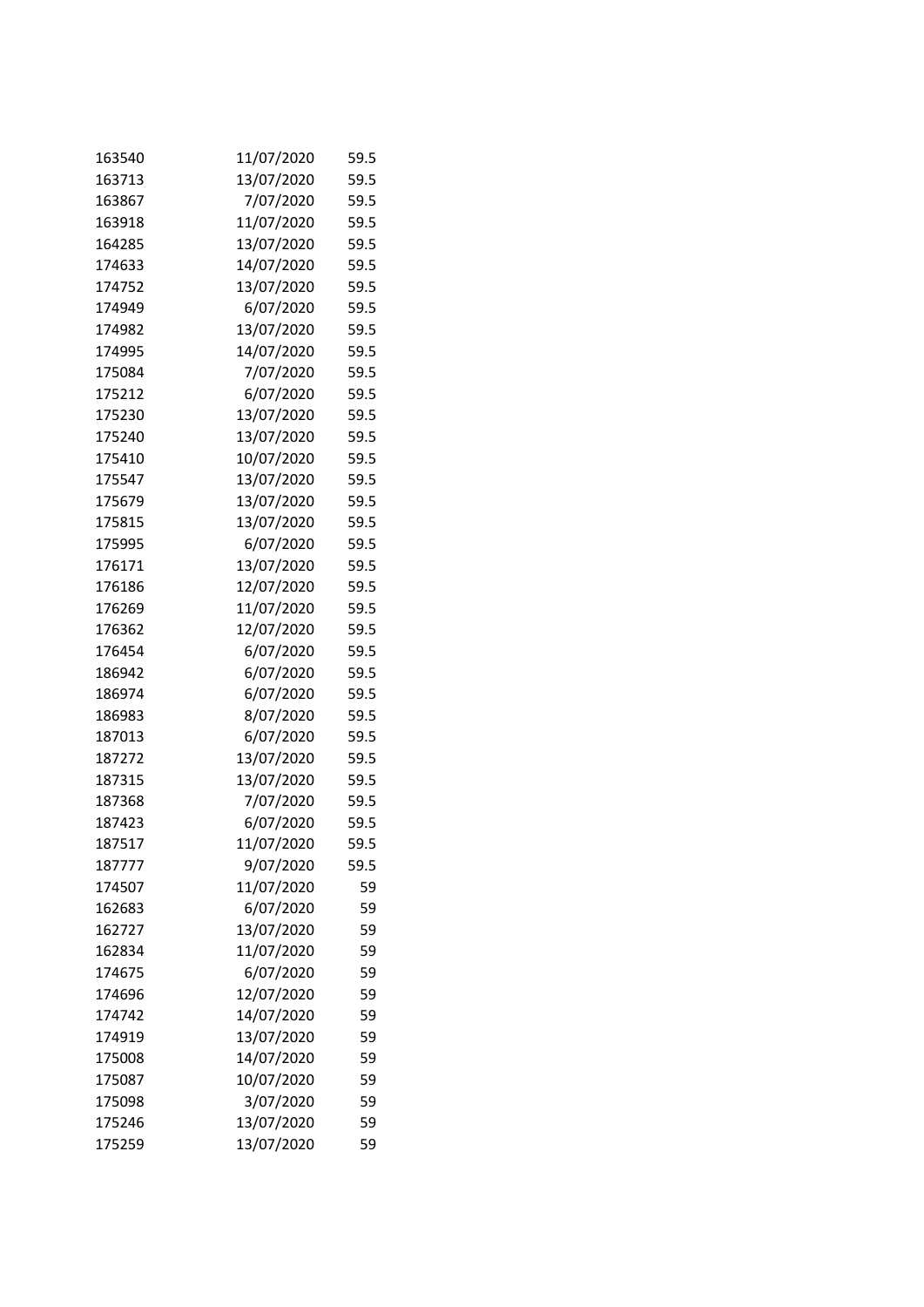| 175381 | 13/07/2020 | 59   |
|--------|------------|------|
| 175486 | 3/07/2020  | 59   |
| 175635 | 14/07/2020 | 59   |
| 175671 | 10/07/2020 | 59   |
| 175777 | 13/07/2020 | 59   |
| 175806 | 11/07/2020 | 59   |
| 175854 | 7/07/2020  | 59   |
| 175899 | 6/07/2020  | 59   |
| 175903 | 7/07/2020  | 59   |
| 176021 | 6/07/2020  | 59   |
| 176331 | 11/07/2020 | 59   |
| 176501 | 6/07/2020  | 59   |
| 186909 | 13/07/2020 | 59   |
| 186937 | 6/07/2020  | 59   |
| 186938 | 6/07/2020  | 59   |
| 186949 | 11/07/2020 | 59   |
| 186991 | 13/07/2020 | 59   |
| 187035 | 7/07/2020  | 59   |
| 187202 | 6/07/2020  | 59   |
| 187273 | 8/07/2020  | 59   |
| 187458 | 6/07/2020  | 59   |
| 187523 | 6/07/2020  | 59   |
| 187615 | 13/07/2020 | 59   |
| 187631 | 6/07/2020  | 59   |
| 187694 | 14/07/2020 | 59   |
| 187770 | 13/07/2020 | 59   |
| 187792 | 13/07/2020 | 59   |
| 187801 | 13/07/2020 | 59   |
| 187865 | 6/07/2020  | 59   |
| 175096 | 13/07/2020 | 58.5 |
| 187612 | 13/07/2020 | 58.5 |
| 163401 | 10/07/2020 | 58.5 |
| 174608 | 9/07/2020  | 58.5 |
| 174642 | 11/07/2020 | 58.5 |
| 174647 | 8/07/2020  | 58.5 |
| 174728 | 13/07/2020 | 58.5 |
| 174796 | 10/07/2020 | 58.5 |
| 174902 | 6/07/2020  | 58.5 |
| 174991 | 13/07/2020 | 58.5 |
| 175091 | 6/07/2020  | 58.5 |
| 175150 | 12/07/2020 | 58.5 |
| 175313 | 13/07/2020 | 58.5 |
| 175404 | 6/07/2020  | 58.5 |
| 175424 | 6/07/2020  | 58.5 |
| 175445 | 6/07/2020  | 58.5 |
| 175470 | 13/07/2020 | 58.5 |
| 175729 | 6/07/2020  | 58.5 |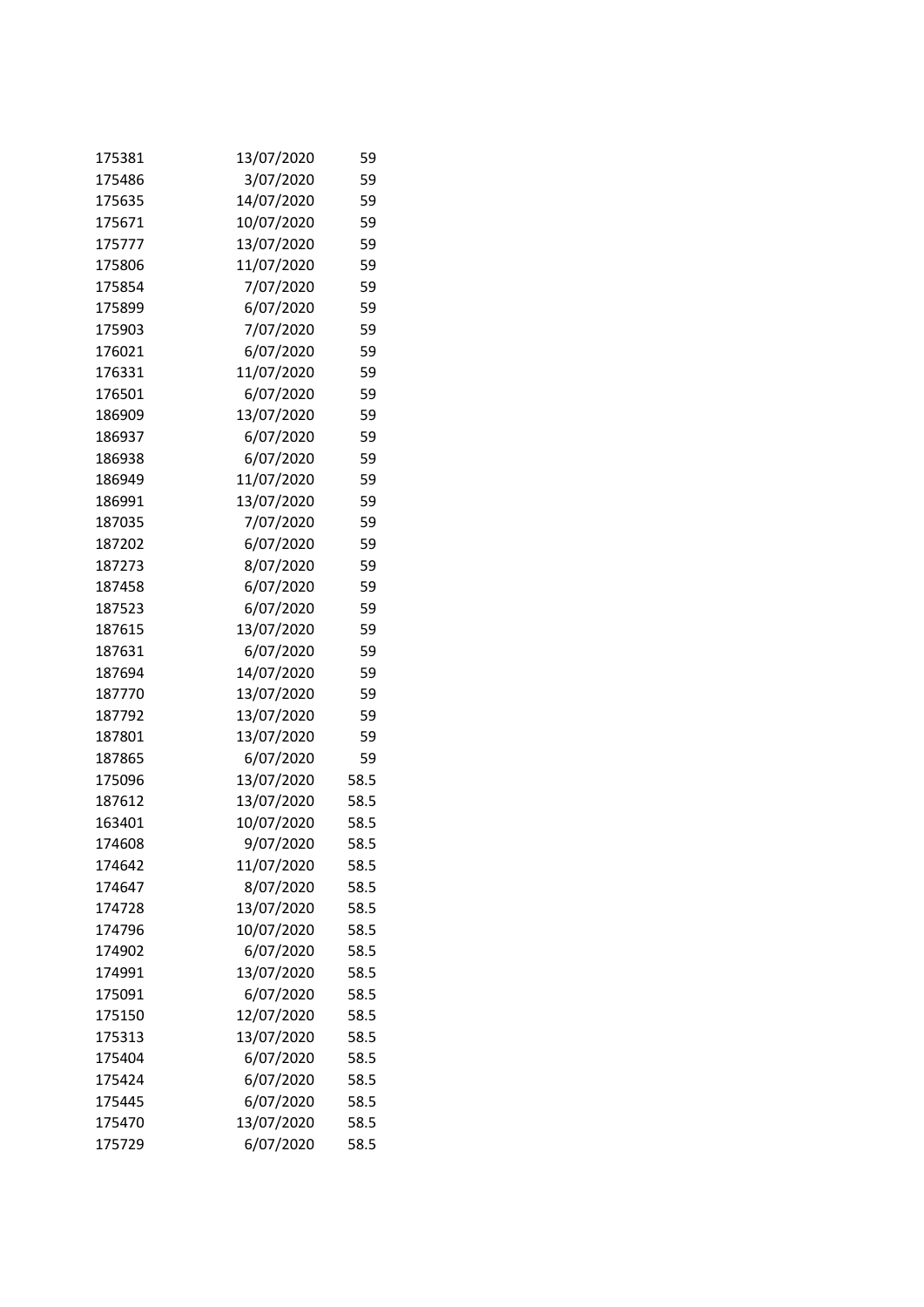| 175753 | 3/07/2020  | 58.5 |
|--------|------------|------|
| 176149 | 14/07/2020 | 58.5 |
| 176183 | 6/07/2020  | 58.5 |
| 176195 | 6/07/2020  | 58.5 |
| 176245 | 14/07/2020 | 58.5 |
| 176285 | 14/07/2020 | 58.5 |
| 176315 | 13/07/2020 | 58.5 |
| 176319 | 13/07/2020 | 58.5 |
| 176420 | 13/07/2020 | 58.5 |
| 186964 | 6/07/2020  | 58.5 |
| 187034 | 9/07/2020  | 58.5 |
| 187103 | 3/07/2020  | 58.5 |
| 187150 | 13/07/2020 | 58.5 |
| 187154 | 6/07/2020  | 58.5 |
| 187175 | 7/07/2020  | 58.5 |
| 187186 | 9/07/2020  | 58.5 |
| 187363 | 10/07/2020 | 58.5 |
| 187378 | 6/07/2020  | 58.5 |
| 187540 | 6/07/2020  | 58.5 |
| 187575 | 7/07/2020  | 58.5 |
| 187624 | 13/07/2020 | 58.5 |
| 187643 | 6/07/2020  | 58.5 |
| 187690 | 13/07/2020 | 58.5 |
| 187697 | 13/07/2020 | 58.5 |
| 187739 | 13/07/2020 | 58.5 |
| 187778 | 10/07/2020 | 58.5 |
| 187864 | 7/07/2020  | 58.5 |
| 174832 | 6/07/2020  | 58   |
| 187180 | 7/07/2020  | 58   |
| 187080 | 13/07/2020 | 58   |
| 163479 | 6/07/2020  | 58   |
| 162400 | 13/07/2020 | 58   |
| 162402 | 11/07/2020 | 58   |
| 162588 | 6/07/2020  | 58   |
| 163566 | 12/07/2020 | 58   |
| 163951 | 12/07/2020 | 58   |
| 164095 | 11/07/2020 | 58   |
| 164167 | 13/07/2020 | 58   |
| 174542 | 3/07/2020  | 58   |
| 174849 | 6/07/2020  | 58   |
| 174907 | 13/07/2020 | 58   |
| 174964 | 6/07/2020  | 58   |
| 175006 | 13/07/2020 | 58   |
| 175160 | 13/07/2020 | 58   |
| 175235 | 6/07/2020  | 58   |
| 175344 | 7/07/2020  | 58   |
| 175428 | 14/07/2020 | 58   |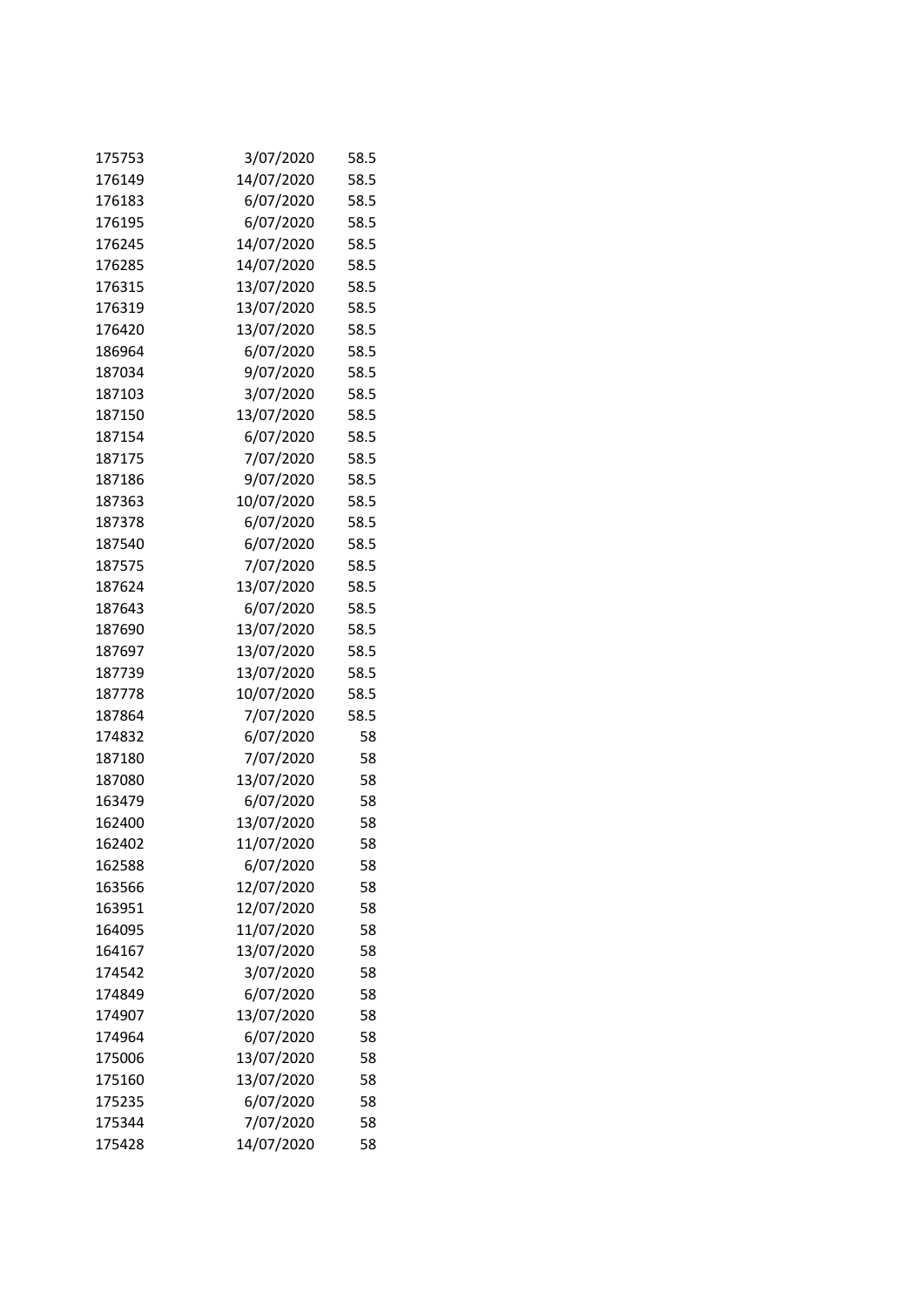| 175600 | 11/07/2020 | 58   |
|--------|------------|------|
| 175751 | 6/07/2020  | 58   |
| 175781 | 9/07/2020  | 58   |
| 175790 | 6/07/2020  | 58   |
| 175814 | 13/07/2020 | 58   |
| 175969 | 6/07/2020  | 58   |
| 175986 | 9/07/2020  | 58   |
| 176011 | 13/07/2020 | 58   |
| 176051 | 10/07/2020 | 58   |
| 176135 | 6/07/2020  | 58   |
| 186933 | 6/07/2020  | 58   |
| 186934 | 6/07/2020  | 58   |
| 186980 | 3/07/2020  | 58   |
| 187019 | 3/07/2020  | 58   |
| 187038 | 13/07/2020 | 58   |
| 187162 | 13/07/2020 | 58   |
| 187325 | 7/07/2020  | 58   |
| 187395 | 6/07/2020  | 58   |
| 187536 | 13/07/2020 | 58   |
| 187554 | 6/07/2020  | 58   |
| 187593 | 6/07/2020  | 58   |
| 187629 | 10/07/2020 | 58   |
| 187721 | 6/07/2020  | 58   |
| 187752 | 14/07/2020 | 58   |
| 187787 | 7/07/2020  | 58   |
| 187811 | 6/07/2020  | 58   |
| 162775 | 6/07/2020  | 57.5 |
| 163700 | 13/07/2020 | 57.5 |
| 164151 | 13/07/2020 | 57.5 |
| 174613 | 7/07/2020  | 57.5 |
| 174768 | 14/07/2020 | 57.5 |
| 174867 | 3/07/2020  | 57.5 |
| 174973 | 6/07/2020  | 57.5 |
| 175078 | 6/07/2020  | 57.5 |
| 175305 | 13/07/2020 | 57.5 |
| 175307 | 10/07/2020 | 57.5 |
| 175364 | 12/07/2020 | 57.5 |
| 175393 | 13/07/2020 | 57.5 |
| 175524 | 11/07/2020 | 57.5 |
| 175597 | 10/07/2020 | 57.5 |
| 175610 | 12/07/2020 | 57.5 |
| 175676 | 13/07/2020 | 57.5 |
| 175716 | 13/07/2020 | 57.5 |
| 175726 | 13/07/2020 | 57.5 |
| 175766 | 6/07/2020  | 57.5 |
| 175886 | 6/07/2020  | 57.5 |
| 176074 | 12/07/2020 | 57.5 |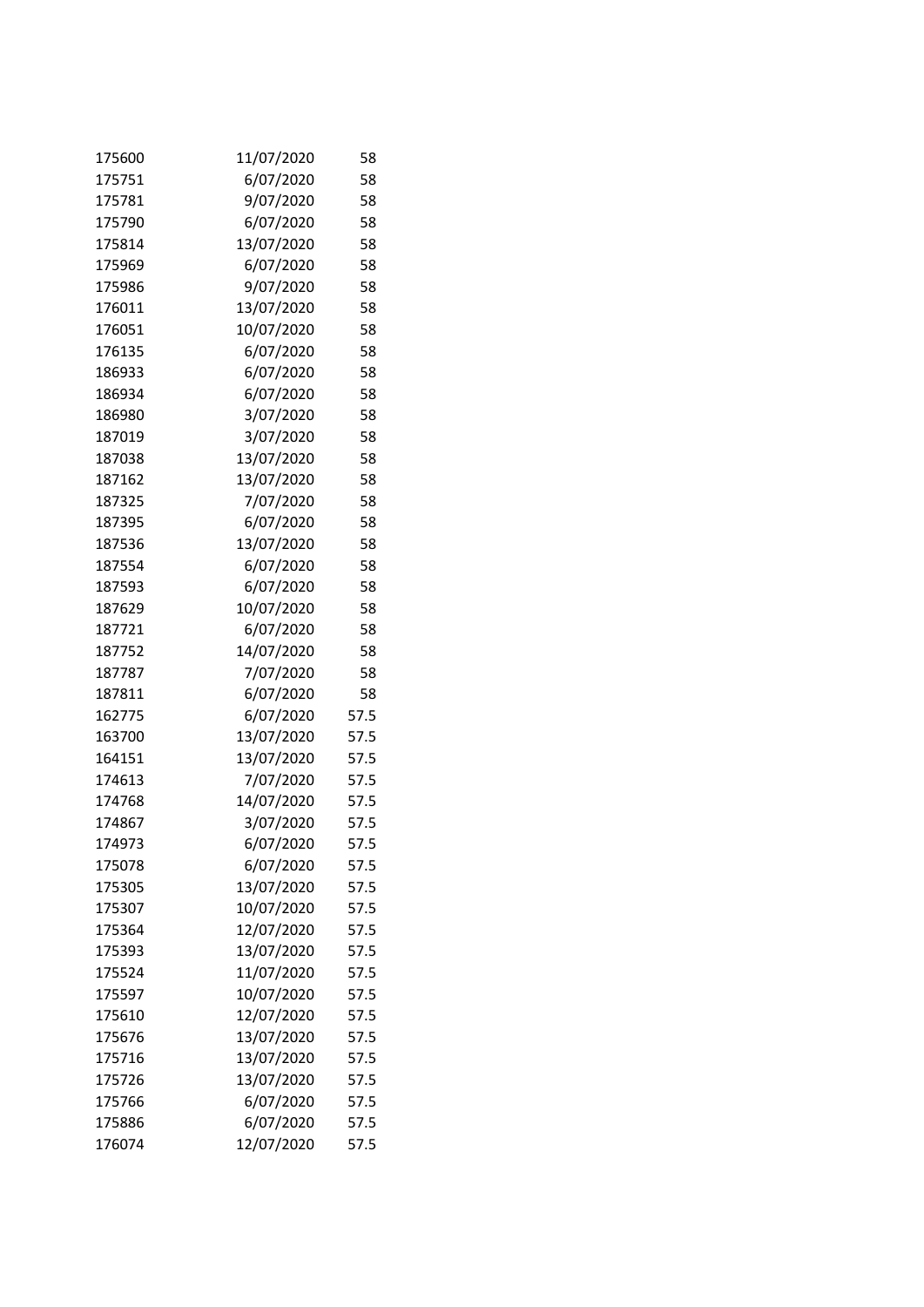| 176134 | 13/07/2020 | 57.5 |
|--------|------------|------|
| 176207 | 12/07/2020 | 57.5 |
| 176294 | 12/07/2020 | 57.5 |
| 186915 | 13/07/2020 | 57.5 |
| 186998 | 14/07/2020 | 57.5 |
| 187181 | 13/07/2020 | 57.5 |
| 187308 | 3/07/2020  | 57.5 |
| 187392 | 11/07/2020 | 57.5 |
| 187443 | 10/07/2020 | 57.5 |
| 187462 | 6/07/2020  | 57.5 |
| 187564 | 6/07/2020  | 57.5 |
| 187628 | 12/07/2020 | 57.5 |
| 187762 | 6/07/2020  | 57.5 |
| 187782 | 9/07/2020  | 57.5 |
| 187831 | 13/07/2020 | 57.5 |
| 187611 | 10/07/2020 | 57   |
| 163587 | 13/07/2020 | 57   |
| 163975 | 7/07/2020  | 57   |
| 164470 | 11/07/2020 | 57   |
| 174592 | 13/07/2020 | 57   |
| 174755 | 11/07/2020 | 57   |
| 174959 | 13/07/2020 | 57   |
| 175168 | 13/07/2020 | 57   |
| 175326 | 13/07/2020 | 57   |
| 175539 | 13/07/2020 | 57   |
| 175561 | 14/07/2020 | 57   |
| 175714 | 6/07/2020  | 57   |
| 175715 | 6/07/2020  | 57   |
| 175921 | 11/07/2020 | 57   |
| 175961 | 10/07/2020 | 57   |
| 176112 | 12/07/2020 | 57   |
| 176371 | 6/07/2020  | 57   |
| 186911 | 11/07/2020 | 57   |
| 187037 | 6/07/2020  | 57   |
| 187055 | 6/07/2020  | 57   |
| 187070 | 9/07/2020  | 57   |
| 187291 | 9/07/2020  | 57   |
| 187407 | 6/07/2020  | 57   |
| 187454 | 13/07/2020 | 57   |
| 187509 | 6/07/2020  | 57   |
| 187558 | 13/07/2020 | 57   |
| 187682 | 6/07/2020  | 57   |
| 187819 | 11/07/2020 | 57   |
| 187820 | 13/07/2020 | 57   |
| 187848 | 6/07/2020  | 57   |
| 163039 | 13/07/2020 | 56.5 |
| 164035 | 11/07/2020 | 56.5 |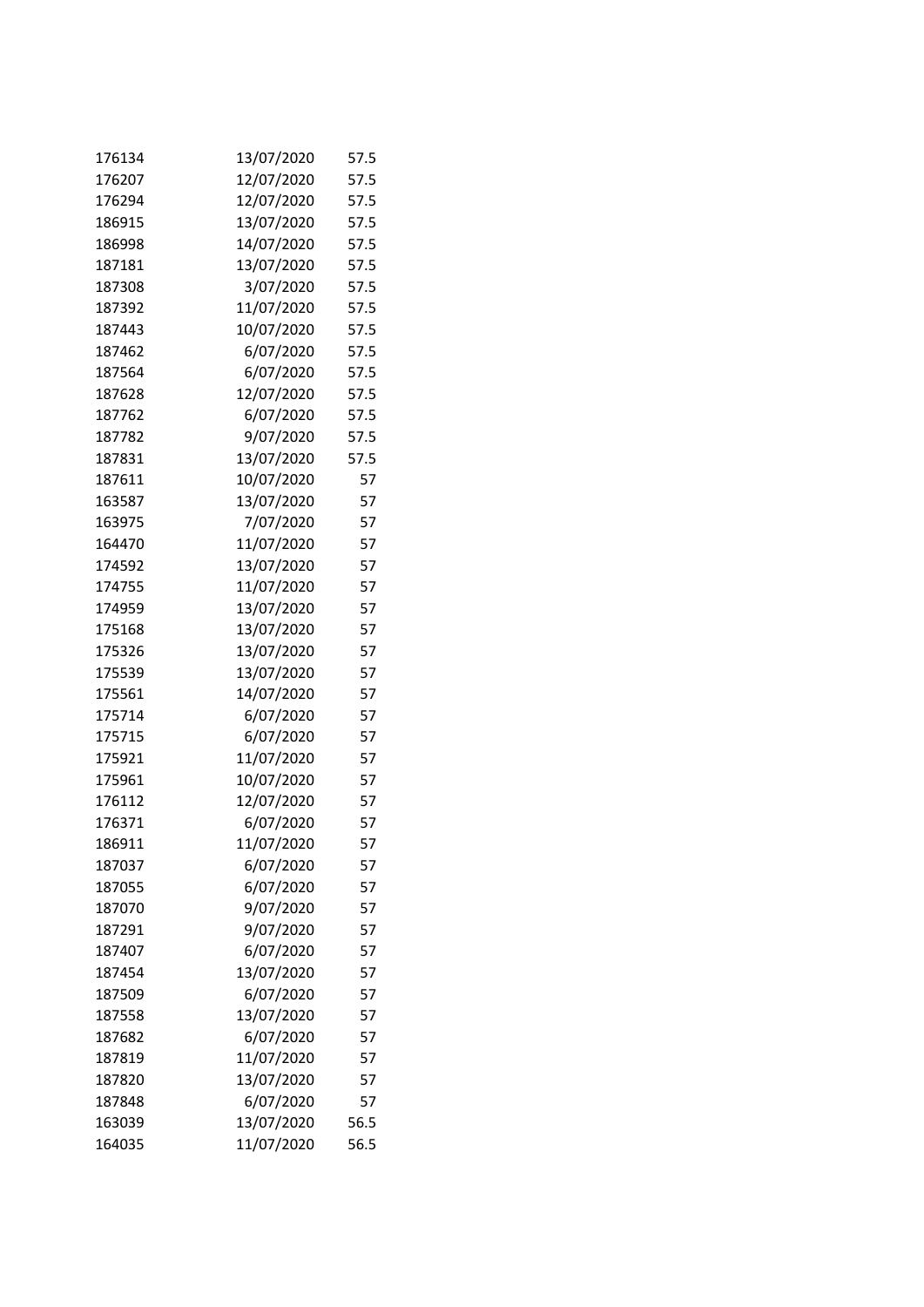| 164161 | 13/07/2020 | 56.5 |
|--------|------------|------|
| 174790 | 14/07/2020 | 56.5 |
| 174971 | 13/07/2020 | 56.5 |
| 175012 | 6/07/2020  | 56.5 |
| 175093 | 14/07/2020 | 56.5 |
| 175301 | 6/07/2020  | 56.5 |
| 175354 | 8/07/2020  | 56.5 |
| 175367 | 13/07/2020 | 56.5 |
| 175440 | 13/07/2020 | 56.5 |
| 175649 | 14/07/2020 | 56.5 |
| 175782 | 7/07/2020  | 56.5 |
| 175823 | 6/07/2020  | 56.5 |
| 175936 | 12/07/2020 | 56.5 |
| 187032 | 3/07/2020  | 56.5 |
| 187093 | 6/07/2020  | 56.5 |
| 187492 | 10/07/2020 | 56.5 |
| 187568 | 6/07/2020  | 56.5 |
| 187673 | 6/07/2020  | 56.5 |
| 187678 | 13/07/2020 | 56.5 |
| 187708 | 6/07/2020  | 56.5 |
| 187728 | 6/07/2020  | 56.5 |
| 187810 | 13/07/2020 | 56.5 |
| 187799 | 10/07/2020 | 56   |
| 163053 | 7/07/2020  | 56   |
| 164461 | 7/07/2020  | 56   |
| 174539 | 11/07/2020 | 56   |
| 174560 | 11/07/2020 | 56   |
| 174645 | 13/07/2020 | 56   |
| 174655 | 3/07/2020  | 56   |
| 175145 | 14/07/2020 | 56   |
| 175327 | 11/07/2020 | 56   |
| 175408 | 11/07/2020 | 56   |
| 175665 | 6/07/2020  | 56   |
| 175672 | 6/07/2020  | 56   |
| 175822 | 6/07/2020  | 56   |
| 175824 | 6/07/2020  | 56   |
| 176255 | 7/07/2020  | 56   |
| 186976 | 13/07/2020 | 56   |
| 186999 | 3/07/2020  | 56   |
| 187074 | 6/07/2020  | 56   |
| 187076 | 13/07/2020 | 56   |
| 187208 | 6/07/2020  | 56   |
| 187238 | 14/07/2020 | 56   |
| 187459 | 13/07/2020 | 56   |
| 187461 | 6/07/2020  | 56   |
| 187466 | 11/07/2020 | 56   |
| 187555 | 7/07/2020  | 56   |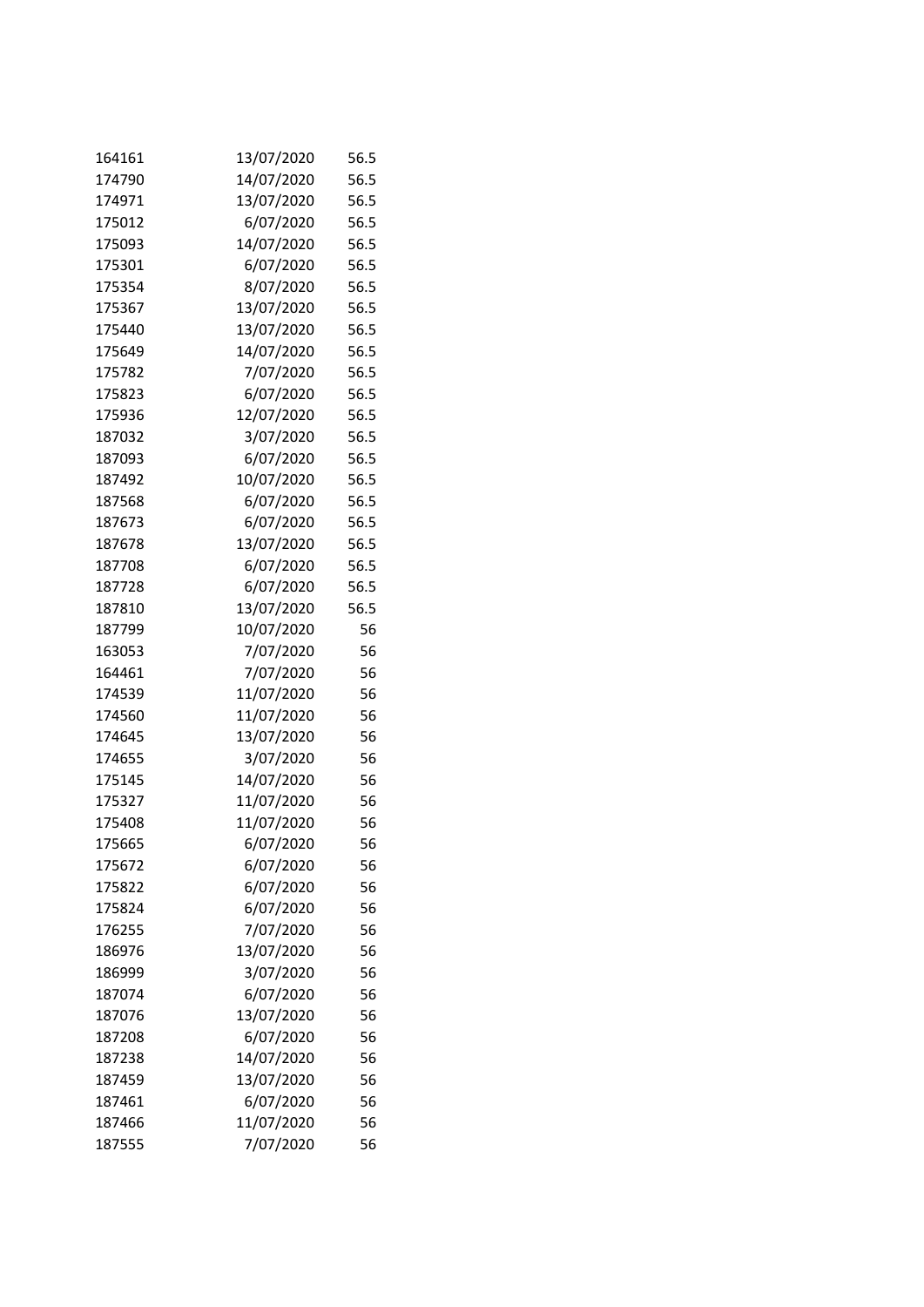| 187636 | 6/07/2020  | 56   |
|--------|------------|------|
| 187667 | 13/07/2020 | 56   |
| 187672 | 6/07/2020  | 56   |
| 187725 | 6/07/2020  | 56   |
| 187803 | 7/07/2020  | 56   |
| 187868 | 7/07/2020  | 56   |
| 163028 | 11/07/2020 | 55.5 |
| 174950 | 11/07/2020 | 55.5 |
| 175013 | 7/07/2020  | 55.5 |
| 175128 | 6/07/2020  | 55.5 |
| 175134 | 6/07/2020  | 55.5 |
| 175379 | 6/07/2020  | 55.5 |
| 175634 | 9/07/2020  | 55.5 |
| 175678 | 13/07/2020 | 55.5 |
| 175684 | 6/07/2020  | 55.5 |
| 175829 | 11/07/2020 | 55.5 |
| 176446 | 6/07/2020  | 55.5 |
| 187246 | 6/07/2020  | 55.5 |
| 187274 | 6/07/2020  | 55.5 |
| 187289 | 6/07/2020  | 55.5 |
| 187346 | 9/07/2020  | 55.5 |
| 187369 | 12/07/2020 | 55.5 |
| 187469 | 9/07/2020  | 55.5 |
| 187500 | 6/07/2020  | 55.5 |
| 187670 | 9/07/2020  | 55.5 |
| 187805 | 11/07/2020 | 55.5 |
| 187824 | 13/07/2020 | 55.5 |
| 162954 | 11/07/2020 | 55   |
| 174654 | 6/07/2020  | 55   |
| 175004 | 7/07/2020  | 55   |
| 175187 | 13/07/2020 | 55   |
| 175194 | 11/07/2020 | 55   |
| 175328 | 7/07/2020  | 55   |
| 175332 | 11/07/2020 | 55   |
| 175630 | 6/07/2020  | 55   |
| 176107 | 11/07/2020 | 55   |
| 176452 | 14/07/2020 | 55   |
| 186959 | 13/07/2020 | 55   |
| 187062 | 13/07/2020 | 55   |
| 187151 | 13/07/2020 | 55   |
| 187197 | 6/07/2020  | 55   |
| 187213 | 7/07/2020  | 55   |
| 187326 | 13/07/2020 | 55   |
| 187482 | 7/07/2020  | 55   |
| 187501 | 13/07/2020 | 55   |
| 187764 | 10/07/2020 | 55   |
| 162742 | 11/07/2020 | 54.5 |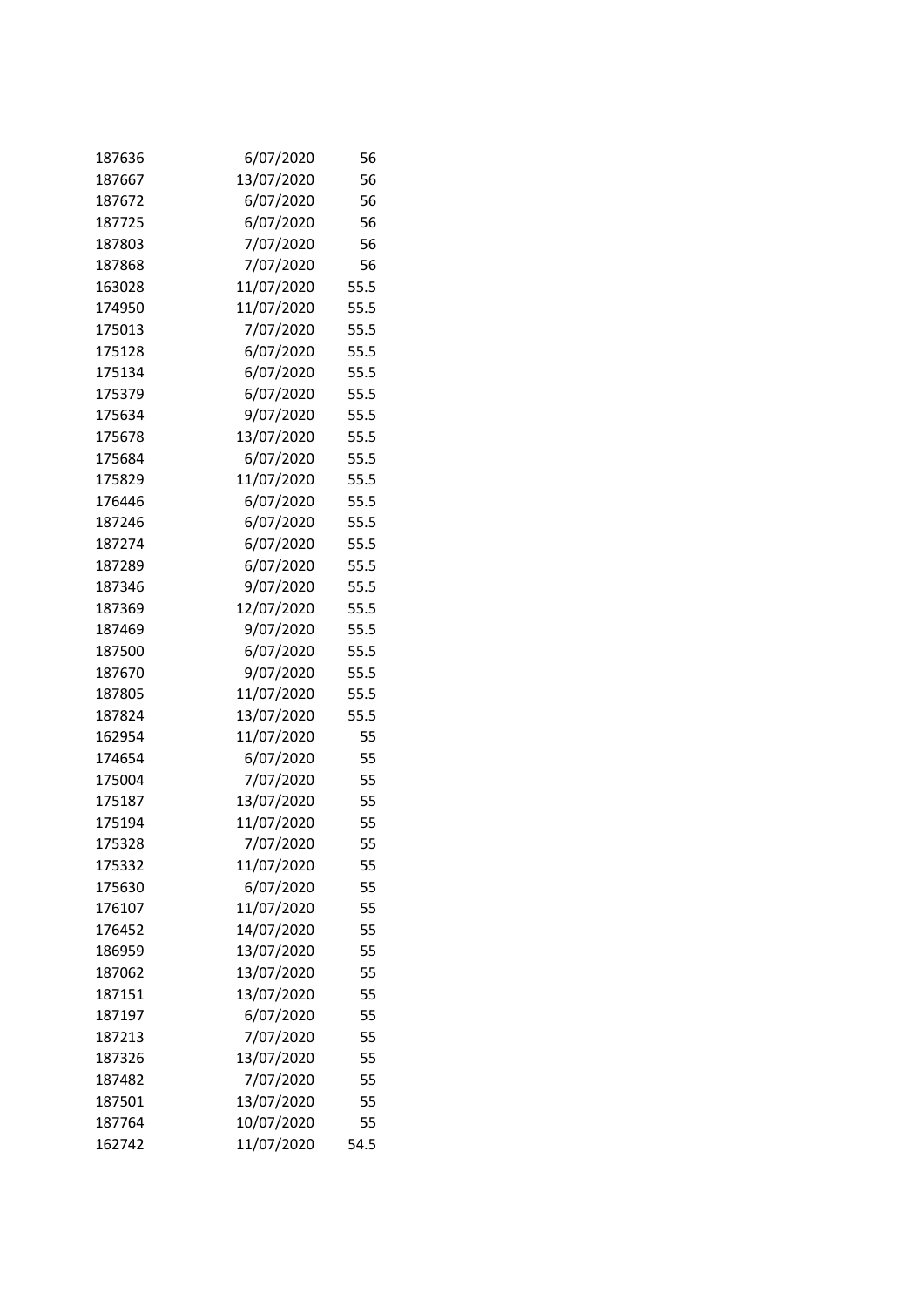| 162939 | 13/07/2020 | 54.5 |
|--------|------------|------|
| 163596 | 13/07/2020 | 54.5 |
| 164466 | 10/07/2020 | 54.5 |
| 174714 | 13/07/2020 | 54.5 |
| 174917 | 11/07/2020 | 54.5 |
| 175569 | 13/07/2020 | 54.5 |
| 176198 | 6/07/2020  | 54.5 |
| 176260 | 6/07/2020  | 54.5 |
| 186975 | 13/07/2020 | 54.5 |
| 187029 | 13/07/2020 | 54.5 |
| 187354 | 13/07/2020 | 54.5 |
| 187449 | 6/07/2020  | 54.5 |
| 187525 | 6/07/2020  | 54.5 |
| 187547 | 13/07/2020 | 54.5 |
| 187639 | 9/07/2020  | 54.5 |
| 187700 | 10/07/2020 | 54.5 |
| 187760 | 3/07/2020  | 54.5 |
| 187768 | 13/07/2020 | 54.5 |
| 187830 | 7/07/2020  | 54.5 |
| 187833 | 13/07/2020 | 54.5 |
| 187475 | 13/07/2020 | 54   |
| 187589 | 14/07/2020 | 54   |
| 163072 | 13/07/2020 | 54   |
| 175003 | 11/07/2020 | 54   |
| 175214 | 6/07/2020  | 54   |
| 175625 | 12/07/2020 | 54   |
| 175667 | 6/07/2020  | 54   |
| 187087 | 6/07/2020  | 54   |
| 187166 | 6/07/2020  | 54   |
| 187630 | 13/07/2020 | 54   |
| 187293 | 7/07/2020  | 53.5 |
| 164131 | 11/07/2020 | 53.5 |
| 175412 | 12/07/2020 | 53.5 |
| 175786 | 6/07/2020  | 53.5 |
| 175816 | 6/07/2020  | 53.5 |
| 176286 | 6/07/2020  | 53.5 |
| 176305 | 6/07/2020  | 53.5 |
| 176368 | 12/07/2020 | 53.5 |
| 186958 | 7/07/2020  | 53.5 |
| 187303 | 13/07/2020 | 53.5 |
| 187590 | 7/07/2020  | 53.5 |
| 187797 | 13/07/2020 | 53.5 |
| 163717 | 7/07/2020  | 53   |
| 174651 | 13/07/2020 | 53   |
| 176460 | 11/07/2020 | 53   |
| 187109 | 13/07/2020 | 53   |
| 187313 | 7/07/2020  | 53   |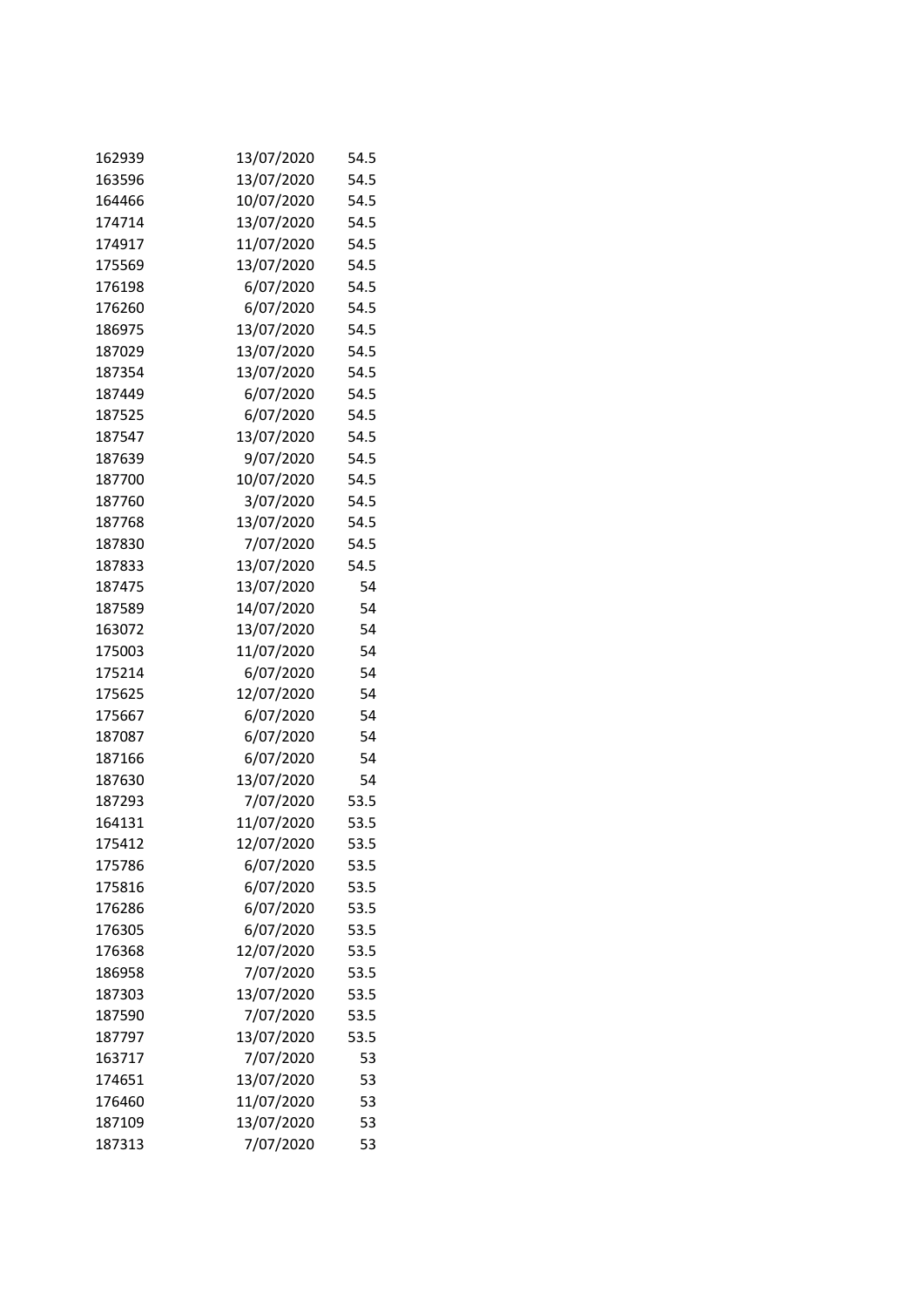| 187463 | 13/07/2020 | 53   |
|--------|------------|------|
| 187516 | 6/07/2020  | 53   |
| 187736 | 13/07/2020 | 53   |
| 187756 | 14/07/2020 | 53   |
| 187796 | 6/07/2020  | 53   |
| 164398 | 12/07/2020 | 52.5 |
| 175355 | 12/07/2020 | 52.5 |
| 187113 | 13/07/2020 | 52.5 |
| 187260 | 7/07/2020  | 52.5 |
| 187296 | 14/07/2020 | 52.5 |
| 187338 | 13/07/2020 | 52.5 |
| 187344 | 13/07/2020 | 52.5 |
| 174585 | 13/07/2020 | 52   |
| 175086 | 12/07/2020 | 52   |
| 175176 | 11/07/2020 | 52   |
| 187460 | 13/07/2020 | 52   |
| 187563 | 13/07/2020 | 52   |
| 163575 | 11/07/2020 | 51.5 |
| 174643 | 13/07/2020 | 51.5 |
| 174858 | 14/07/2020 | 51.5 |
| 175101 | 14/07/2020 | 51.5 |
| 175386 | 13/07/2020 | 51.5 |
| 175940 | 10/07/2020 | 51.5 |
| 186902 | 6/07/2020  | 51.5 |
| 186985 | 13/07/2020 | 51.5 |
| 186988 | 14/07/2020 | 51.5 |
| 187139 | 7/07/2020  | 51.5 |
| 187233 | 7/07/2020  | 51.5 |
| 187332 | 9/07/2020  | 51.5 |
| 187380 | 10/07/2020 | 51.5 |
| 187406 | 6/07/2020  | 51.5 |
| 174604 | 10/07/2020 | 51   |
| 175196 | 11/07/2020 | 51   |
| 186969 | 13/07/2020 | 51   |
| 187481 | 13/07/2020 | 51   |
| 187543 | 6/07/2020  | 51   |
| 187633 | 13/07/2020 | 51   |
| 187832 | 13/07/2020 | 51   |
| 187838 | 13/07/2020 | 51   |
| 162882 | 11/07/2020 | 50.5 |
| 163805 | 6/07/2020  | 50.5 |
| 187095 | 3/07/2020  | 50.5 |
| 187298 | 13/07/2020 | 50.5 |
| 187299 | 13/07/2020 | 50.5 |
| 187300 | 6/07/2020  | 50.5 |
| 187440 | 6/07/2020  | 50.5 |
| 187646 | 13/07/2020 | 50.5 |